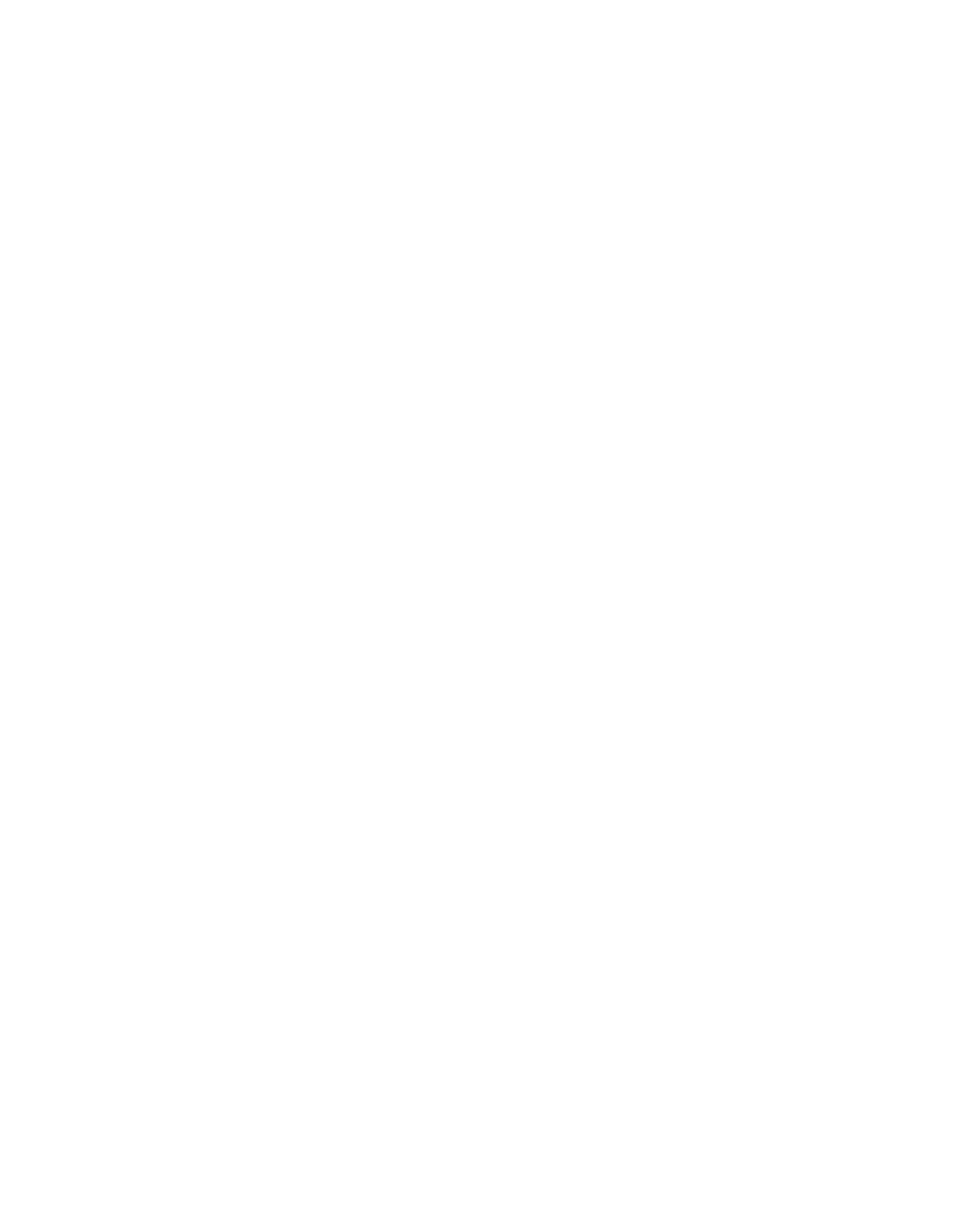#### **Scoring Summary Georgia vs. Clemson (09/04/2021 at Charlotte, North Carolina)**



#### Georgia (1-0; 0-0) vs. Clemson (0-1; 0-0) Date: 09/04/2021 • Site: Charlotte, North Carolina • Stadium: Bank of America Stadium Attendance: 0

| <b>Score by Quarters</b> |  |  | Tota. |
|--------------------------|--|--|-------|
| Georgia                  |  |  | 10    |
| Clemson                  |  |  |       |

| Qtr             | Time  | <b>Scoring Play</b>                       | V-H      |
|-----------------|-------|-------------------------------------------|----------|
| 2 <sub>nd</sub> | 02:58 | UGA - Smith, Christopher 74 yd TD INT     | 7-0      |
| 3rd             | 02:38 | UGA - Podlesny, Jack 22 yd FG 11-81 04:51 | $10 - 0$ |
| 4th             | 09:08 | CLM - Potter, B.T. 22 yd FG 10-82 03:48   | $10-3$   |

Kickoff time: 07:44 PM • End of Game: 11:04 PM • Total elapsed time: 03:19 Officials: Referee: Autrey,Jason; Umpire: Hill,Walt; Linesman: Green,Chad; Line judge: Rice,Chuck; Back judge: Hankins,Martin; Field judge: Tate III,Raymond; Side judge: Boshers,Mike; Center judge: Snead,Chris; Temperature: 80 • Wind: S 2mph • Weather: Sunny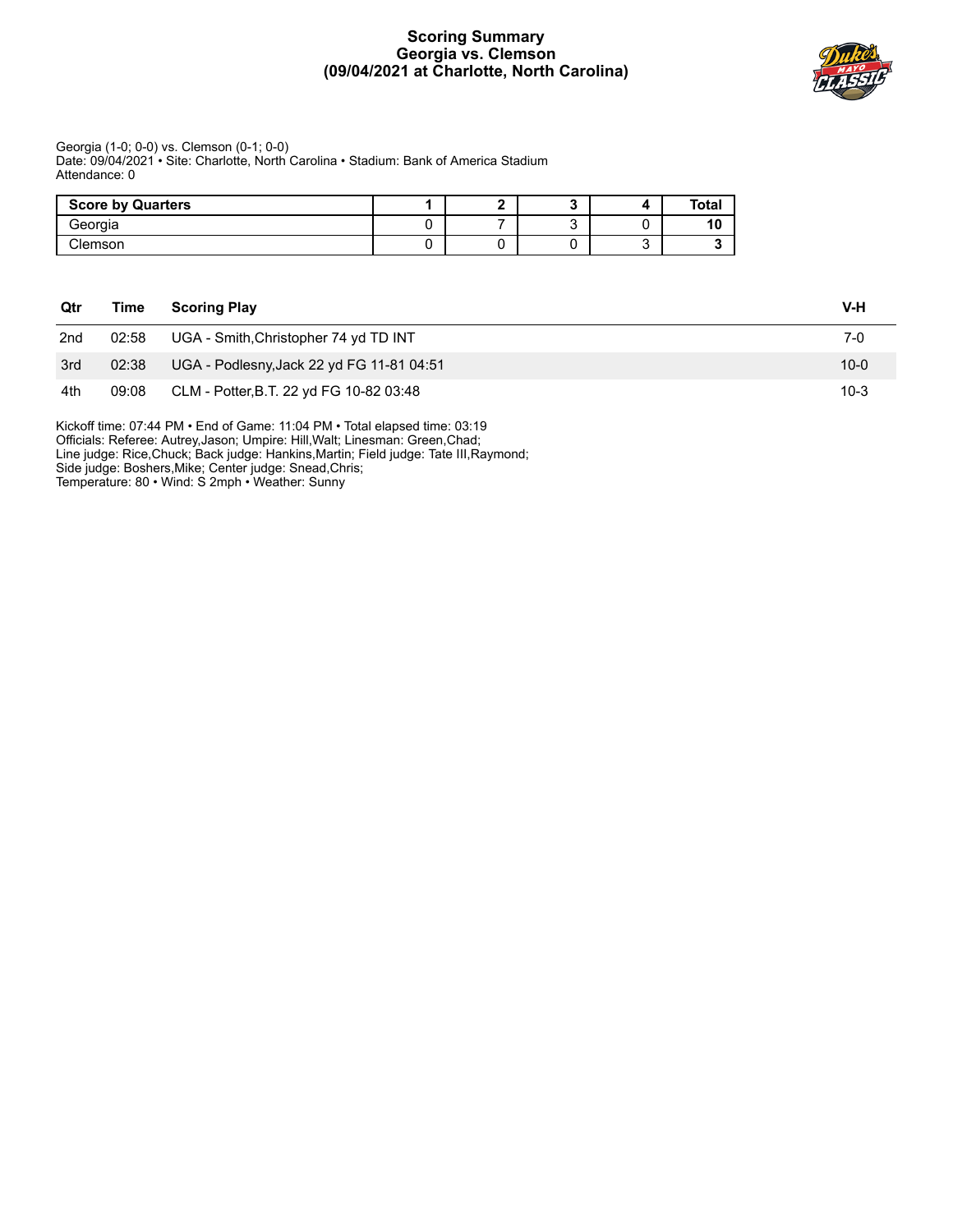#### **Team Statistics Georgia vs. Clemson (09/04/2021 at Charlotte, North Carolina)**



|                                  | <b>UGA</b>     | <b>CLM</b>              |
|----------------------------------|----------------|-------------------------|
| <b>FIRST DOWNS</b>               | 15             | 14                      |
| Rushing                          | 6              | $\mathbf{1}$            |
| Passing                          | $\overline{7}$ | 9                       |
| Penalty                          | $\overline{2}$ | $\overline{\mathbf{4}}$ |
| <b>NET YARDS RUSHING</b>         | 121            | $\overline{2}$          |
| <b>Rushing Attempts</b>          | 31             | 23                      |
| Average Per Rush                 | 3.9            | 0.1                     |
| <b>Rushing Touchdowns</b>        | $\mathbf 0$    | $\mathbf 0$             |
| <b>Yards Gained Rushing</b>      | 136            | 50                      |
| Yards Lost Rushing               | 15             | 48                      |
| <b>NET YARDS PASSING</b>         | 135            | 178                     |
| Completions-Attempts-Int         | $22 - 30 - 1$  | $19 - 37 - 1$           |
| Average Per Attempt              | 4.5            | 4.8                     |
| Average Per Completion           | 6.1            | 9.4                     |
| Passing Touchdowns               | $\mathbf 0$    | $\mathbf 0$             |
| <b>TOTAL OFFENSIVE YARDS</b>     | 256            | 180                     |
| Total offensive plays            | 61             | 60                      |
| Average Gain Per Play            | 4.2            | 3                       |
| Fumbles: Number-Lost             | $2 - 1$        | $2 - 0$                 |
| Penalties: Number-Yards          | 10-94          | $7 - 59$                |
| <b>PUNTS-YARDS</b>               | $5 - 217$      | 8-331                   |
| Average Yards Per Punt           | 43.4           | 41.4                    |
| Net Yards Per Punt               | 43.4           | 37.1                    |
| Inside 20                        | $\overline{4}$ | 3                       |
| 50+ Yards                        | 1              | $\overline{c}$          |
| <b>Touchbacks</b>                | 0              | $\mathbf{1}$            |
| Fair catch                       | 3              | 3                       |
| <b>KICKOFFS-YARDS</b>            | $3 - 190$      | $2 - 130$               |
| Average Yards Per Kickoff        | 63.3           | 65                      |
| Net Yards Per Kickoff            | 55             | 56                      |
| Touchbacks                       | $\overline{2}$ | 1                       |
| Punt returns: Number-Yards-TD    | $3 - 14 - 0$   | $0 - 0 - 0$             |
| Average Per Return               | 4.7            | 0                       |
| Kickoff returns: Number-Yards-TD | $1 - 25 - 0$   | $1 - 18 - 0$            |
| Average Per Return               | 25             | 18                      |
| Interceptions: Number-Yards-TD   | $1 - 74 - 1$   | $1 - 3 - 0$             |
| Fumble Returns: Number-Yards     | $0-0$          | $1 - 0$                 |
| <b>Miscellaneous Yards</b>       | 0              | $\mathbf 0$             |
| Possession Time                  | 31:29          | 28:31                   |
| 1st Quarter                      | 11:58          | 03:02                   |
| 2nd Quarter                      | 04:20          | 10:40                   |
| 3rd Quarter                      | 06:46          | 08:14                   |
| 4th Quarter                      | 08:25          | 06:35                   |
| <b>Third-Down Conversions</b>    | 7 of 15        | 5 of 16                 |
| Fourth-Down Conversions          | $0$ of $0$     | 0 of 1                  |
| Red Zone Scores-Chances          | $1$ of $3$     | 1 of 1                  |
| Touchdowns                       | $\mathbf 0$    | 0                       |
| <b>Field Goals</b>               | $1$ of $2$     | $1$ of $1$              |
| Sacks By: Number-Yards           | $7 - 46$       | $1 - 8$                 |
| <b>PAT Kicks</b>                 | $1 - 1$        | $0-0$                   |
| <b>Field Goals</b>               | $1$ of $2$     | 1 of 1                  |
| Points off turnovers             | 0              | 0                       |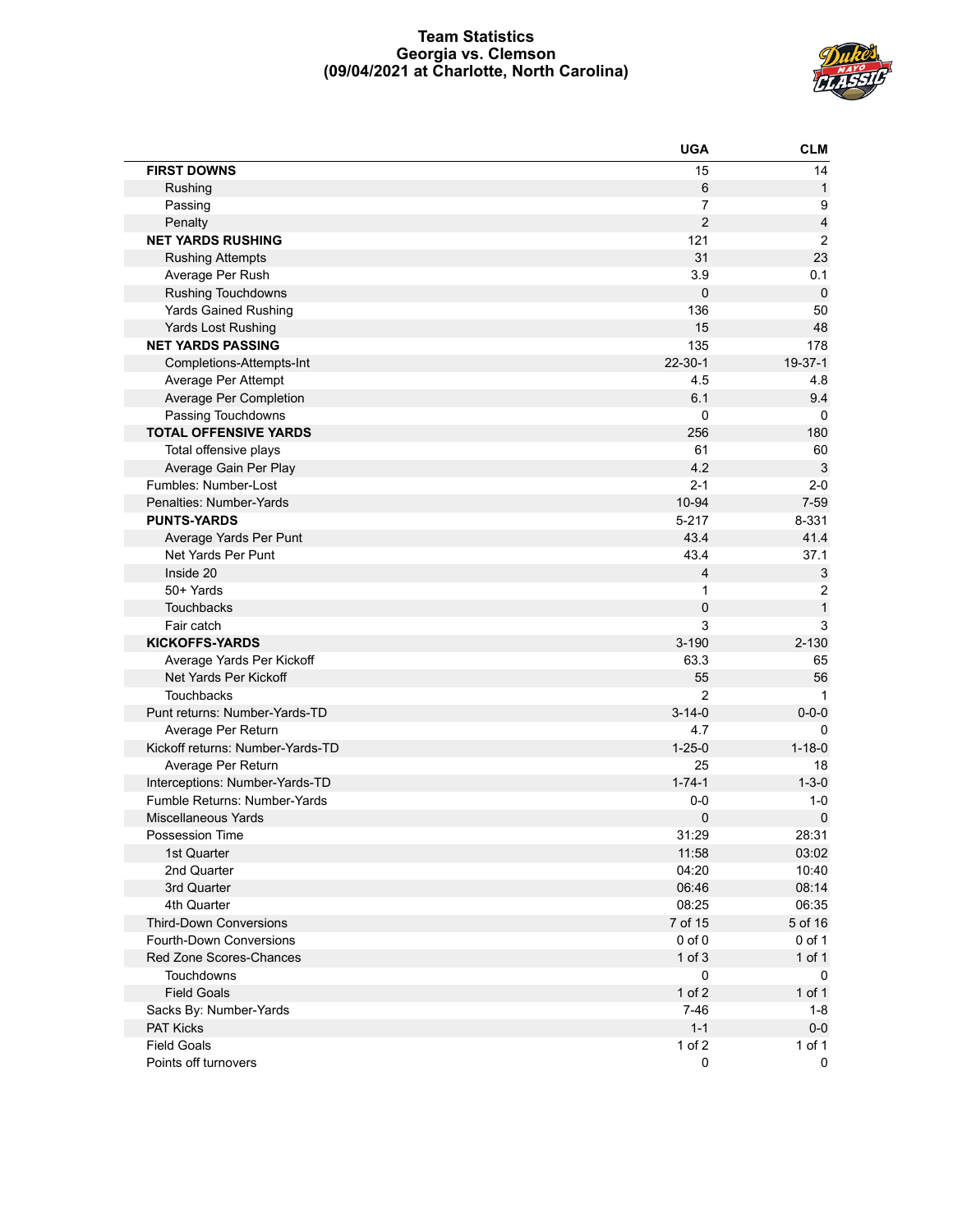#### **Individual Statistics Georgia vs. Clemson (09/04/2021 at Charlotte, North Carolina)**



#### **Georgia Clemson**

| <b>Rushing</b>           |                | No.            | Gain        |                | Loss           | Net                   | TD     |               | Lg              | Avg            |
|--------------------------|----------------|----------------|-------------|----------------|----------------|-----------------------|--------|---------------|-----------------|----------------|
| White, Zamir             |                | 13             | 74          |                | 0              | 74                    |        | 0             | 22              | 5.7            |
| Milton, Kendall          |                | 6              | 29          |                | 2              | 27                    |        | 0             | 8               | 4.5            |
| Cook, James              |                | 5              | 19          |                | 0              | 19                    |        | 0             | 5               | 3.8            |
| Johnson, Jaylen          |                | 1              | 6           |                | 0              | 6                     |        | 0             | 6               | 6              |
| McIntosh, Kenny          |                | 3              | 8           |                | 3              | 5                     |        | 0             | 7               | 1.7            |
| TEAM                     |                | 1              | 0           |                | $\overline{2}$ | $-2$                  |        | 0             | 0               | -2             |
| Daniels, JT              |                | $\overline{c}$ | 0           |                | 8              | -8                    |        | 0             | 0               | -4             |
| <b>Totals</b>            |                | 31             | 136         |                | 15             | 121                   |        | 0             | 22              | 3.9            |
| Passing                  | $C-A-I$        |                |             | Yds            | <b>TD</b>      |                       |        | Long          |                 | Sack           |
| Daniels, JT              | $22 - 30 - 1$  |                |             | 135            |                | 0                     |        | 21            |                 | 1              |
| <b>Totals</b>            | 22-30-1        |                |             | 135            |                | 0                     |        | 21            |                 | 1              |
| Receiving                |                |                |             | No.            |                | Yards                 | TD     |               | Long            | Tgt            |
| Bowers, Brock            |                |                |             | 6              |                | 43                    | 0      |               | 13              | 9              |
| Cook, James              |                |                |             | $\overline{4}$ |                | $\overline{7}$        | 0      |               | 6               | 4              |
| Rosemy-Jacksaint, Marcus |                |                |             | $\overline{c}$ |                | 12                    | 0      |               | 8               | 3              |
| McConkey, Ladd           |                |                |             | $\overline{2}$ |                | 12                    | 0      |               | 8               | $\overline{c}$ |
| Burton, Jermaine         |                |                |             | $\overline{2}$ |                | 11                    | 0      |               | 8               | 4              |
| Johnson, Jaylen          |                |                |             | 1              |                | 21                    | 0      |               | 21              | 1              |
| White, Zamir             |                |                |             | 1              |                | 13                    | 0      |               | 13              | 1              |
| McIntosh, Kenny          |                |                |             | 1              |                | 9                     | 0      |               | 9               | 1              |
| Smith, Arian             |                |                |             | 1              |                | 6                     | 0      |               | 6               | 1              |
| Milton, Kendall          |                |                |             | 1              |                | 1                     | 0      |               | 1               | $\overline{c}$ |
| FitzPatrick, John        |                |                |             | 1              |                | 0                     | 0      |               | 0               | 1              |
| Mitchell, Adonai         |                |                |             | 0              |                | 0                     | 0      |               | 0               | 3              |
| Robinson, Justin         |                |                |             |                |                |                       |        |               |                 |                |
| <b>Totals</b>            |                |                |             | 0<br>22        |                | 0<br>135              | 0<br>0 |               | 0<br>21         | 0<br>32        |
|                          |                |                |             |                |                |                       |        |               |                 |                |
| <b>Punting</b>           |                | No.            | Yds         |                | Avg            |                       | Long   |               | In20            | TВ             |
| Camarda, Jake            |                | 5              | 217         |                | 43.4           |                       | 51     |               | 4               | 0              |
| Totals                   |                | 5              | 217         |                | 43.4           |                       | 51     |               | 4               | 0              |
|                          |                | Punt           |             |                |                | Kickoff               |        |               | Intercept       |                |
| Returns                  | No             | Yds            | Lg          | No             | Yds            | Lg                    |        | No            |                 | Yds Lg         |
| Milton, Kendall          | 1              | 1              | 1           | 0              |                | 0                     | 0      | 0             | 0               | 0              |
| McIntosh, Kenny          | 0              | 0              | 0           | 1              |                | 25<br>25              |        | 0             | 0               | 0              |
| Jackson, Kearis          | $\overline{2}$ | 13             | 7           | 0              |                | 0                     | 0      | 0             | 0               | 0              |
| Smith, Christopher       | 0              | 0              | 0           | 0              |                | 0                     | 0      | 1             | 74              | 74             |
| <b>Totals</b>            | 3              | 14             | 7           | 1              |                | $\overline{25}$<br>25 |        | 1             | $\overline{74}$ | 74             |
| <b>Field goals</b>       | Qtr            |                | <b>Time</b> | Dist           |                |                       |        | <b>Result</b> |                 |                |
| Podlesny, Jack           | 2nd            |                | 14:19       |                | 36 yards       |                       |        | <b>MISSED</b> |                 |                |
| Podlesny, Jack           | 3rd            |                | 02:38       |                | 22 yards       |                       |        | GOOD          |                 |                |
| <b>Kickoffs</b>          | No.            |                | Yards       |                |                | Avg                   |        | TВ            | OВ              |                |
| Camarda, Jake            | 3              |                |             | 190 vards      |                | 63.3                  |        | 2             | 0               |                |
|                          |                |                |             |                |                |                       |        |               |                 |                |
| All-purpose              |                |                | Run         | <b>Rcv</b>     |                | <b>KR</b>             | PR     | IR            |                 | <b>Total</b>   |
| White, Zamir             |                |                | 74          | 13             |                | 0                     | 0      | 0             |                 | 87             |
| Smith, Christopher       |                |                | 0           |                | 0              | 0                     | 0      | 74            |                 | 74             |
| Bowers, Brock            |                |                | 0           | 43             |                | 0                     | 0      | 0             |                 | 43             |
| McIntosh, Kenny          |                |                | 5           |                | 9              | 25                    | 0      | 0             |                 | 39             |

| Rushing       | No. | Gain | <b>Loss</b> | Net TD |   | La | Avg    |
|---------------|-----|------|-------------|--------|---|----|--------|
| Dixon, Lyn-J  |     | 10   |             | 10     |   | 10 | 10     |
| Shipley, Will | 4   |      |             |        |   |    | 1.8    |
| Pace,Kobe     | 4   |      |             |        |   |    | 1.8    |
| Uiagalelei,DJ | 14  | 26   | 48          | -22    | O | 9  | $-1.6$ |
| Totals        | 23  | 50   | 48          |        |   | 10 | 0.1    |

| Passing           | C-A-I   | Yds   | TD     | Long | <b>Sack</b> |
|-------------------|---------|-------|--------|------|-------------|
| Uiagalelei, DJ    | 19-37-1 | 178   | 0      | 44   | 7           |
| Totals            | 19-37-1 | 178   | 0      | 44   | 7           |
| Receiving         | No.     | Yards | TD     | Long | Tgt         |
| Ngata, Joseph     | 6       | 110   | 0      | 44   | 8           |
| Ross, Justyn      | 4       | 26    | 0      | 12   | 10          |
| Galloway, Braden  | 3       | 13    | ი      | 6    | 6           |
| Allen, Davis      | 2       |       | 8<br>n | 8    | 2           |
| Shipley, Will     |         | 11    | ი      | 11   | 1           |
| Pace, Kobe        |         |       | 6<br>0 | 6    | 1           |
| Ladson Jr., Frank |         |       | 4<br>ი | 4    | 7           |
| Williams, E.J.    |         |       | ი<br>ი | 0    | 2           |
| Ajou, Ajou        | O       |       | ი<br>n | 0    | 1           |
| Dixon, Lyn-J      | ი       |       | ი<br>ი | O    | 1           |
| Totals            | 19      | 178   | 0      | 44   | 39          |

| <b>Punting</b> | No. | Yds | Avg  | Long | ln20 | TB. |
|----------------|-----|-----|------|------|------|-----|
| Spiers, Will   | 8   | 331 | 41.4 | 51   |      |     |
| Totals         |     | 331 | 41.4 | 51   |      |     |

|                 | Punt      |   |  |   | <b>Kickoff</b> |      |  |  | Intercept |   |  |
|-----------------|-----------|---|--|---|----------------|------|--|--|-----------|---|--|
| <b>Returns</b>  | No Yds Lg |   |  |   | No Yds         | - La |  |  | No Yds Lg |   |  |
| Shipley, Will   |           |   |  |   | 18             | 18   |  |  |           |   |  |
| Spector, Baylon |           | 0 |  | 0 |                |      |  |  |           | 3 |  |
| Totals          |           |   |  |   | 18             |      |  |  |           |   |  |

| <b>Field goals</b> | Qtr | Time      | <b>Dist</b> |          |     | <b>Result</b> |       |
|--------------------|-----|-----------|-------------|----------|-----|---------------|-------|
| Potter, B.T.       | 4th | 09:08     |             | 22 yards |     | GOOD          |       |
| <b>Kickoffs</b>    | No. | Yards     |             |          | Avg | тв            | OВ    |
| Potter, B.T.       | 2   | 130 yards |             | 65       |     | 1             | 0     |
| All-purpose        |     | Run       | <b>Rcv</b>  | ΚR       | РR  | ΙR            | Total |
| Ngata, Joseph      |     | 0         | 110         | 0        | 0   | 0             | 110   |
| Shipley, Will      |     | 7         | 11          | 18       | 0   | 0             | 36    |
| Ross, Justyn       |     | 0         | 26          | 0        | 0   | 0             | 26    |
| Pace, Kobe         |     | 7         | 6           | 0        | 0   | 0             | 13    |

FUMBLES: Georgia- Milton,Kendall 1-1 White,Zamir 1-0 . Clemson- Maddox,Jack 0-0 TEAM 2-0 .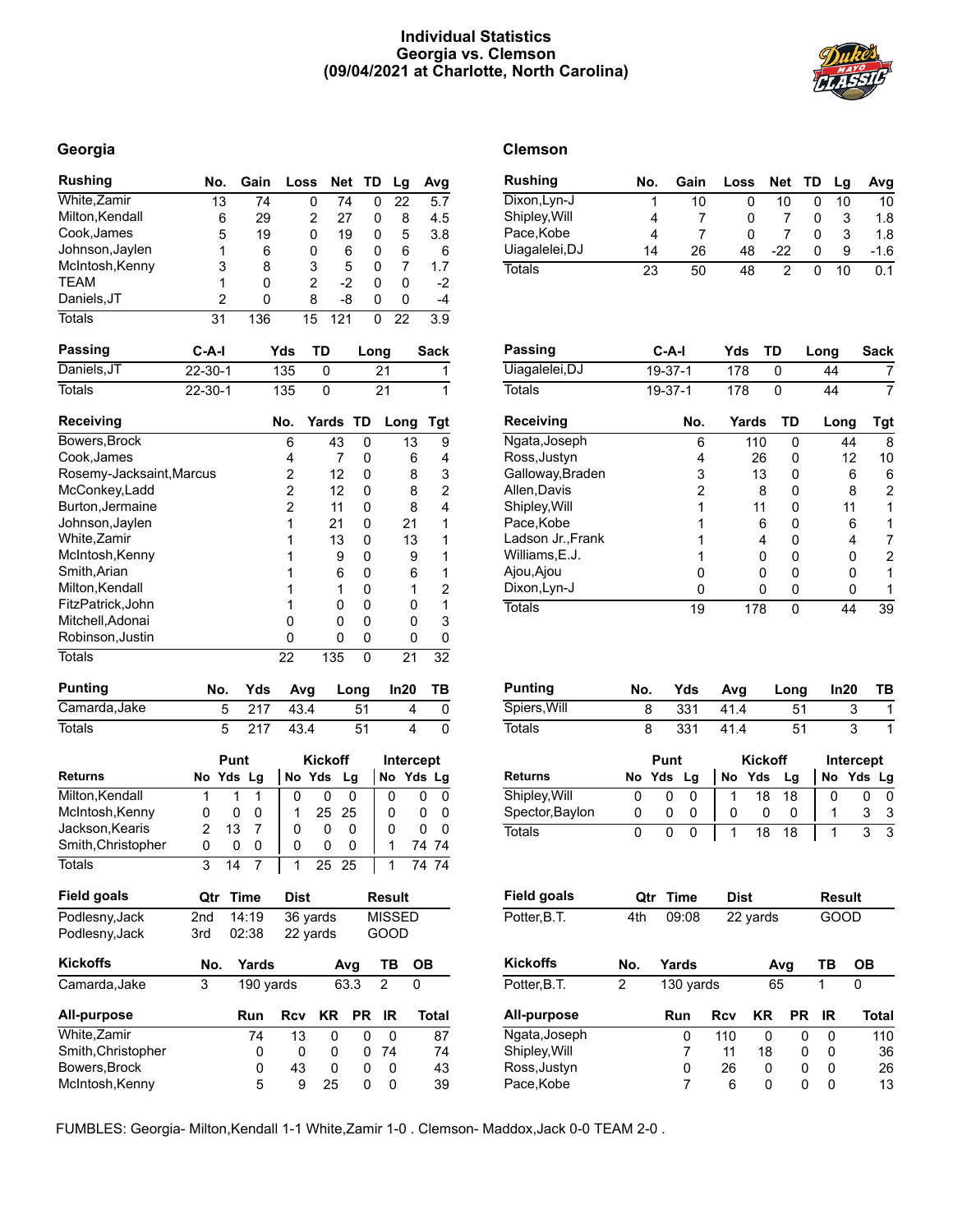#### **Defensive Statistics Georgia vs. Clemson (09/04/2021 at Charlotte, North Carolina)**



| #  | Georgia               | Solo           | Ast            | <b>Total</b>   | Sacks-Yds  | <b>TFL-Yds</b> | FF | FR-Yds | Int-Yds  | <b>BrUp</b>             | <b>Blks</b>                  | <b>QBH</b>     |
|----|-----------------------|----------------|----------------|----------------|------------|----------------|----|--------|----------|-------------------------|------------------------------|----------------|
|    | 16 Cine, Lewis        | 3              | 6              | 9              | $0.0 - 0$  | $0.0 - 0$      | 0  | $0-0$  | $0-0$    | $\overline{2}$          |                              | 0              |
| 17 | Dean, Nakobe          | 3              | $\overline{2}$ | 5              | $2.0 - 14$ | $2.0 - 14$     | 0  | $0-0$  | $0-0$    | $\pmb{0}$               | $\overline{\phantom{a}}$     | 0              |
|    | 19 Anderson, Adam     | 3              | $\overline{2}$ | 5              | $1.0 - 3$  | $1.0 - 3$      | 0  | $0-0$  | $0-0$    | 0                       | $\qquad \qquad \blacksquare$ | 0              |
|    | 36 Brini, Latavious   | $\overline{2}$ | $\overline{2}$ | 4              | $0.0 - 0$  | $0.0 - 0$      | 0  | $0-0$  | $0-0$    | $\mathbf{1}$            | $\overline{\phantom{a}}$     | 0              |
|    | 44 Walker, Travon     | 2              | $\overline{2}$ | 4              | $1.0 - 9$  | $1.0 - 9$      | 0  | $0-0$  | $0-0$    | 0                       | $\qquad \qquad \blacksquare$ | 0              |
| 11 | Kendrick, Derion      | $\mathbf{1}$   | $\overline{2}$ | 3              | $0.0 - 0$  | $0.0 - 0$      | 0  | $0-0$  | $0-0$    | $\pmb{0}$               | $\frac{1}{2}$                | 0              |
| 4  | Smith, Nolan          | 2              | $\mathbf{1}$   | 3              | $1.0 - 8$  | $1.0 - 8$      | 0  | $0-0$  | $0-0$    | 0                       | $\qquad \qquad \blacksquare$ | 0              |
|    | 29 Smith, Christopher | $\overline{2}$ | $\mathbf{1}$   | 3              | $0.0 - 0$  | $0.0 - 0$      | 0  | $0-0$  | $1 - 74$ | $\pmb{0}$               | $\frac{1}{2}$                | 0              |
| 41 | Tindall, Channing     | 2              | $\mathbf{1}$   | 3              | $0.0 - 0$  | $0.0 - 0$      | 0  | $0-0$  | $0-0$    | 0                       | $\frac{1}{2}$                | 0              |
|    | 95 Wyatt, Devonte     | $\mathbf 0$    | $\mathsf 3$    | 3              | $0.0 - 0$  | $0.0 - 0$      | 0  | $0-0$  | $0-0$    | $\mathbf{1}$            | $\overline{\phantom{a}}$     | 0              |
|    | 99 Davis, Jordan      | $\overline{2}$ | 1              | 3              | $1.0 - 4$  | $2.0 - 6$      | 0  | $0-0$  | $0-0$    | 0                       | $\frac{1}{2}$                | 0              |
| 9  | Speed, Ameer          | $\mathbf{1}$   | $\mathbf{1}$   | $\overline{2}$ | $0.0 - 0$  | $0.0 - 0$      | 0  | $0-0$  | $0-0$    | $\pmb{0}$               | $\frac{1}{2}$                | 0              |
|    | 88 Carter, Jalen      | 1              | 1              | 2              | $1.0 - 8$  | $1.0 - 8$      | 0  | $0-0$  | $0-0$    | 0                       | $\frac{1}{2}$                | 1              |
| 5  | Ringo, Kelee          | $\mathbf{1}$   | 0              | $\mathbf{1}$   | $0.0 - 0$  | $0.0 - 0$      | 0  | $0-0$  | $0-0$    | $\pmb{0}$               | $\frac{1}{2}$                | 0              |
| 7  | Walker, Quay          | 0              | 1              | 1              | $0.0 - 0$  | $0.0 - 0$      | 0  | $0-0$  | $0-0$    | 0                       | $\qquad \qquad \blacksquare$ | 0              |
| 9  | Robinson, Justin      | $\mathbf{1}$   | 0              | $\mathbf{1}$   | $0.0 - 0$  | $0.0 - 0$      | 0  | $0-0$  | $0-0$    | $\pmb{0}$               | $\frac{1}{2}$                | 0              |
|    | 45 Norton, Bill       | 0              | 1              | 1              | $0.0 - 0$  | $0.0 - 0$      | 0  | $0-0$  | $0-0$    | 0                       | $\qquad \qquad \blacksquare$ | 0              |
|    | 47 Jackson, Dan       | $\mathbf{1}$   | 0              | $\mathbf{1}$   | $0.0 - 0$  | $0.0 - 0$      | 0  | $0-0$  | $0-0$    | $\pmb{0}$               | $\frac{1}{2}$                | 0              |
|    | 90 Walthour, Tramel   | 0              | 1              | 1              | $0.0 - 0$  | $0.0 - 0$      | 0  | $0-0$  | $0-0$    | 0                       | $\qquad \qquad \blacksquare$ | 0              |
|    | 96 Podlesny, Jack     | $\mathbf 0$    | 0              | 0              | $0.0 - 0$  | $0.0 - 0$      | 0  | $0-0$  | $0-0$    | $\pmb{0}$               | $\overline{\phantom{a}}$     | 0              |
|    | 97 Brinson, Warren    | $\mathbf 0$    | 0              | 0              | $0.0 - 0$  | $0.0 - 0$      | 0  | $0-0$  | $0-0$    | 0                       | $\overline{a}$               | 1              |
|    | <b>Totals</b>         | 27             | 28             | 55             | $7 - 46$   | $8.0 - 48$     | 0  | $0-0$  | $1 - 74$ | $\overline{\mathbf{4}}$ | $\mathbf 0$                  | $\overline{2}$ |
|    |                       |                |                |                |            |                |    |        |          |                         |                              |                |
| #  | Clemson               | Solo           | Ast            | <b>Total</b>   | Sacks-Yds  | <b>TFL-Yds</b> | FF | FR-Yds | Int-Yds  | <b>BrUp</b>             | <b>Blks</b>                  | QBH            |
| 47 | Skalski, James        | 8              | 6              | 14             | $0.0 - 0$  | $0.0 - 0$      | 0  | $0-0$  | $0-0$    | 0                       | $\overline{\phantom{a}}$     | 0              |
|    | 31 Goodrich, Mario    | $\overline{7}$ | 5              | 12             | $0.0 - 0$  | $0.0 - 0$      | 0  | $0-0$  | $0-0$    | 0                       | $\overline{\phantom{a}}$     | $\pmb{0}$      |
| 1  | Mukuba, Andrew        | 3              | 5              | 8              | $0.0 - 0$  | $0.0 - 0$      | 0  | $0-0$  | $0-0$    | 1                       | $\overline{\phantom{a}}$     | 0              |
|    | 10 Spector, Baylon    | $\overline{2}$ | 6              | 8              | $0.0 - 0$  | $0.0 - 0$      | 0  | $0-0$  | $1 - 3$  | $\pmb{0}$               | $\overline{\phantom{a}}$     | $\pmb{0}$      |
| 11 | Bresee, Bryan         | 3              | 3              | 6              | $0.0 - 0$  | $1.0 - 3$      | 0  | $0-0$  | $0-0$    | 0                       | $\overline{\phantom{a}}$     | 0              |
|    | 23 Booth Jr., Andrew  | 3              | $\mathbf{1}$   | 4              | $0.0 - 0$  | $1.0 - 3$      | 0  | $0-0$  | $0-0$    | $\mathbf{1}$            | $\overline{\phantom{a}}$     | $\pmb{0}$      |
|    | 98 Murphy, Myles      | 1              | 3              | 4              | $1.0 - 8$  | $1.5 - 9$      | 0  | $0-0$  | $0-0$    | 0                       | $\overline{\phantom{a}}$     | 0              |
|    | 33 Orhorhoro, Ruke    | $\mathbf{1}$   | $\overline{2}$ | 3              | $0.0 - 0$  | $0.5 - 1$      | 0  | $0-0$  | $0-0$    | $\pmb{0}$               | $\overline{\phantom{a}}$     | $\pmb{0}$      |
|    | 18 Charleston, Joseph | $\overline{c}$ | $\pmb{0}$      | 2              | $0.0 - 0$  | $0.0 - 0$      | 0  | $0-0$  | $0-0$    | 0                       | $\overline{\phantom{a}}$     | 0              |
|    | 22 Simpson, Trenton   | $\mathbf{1}$   | $\mathbf{1}$   | $\overline{2}$ | $0.0 - 0$  | $0.0 - 0$      | 0  | $0-0$  | $0-0$    | $\pmb{0}$               | $\overline{\phantom{a}}$     | $\mathbf{1}$   |
|    | 36 Zanders, Lannden   | 1              | 1              | 2              | $0.0 - 0$  | $0.0 - 0$      | 0  | $0-0$  | $0-0$    | 0                       | $\overline{\phantom{a}}$     | $\pmb{0}$      |
|    | 0 Carter, Barrett     | 0              | 1              | $\mathbf{1}$   | $0.0 - 0$  | $0.0 - 0$      | 0  | $0-0$  | $0-0$    | $\pmb{0}$               | $\overline{\phantom{a}}$     | 0              |
|    | 3 Thomas, Xavier      | 1              | 0              |                | $0.0 - 0$  | $0.0 - 0$      | 0  | $0-0$  | $0-0$    | 1                       | $\overline{\phantom{a}}$     |                |
|    | 21 Greene, Malcolm    | 0              | $\mathbf{1}$   | $\mathbf{1}$   | $0.0 - 0$  | $0.0 - 0$      | 0  | $0-0$  | $0-0$    | 0                       | $\blacksquare$               | 0              |
|    | 25 Phillips, Jalyn    | 1              | $\pmb{0}$      | 1              | $0.0 - 0$  | $0.0 - 0$      | 0  | $0-0$  | $0-0$    | 0                       | $\overline{\phantom{a}}$     | 0              |
|    | 35 Foster, Justin     | 0              | $\mathbf 1$    | $\mathbf{1}$   | $0.0 - 0$  | $0.0 - 0$      | 0  | $0-0$  | $0-0$    | $\mathsf 0$             | $\overline{\phantom{a}}$     | 0              |
|    | 42 Bentley, La Vonta  | 1              | $\pmb{0}$      | 1              | $0.0 - 0$  | $0.0 - 0$      | 1  | $0-0$  | $0-0$    | 0                       | $\overline{\phantom{a}}$     | 0              |
|    | 45 Allen, Sergio      | 0              | $\mathbf{1}$   | $\mathbf{1}$   | $0.0 - 0$  | $0.0 - 0$      | 0  | $0-0$  | $0-0$    | $\pmb{0}$               | $\overline{\phantom{a}}$     | 0              |
|    | 84 Allen, Davis       | 0              | $\mathbf{1}$   | 1              | $0.0 - 0$  | $0.0 - 0$      | 0  | $0-0$  | $0-0$    | 0                       | $\blacksquare$               | 0              |
|    | 29 Potter, B.T.       | 0              | $\pmb{0}$      | 0              | $0.0 - 0$  | $0.0 - 0$      | 0  | $0-0$  | $0-0$    | 0                       | $\overline{\phantom{a}}$     | 0              |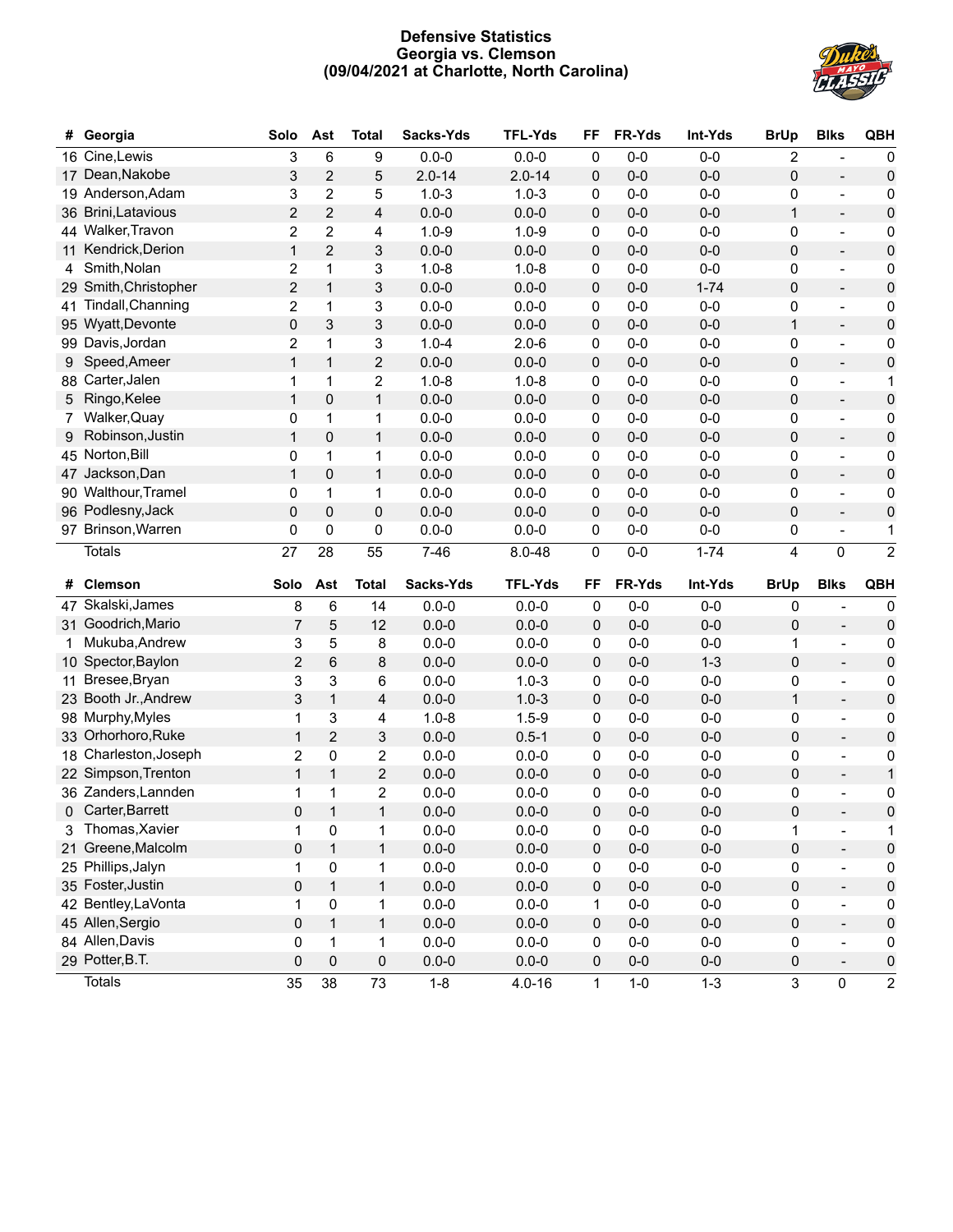#### **Participation Report Georgia vs. Clemson (09/04/2021 at Charlotte, North Carolina)**

**Clemson**



## **Georgia**

| Pos       | ##       | <b>OFFENSE</b>                   |
|-----------|----------|----------------------------------|
| <b>RB</b> | 2        | Milton, Kendall                  |
| RB        | 3        | White, Zamir                     |
| RB        | 4        | Cook, James                      |
| WR        | 5        | Mitchell, Adonai                 |
| RB        | 6        | McIntosh, Kenny                  |
| WR        | 7        | Burton, Jermaine                 |
| WR        | 9        | Robinson, Justin                 |
| <b>WR</b> | 10       | Jackson, Kearis                  |
| WR        | 11       | Smith, Arian                     |
| QB        | 18       | Daniels, JT                      |
| TЕ        | 19       | Bowers, Brock                    |
| WR        | 23       | Johnson, Jaylen                  |
| RB        | 33       | Edwards, Daijun                  |
| OL        | 50       | Ericson, Warren                  |
| OL        | 51       | Ratledge, Tate                   |
| OL        | 54       | Shaffer, Justin                  |
| OL        | 59       | Jones, Broderick                 |
| OL        | 63       | Van Pran, Sedrick                |
| OL        | 69       | Salyer, Jamaree                  |
| OL        | 70       | McClendon, Warren                |
| OL        | 83       | Truss, Xavier                    |
| OL        | 78       | Lindberg, Chad                   |
| WR        | 81       | Rosemy-Jacksaint, Marcus         |
| WR        | 84       | McConkey, Ladd                   |
| TЕ        | 86       | FitzPatrick, John                |
| Pos       | ##       | <b>DEFENSE</b>                   |
|           |          |                                  |
| <b>CB</b> | 11       | Kendrick, Derion                 |
| LB        | 4        | Smith, Nolan                     |
| DB        | 5        | Ringo, Kelee                     |
| LВ        | 7        | Walker, Quay                     |
| LВ        | 8        | Sherman, MJ                      |
| DB        | 9        | Speed, Ameer                     |
| DB        | 16       | Cine, Lewis                      |
| LВ        | 17       | Dean, Nakobe                     |
| LВ        | 19       | Anderson, Adam                   |
| DB        | 29       | Smith, Christopher               |
| LВ        | 32       | Chambliss, Chaz                  |
| LВ        | 33       | Beal Jr., Robert                 |
| DB        | 36       | Brini, Latavious                 |
| LВ        | 41       | Tindall, Channing                |
| DL        | 44       | Walker, Travon                   |
| DL        | 45       | Norton, Bill                     |
| DB        | 47       | Jackson,Dan                      |
| DL        | 78       | Stackhouse, Nazir                |
| DL        |          |                                  |
|           | 88       | Carter, Jalen                    |
| DL        | 90       | Walthour, Tramel                 |
| DL        | 95       | Wyatt, Devonte                   |
| DL        | 96       | Logue, Zion                      |
| DL<br>DL  | 97<br>99 | Brinson, Warren<br>Davis, Jordan |

| Pos       | ## | <b>OFFENSE</b>                         |
|-----------|----|----------------------------------------|
| <b>RB</b> | 1  | Shipley, Will                          |
| <b>WR</b> | 2  | Ladson Jr., Frank                      |
| QB        | 5  | Uiagalelei, DJ                         |
| WR        | 6  | Williams, E.J.                         |
| WR        | 8  | Ross, Justyn                           |
| <b>WR</b> | 10 | Ngata, Joseph                          |
| <b>WR</b> | 11 | Ajou, Ajou                             |
| QB        | 16 | Taylor, Will                           |
| <b>RB</b> | 20 | Pace, Kobe                             |
| RB        | 21 | Rencher, Darien                        |
| WR        | 22 | Swinney, Will                          |
| RB        | 23 | Dixon, Lyn-J                           |
| ОG        | 56 | Putnam, Will                           |
| OL        | 57 | Tchio, Paul                            |
| OL        | 64 | Parks, Walker                          |
| OL        | 65 | Bockhorst, Matt                        |
| ОT        | 71 | McFadden, Jordan                       |
| OL        | 74 | Tate, Marcus                           |
| TE        | 84 | Allen, Davis                           |
| TЕ        | 88 | Galloway, Braden                       |
| Pos       | ## | <b>DEFENSE</b>                         |
| LB        | 0  | Carter, Barrett                        |
| DE        | 3  | Thomas, Xavier                         |
| DE        | 5  | Henry, K.J.                            |
| СB        | 6  | Jones, Sheridan                        |
| DE        | 7  | Mascoll, Justin                        |
| ΤK        | 8  | Williams, Tré                          |
| LВ        | 10 | Spector, Baylon                        |
| ΤK        | 11 | Bresee, Bryan                          |
| DE        | 14 | Swint, Kevin                           |
| LB        | 17 | Patterson, Kane                        |
| СB        | 20 | Wiggins, Nate                          |
| СB        | 21 | Greene, Malcolm                        |
| LВ        | 22 | Simpson, Trenton                       |
| СB        | 23 | Booth Jr., Andrew                      |
| LВ        | 30 | Maguire, Keith                         |
| СB        | 31 | Goodrich, Mario                        |
| ΤK        | 33 | Orhorhoro, Ruke                        |
| DE        | 35 | Foster, Justin                         |
| LВ        | 42 | Bentley,LaVonta                        |
| LВ        | 45 | Allen, Sergio                          |
| LΒ        | 47 | Skalski, James                         |
| DE        |    |                                        |
|           | 53 |                                        |
| LВ        | 54 | Upshaw, Regan<br>Trotter Jr., Jeremiah |

- TK 90 Jefferies,Darnell
- DE 98 Murphy,Myles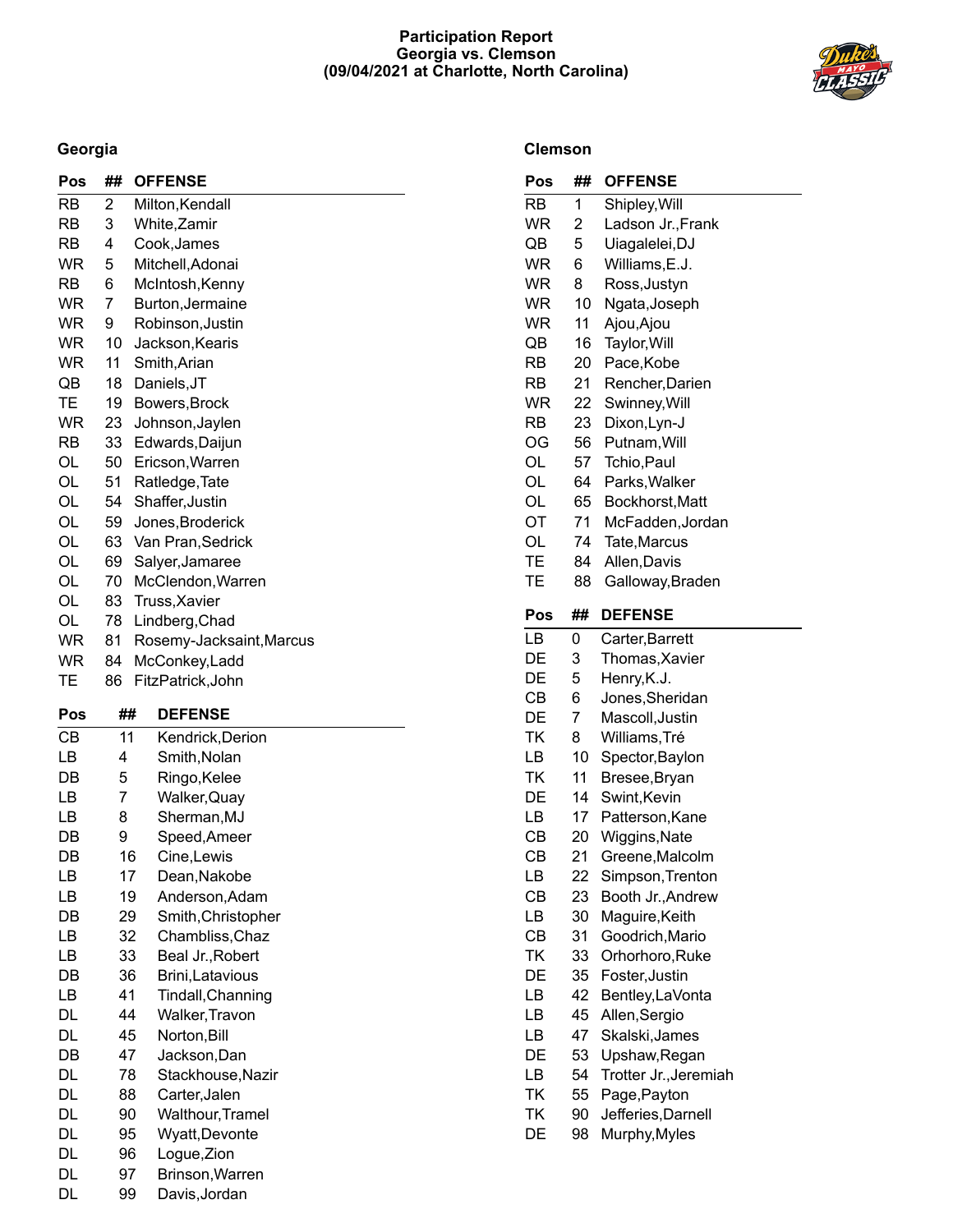**Georgia:**

**Clemson:**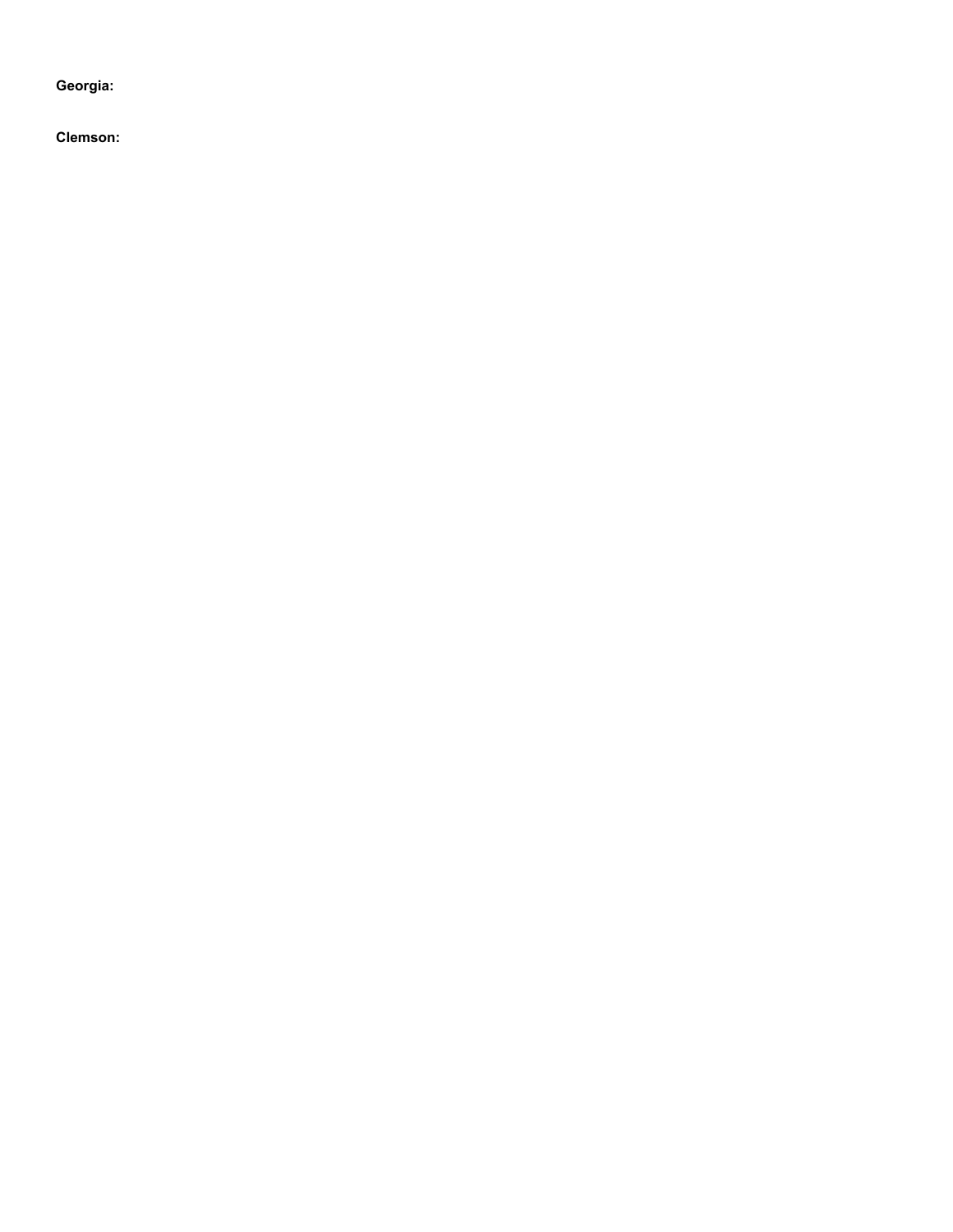#### **Drive Chart (By Team) Georgia vs. Clemson (09/04/2021 at Charlotte, North Carolina)**



|            |                 |                    |       | <b>Drive Started</b> |                  | <b>Drive Ended</b> | Consumed        |               |            |
|------------|-----------------|--------------------|-------|----------------------|------------------|--------------------|-----------------|---------------|------------|
| Team       | Qtr             | Spot               | Time  | <b>Obtained</b>      | Spot             | Time               | <b>How lost</b> | <b>PI-Yds</b> | <b>TOP</b> |
| <b>UGA</b> | 1st             | UGA25              | 14:52 | KO                   | CLM48            | 09:42              | <b>PUNT</b>     | $8 - 27$      | 05:10      |
| <b>UGA</b> | 1st             | CLM49              | 08:14 | <b>PUNT</b>          | CLM47            | 06:31              | <b>PUNT</b>     | $3 - 2$       | 01:43      |
| <b>UGA</b> | 1st             | UGA37              | 04:57 | <b>PUNT</b>          | CLM19            | 14:19              | *FG             | $12 - 44$     | 05:38      |
| <b>UGA</b> | 2 <sub>nd</sub> | UGA9               | 09:14 | <b>PUNT</b>          | UGA34            | 06:28              | <b>PUNT</b>     | $5 - 25$      | 02:46      |
| <b>UGA</b> | 2 <sub>nd</sub> | UGA <sub>20</sub>  | 00:53 | <b>PUNT</b>          | UGA27            | 00:00              | <b>HALF</b>     | $2 - 7$       | 00:53      |
| <b>UGA</b> | 3rd             | IUGA <sub>12</sub> | 11:24 | <b>PUNT</b>          | UGA27            | 09:39              | <b>INT</b>      | $5 - 15$      | 01:45      |
| <b>UGA</b> | 3rd             | UGA <sub>14</sub>  | 07:29 | <b>PUNT</b>          | CLM <sub>5</sub> | 02:38              | *FG             | $11 - 81$     | 04:51      |
| <b>UGA</b> | 3rd             | UGA35              | 00:10 | <b>PUNT</b>          | UGA46            | 12:56              | <b>PUNT</b>     | 4 - 11        | 02:14      |
| <b>UGA</b> | 4th             | UGA25              | 09:08 | KO.                  | UGA33            | 07:36              | <b>PUNT</b>     | $3 - 8$       | 01:32      |
| <b>UGA</b> | 4th             | UGA45              | 04:49 | <b>DOWNS</b>         | CLM14            | 00:00              | <b>HALF</b>     | $10 - 41$     | 04:49      |

|                      | 1st     | 2nd   | 3rd   | 4th     | 1st   | 2nd     |       |
|----------------------|---------|-------|-------|---------|-------|---------|-------|
| Georgia              | Qtr     | Qtr   | Qtr   | Qtr     | Half  | Half    | Total |
| Time of possession   | 11:58   | 04:20 | 06:46 | 08:25   | 16:18 | 15:11   | 31:29 |
| 3rd down conversions | $3 - 5$ | 0-2   | 1-3   | $3 - 5$ | 3-7   | $4 - 8$ | 7-15  |
| 4th down conversions | 0-0     | 0-0   | 0-0   | 0-0     | 0-0   | 0-0     | 0-0   |

|            |                 |                   |       | <b>Drive Started</b> |                  | <b>Drive Ended</b> | <b>Consumed</b> |               |            |
|------------|-----------------|-------------------|-------|----------------------|------------------|--------------------|-----------------|---------------|------------|
| Team       | Qtr             | Spot              | Time  | <b>Obtained</b>      | Spot             | Time               | <b>How lost</b> | <b>PI-Yds</b> | <b>TOP</b> |
| <b>CLM</b> | 1st             | CLM <sub>10</sub> | 09:42 | <b>PUNT</b>          | CLM <sub>5</sub> | 08:14              | <b>PUNT</b>     | $3 - -5$      | 01:28      |
| <b>CLM</b> | 1st             | CLM <sub>2</sub>  | 06:31 | <b>PUNT</b>          | CLM17            | 04:57              | <b>PUNT</b>     | $3 - 15$      | 01:34      |
| <b>CLM</b> | 2 <sub>nd</sub> | CLM20             | 14:19 | FG                   | UGA44            | 09:14              | <b>PUNT</b>     | $8 - 36$      | 05:05      |
| <b>CLM</b> | 2 <sub>nd</sub> | CLM <sub>15</sub> | 06:28 | <b>PUNT</b>          | CLM16            | 05:32              | <b>PUNT</b>     | $3 - 1$       | 00:56      |
| <b>CLM</b> | 2 <sub>nd</sub> | UGA50             | 05:32 | <b>PUNT</b>          | UGA30            | 02:58              | <b>INT</b>      | $5 - 20$      | 02:34      |
| <b>CLM</b> | 2 <sub>nd</sub> | CLM <sub>25</sub> | 02:58 | KO.                  | UGA42            | 00:53              | <b>PUNT</b>     | $ 8 - 33$     | 02:05      |
| <b>CLM</b> | 3rd             | CLM <sub>25</sub> | 15:00 | KO                   | CLM45            | 11:24              | <b>PUNT</b>     | $8 - 20$      | 03:36      |
| <b>CLM</b> | 3rd             | UGA33             | 09:39 | <b>INT</b>           | UGA42            | 07:29              | <b>PUNT</b>     | $3 - -9$      | 02:10      |
| <b>CLM</b> | 3rd             | CLM <sub>23</sub> | 02:33 | KO.                  | CLM10            | 00:10              | <b>PUNT</b>     | $3 - -13$     | 02:23      |
| <b>CLM</b> | 4th             | CLM <sub>13</sub> | 12:56 | <b>PUNT</b>          | UGA <sub>5</sub> | 09:08              | *FG             | $10 - 82$     | 03:48      |
| <b>CLM</b> | 4th             | CLM <sub>25</sub> | 07:36 | <b>PUNT</b>          | UGA45            | 04:49              | <b>DOWNS</b>    | $7 - 30$      | 02:47      |

|                      | 1st     | 2nd   | 3rd     | 4th     | 1st     | 2nd   |          |
|----------------------|---------|-------|---------|---------|---------|-------|----------|
| <b>Clemson</b>       | Qtr     | Qtr   | Qtr     | Qtr     | Half    | Half  | Total    |
| Time of possession   | 03:02   | 10:40 | 08:14   | 06:35   | 13:42   | 14:49 | 28:31    |
| 3rd down conversions | $0 - 2$ | $2-6$ | $1 - 4$ | $2 - 4$ | $2 - 8$ | 3-8   | $5 - 16$ |
| 4th down conversions | ი-ი     | ი-ი   | 0-0     | 0-1     | $0 - 0$ | 0-1   | $0 - 1$  |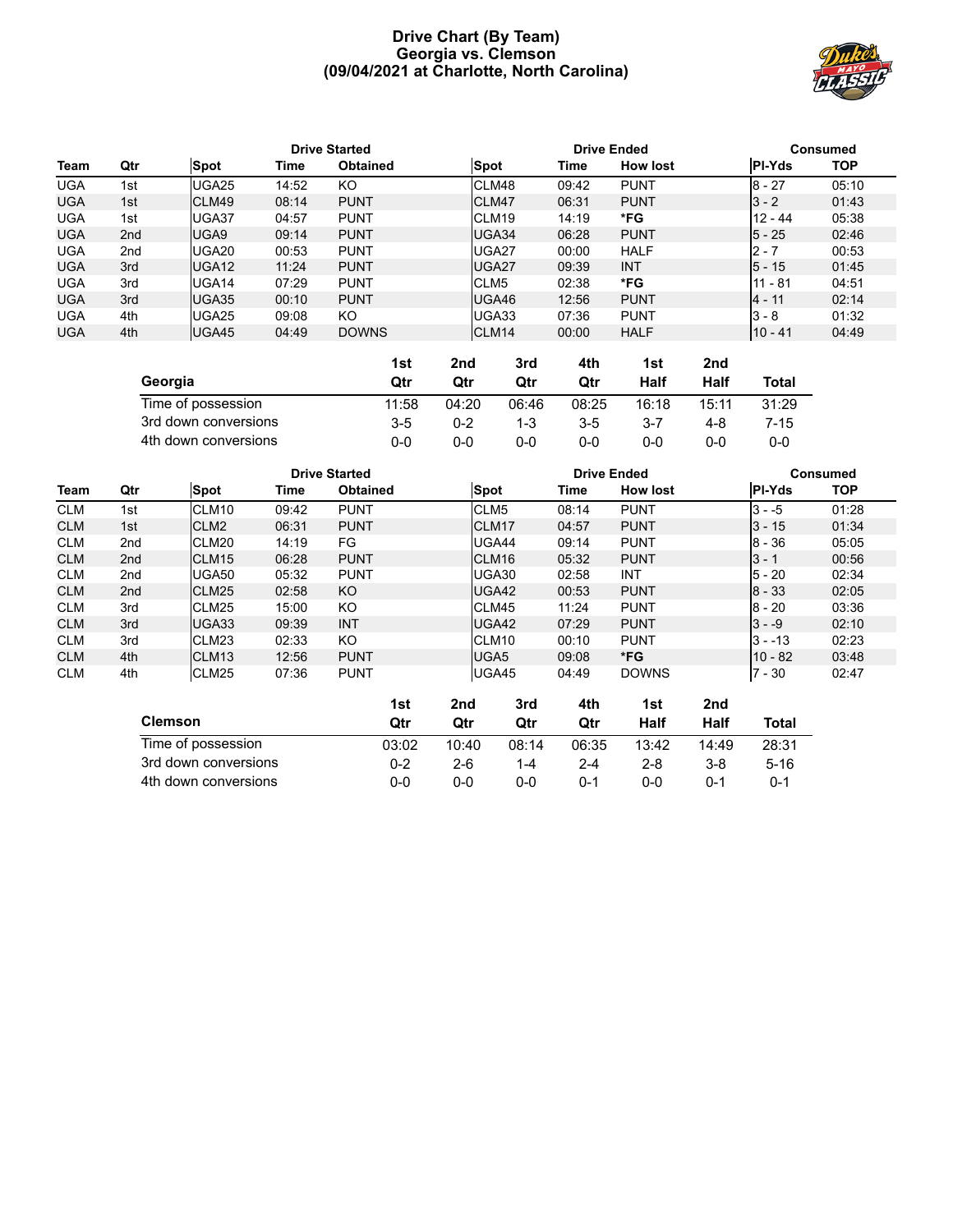#### **Drive Chart (By Quarter) Georgia vs. Clemson (09/04/2021 at Charlotte, North Carolina)**



|            |                 |                   |       | <b>Drive Started</b> |                  |       | <b>Drive Ended</b> |               | <b>Consumed</b> |
|------------|-----------------|-------------------|-------|----------------------|------------------|-------|--------------------|---------------|-----------------|
| Team       | Qtr             | <b>Spot</b>       | Time  | <b>Obtained</b>      | <b>Spot</b>      | Time  | <b>How lost</b>    | <b>PI-Yds</b> | <b>TOP</b>      |
| <b>UGA</b> | 1st             | <b>UGA25</b>      | 14:52 | KO                   | CLM48            | 09:42 | <b>PUNT</b>        | $8 - 27$      | 05:10           |
| <b>CLM</b> | 1st             | CLM <sub>10</sub> | 09:42 | <b>PUNT</b>          | CLM <sub>5</sub> | 08:14 | <b>PUNT</b>        | $3 - -5$      | 01:28           |
| UGA        | 1st             | CLM49             | 08:14 | <b>PUNT</b>          | CLM47            | 06:31 | <b>PUNT</b>        | $3 - 2$       | 01:43           |
| <b>CLM</b> | 1st             | CLM <sub>2</sub>  | 06:31 | <b>PUNT</b>          | CLM17            | 04:57 | <b>PUNT</b>        | $3 - 15$      | 01:34           |
| <b>UGA</b> | 1st             | UGA37             | 04:57 | <b>PUNT</b>          | CLM19            | 14:19 | *FG                | $12 - 44$     | 05:38           |
| <b>CLM</b> | 2nd             | CLM20             | 14:19 | FG                   | UGA44            | 09:14 | <b>PUNT</b>        | $8 - 36$      | 05:05           |
| <b>UGA</b> | 2nd             | UGA9              | 09:14 | <b>PUNT</b>          | UGA34            | 06:28 | <b>PUNT</b>        | $5 - 25$      | 02:46           |
| <b>CLM</b> | 2 <sub>nd</sub> | CLM15             | 06:28 | <b>PUNT</b>          | CLM16            | 05:32 | <b>PUNT</b>        | $3 - 1$       | 00:56           |
| <b>CLM</b> | 2nd             | UGA50             | 05:32 | <b>PUNT</b>          | UGA30            | 02:58 | <b>INT</b>         | $5 - 20$      | 02:34           |
| <b>CLM</b> | 2 <sub>nd</sub> | <b>CLM25</b>      | 02:58 | KO                   | UGA42            | 00:53 | <b>PUNT</b>        | $8 - 33$      | 02:05           |
| UGA        | 2nd             | UGA20             | 00:53 | <b>PUNT</b>          | UGA27            | 00:00 | HALF               | $2 - 7$       | 00:53           |
| <b>CLM</b> | 3rd             | CLM <sub>25</sub> | 15:00 | KO.                  | CLM45            | 11:24 | <b>PUNT</b>        | $8 - 20$      | 03:36           |
| <b>UGA</b> | 3rd             | UGA12             | 11:24 | <b>PUNT</b>          | UGA27            | 09:39 | <b>INT</b>         | $5 - 15$      | 01:45           |
| <b>CLM</b> | 3rd             | UGA33             | 09:39 | <b>INT</b>           | UGA42            | 07:29 | <b>PUNT</b>        | $3 - -9$      | 02:10           |
| <b>UGA</b> | 3rd             | UGA14             | 07:29 | <b>PUNT</b>          | CLM <sub>5</sub> | 02:38 | *FG                | $11 - 81$     | 04:51           |
| <b>CLM</b> | 3rd             | CLM23             | 02:33 | KO                   | CLM10            | 00:10 | <b>PUNT</b>        | $3 - -13$     | 02:23           |
| UGA        | 3rd             | UGA35             | 00:10 | <b>PUNT</b>          | UGA46            | 12:56 | <b>PUNT</b>        | 4 - 11        | 02:14           |
| <b>CLM</b> | 4th             | CLM13             | 12:56 | <b>PUNT</b>          | UGA <sub>5</sub> | 09:08 | *FG                | $10 - 82$     | 03:48           |
| UGA        | 4th             | UGA25             | 09:08 | KO                   | UGA33            | 07:36 | <b>PUNT</b>        | $3 - 8$       | 01:32           |
| <b>CLM</b> | 4th             | <b>CLM25</b>      | 07:36 | <b>PUNT</b>          | UGA45            | 04:49 | <b>DOWNS</b>       | $7 - 30$      | 02:47           |
| <b>UGA</b> | 4th             | UGA45             | 04:49 | <b>DOWNS</b>         | CLM14            | 00:00 | <b>HALF</b>        | $10 - 41$     | 04:49           |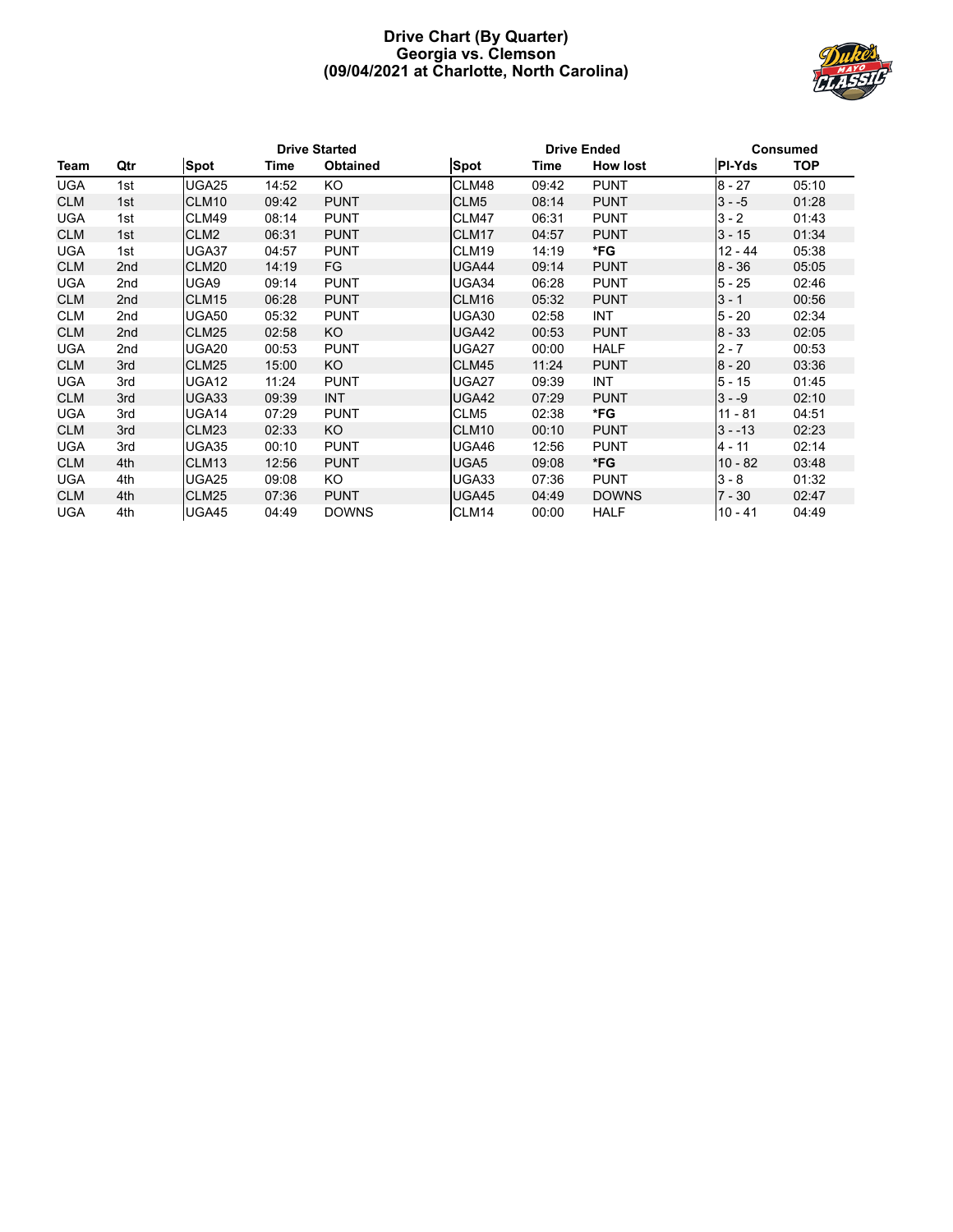

P

- 1-10 CLM35 Clemson wins toss and defers; UGA will receive; CLM will defend West end-zone.
- 1-10 CLM35 Start of 1st quarter, clock 15:00.

Potter,B.T. kickoff 65 yards to the UGA00 McIntosh,Kenny return 25 yards to the UGA25 (Allen,Sergio; Carter,Barrett).

#### **Georgia drive start at 14:52.**

|  |  |  |  |  |  | 1-10 UGA25 Daniels, JT pass complete to Bowers, Brock for 7 yards to the UGA32 (Skalski, James). |  |
|--|--|--|--|--|--|--------------------------------------------------------------------------------------------------|--|
|--|--|--|--|--|--|--------------------------------------------------------------------------------------------------|--|

- 2-3 UGA32 PENALTY UGA False Start (Shaffer,Justin) 5 yards from UGA32 to UGA27. NO PLAY.
- 2-8 UGA27 Daniels,JT pass complete to Bowers,Brock for 5 yards to the UGA32 (Goodrich,Mario).
- 3-3 UGA32 Daniels,JT pass complete to Rosemy-Jacksaint,Marcus for 4 yards to the UGA36 (Goodrich,Mario), 1ST DOWN. P 1-10 UGA36 White,Zamir rush for 3 yards gain to the UGA39 (Thomas,Xavier). 2-7 UGA39 PENALTY CLM Delay Of Game 5 yards from UGA39 to UGA44. NO PLAY.
- 2-2 UGA44 Cook,James rush for 5 yards gain to the UGA49 (Goodrich,Mario), 1ST DOWN. P
- 1-10 UGA49 Daniels,JT rush for 0 yards to the UGA49 (Skalski,James).
- 2-10 UGA49 Milton,Kendall rush for 2 yards gain to the CLM49 (Goodrich,Mario; Spector,Baylon).
- 3-8 CLM49 Daniels,JT pass complete to Milton,Kendall for 1 yard to the CLM48 (Spector,Baylon; Skalski,James).
- 4-7 CLM48 Camarda,Jake punt 38 yards to the CLM10. [09:42]

*Drive Summary: 8 plays, 27 yards, 05:10*

#### **Clemson drive start at 09:42.**

1-10 CLM10 Pace,Kobe rush for 3 yards gain to the CLM13 (Brini,Latavious).

- 2-7 CLM13 Uiagalelei,DJ pass incomplete broken up by Wyatt,Devonte.
- 3-7 CLM13 Uiagalelei,DJ sacked for loss of 8 yards to the CLM05 (Smith,Nolan).
- 4-15 CLM5 Spiers,Will punt 51 yards to the UGA44 Jackson,Kearis return 7 yards to the CLM49 (Allen,Davis; Goodrich,Mario). [08:14]

*Drive Summary: 3 plays, -5 yards, 01:28*

#### **Georgia drive start at 08:14.**

1-10 CLM49 Daniels,JT pass incomplete to Rosemy-Jacksaint,Marcus.

- 2-10 CLM49 Daniels,JT pass complete to McConkey,Ladd for 4 yards to the CLM45 (Skalski,James).
- 3-6 CLM45 Daniels,JT pass complete to Cook,James for 3 yards to the CLM42 (Booth Jr.,Andrew).
- 4-3 CLM42 PENALTY UGA Delay Of Game 5 yards from CLM42 to CLM47. NO PLAY.
- 4-8 CLM47 Camarda,Jake punt 45 yards to the CLM02. [06:31]

*Drive Summary: 3 plays, 2 yards, 01:43*

#### **Clemson drive start at 06:31.**

1-10 CLM2 Uiagalelei,DJ pass incomplete to Ross,Justyn PENALTY UGA Pass Interference (Ringo,Kelee) 15 yards from CLM02 to CLM17, 1ST DOWN. NO PLAY. E 1-10 CLM2 Timeout Clemson, clock 06:25. [06:25] 1-10 CLM17 Uiagalelei,DJ pass complete to Ross,Justyn for 6 yards to the CLM23 (Cine,Lewis). 2-4 CLM23 Uiagalelei,DJ pass incomplete to Ross,Justyn. 3-4 CLM23 Uiagalelei,DJ sacked for loss of 6 yards to the CLM17 (Dean,Nakobe).

- 
- 4-10 CLM17 Spiers,Will punt 46 yards to the UGA37 fair catch by Jackson,Kearis at UGA37. [04:57]

*Drive Summary: 3 plays, 15 yards, 01:34*

#### **Georgia drive start at 04:57.**

- 1-10 UGA37 Milton,Kendall rush for 8 yards gain to the UGA45 (Mukuba,Andrew).
- 2-2 UGA45 Daniels,JT pass incomplete to Bowers,Brock QB hurried by Simpson,Trenton.
- 2-2 UGA45 Timeout Georgia, clock 04:36. [04:36]
- 3-2 UGA45 PENALTY UGA False Start (Truss,Xavier) 5 yards from UGA45 to UGA40. NO PLAY.

| $3 - 7$ | UGA40 Daniels, JT pass incomplete to Bowers, Brock PENALTY CLM Pass Interference (Phillips, Jalyn) 10 yards from<br>UGA40 to UGA50, 1ST DOWN, NO PLAY. |  |
|---------|--------------------------------------------------------------------------------------------------------------------------------------------------------|--|
|         | 1-10 UGA50 McIntosh, Kenny rush for 3 yards loss to the UGA47 (Bresee, Bryan; Murphy, Myles).                                                          |  |

- 
- 2-13 UGA47 Daniels,JT pass complete to Cook,James for 6 yards to the CLM47 (Spector,Baylon). 3-7 CLM47 Daniels,JT pass complete to Bowers,Brock for 12 yards to the CLM35 (Goodrich,Mario), 1ST DOWN. P
- 1-10 CLM35 White,Zamir rush for 7 yards gain to the CLM28 (Phillips,Jalyn).
- 2-3 CLM28 White,Zamir rush for 2 yards gain to the CLM26 (Skalski,James).
- 3-1 CLM26 White,Zamir rush for 2 yards gain to the CLM24 fumbled by White,Zamir at CLM24 forced by Bentley,LaVonta recovered by UGA White,Zamir at CLM24, End Of Play, 1ST DOWN.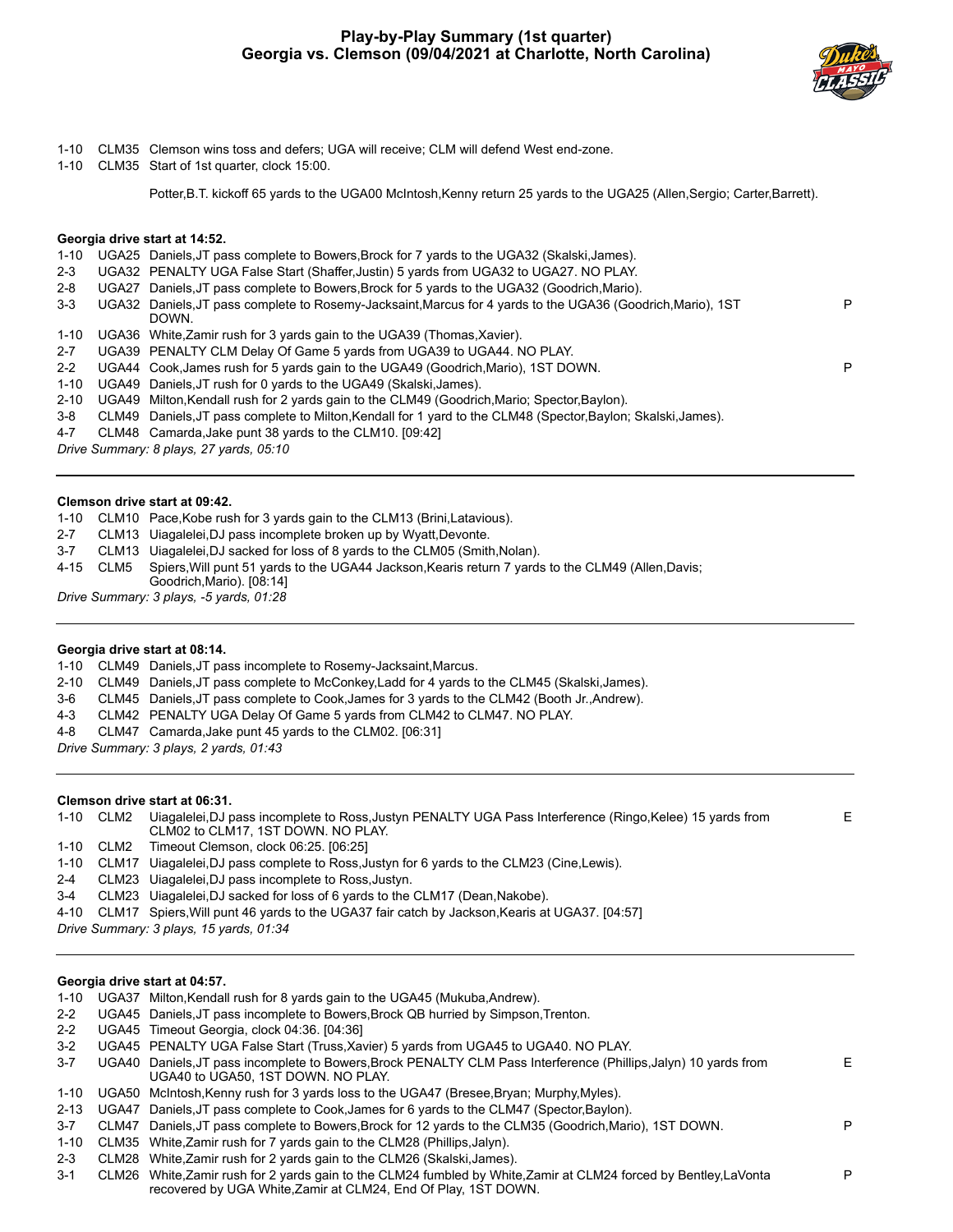1-10 CLM24 Daniels,JT pass complete to Bowers,Brock for 2 yards to the CLM22 (Goodrich,Mario; Skalski,James).

2-8 CLM22 Daniels,JT pass incomplete to Milton,Kendall.

3-8 CLM22 Daniels,JT pass complete to Burton,Jermaine for 6 yards to the CLM16 (Booth Jr.,Andrew) PENALTY UGA

Ineligible Downfield on Pass (Jones,Broderick) 5 yards from CLM22 to CLM27. NO PLAY. [00:00]

3-8 CLM22 UGA ball on CLM27.

## **FINAL SCORE - : GEORGIA 0, CLEMSON 0**

|                        | Time               | 1st Downs                                         |  |  | <b>Conversions</b> |     |            |          |                   |                  |
|------------------------|--------------------|---------------------------------------------------|--|--|--------------------|-----|------------|----------|-------------------|------------------|
| <b>Quarter Summary</b> | Score Poss R P X T |                                                   |  |  |                    | 3rd | 4th        | Rushina  | Passing           | <b>Penalties</b> |
| Georgia                |                    | $11:58$ 2 2 1 5 3-5                               |  |  |                    |     | <u>ດ-ດ</u> | $9 - 26$ | $9 - 12 - 0 - 44$ | $5 - 35$         |
| Clemson                |                    | $03:02 \quad 0 \quad 0 \quad 1 \quad 1 \quad 0-2$ |  |  |                    |     | 0-0        | $3 - 11$ | $1 - 3 - 0 - 6$   | $2 - 15$         |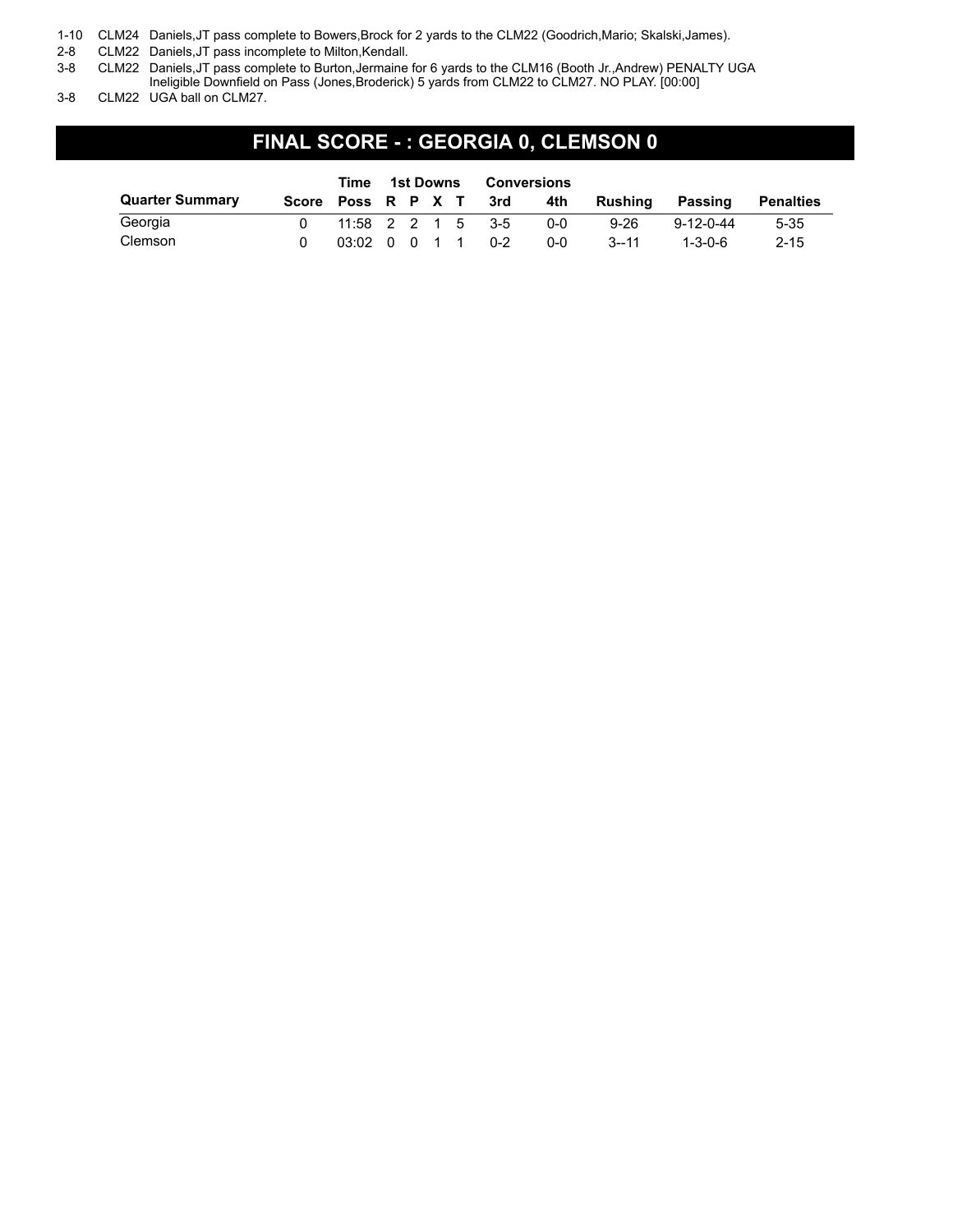#### **Quickie Statistics (1st Quarter only) Georgia vs. Clemson (09/04/2021 at Charlotte, North Carolina)**



|                               |                                                                 |                     |                                   |                                          |                                  | <b>UGA</b>            | <b>CLM</b>       |                  |                |                     |                   |
|-------------------------------|-----------------------------------------------------------------|---------------------|-----------------------------------|------------------------------------------|----------------------------------|-----------------------|------------------|------------------|----------------|---------------------|-------------------|
|                               | Score                                                           |                     |                                   |                                          |                                  | $\mathbf 0$           |                  | $\mathbf 0$      |                |                     |                   |
|                               | <b>FIRST DOWNS</b>                                              |                     |                                   |                                          |                                  | 5                     |                  | $\mathbf{1}$     |                |                     |                   |
|                               | <b>RUSHES-YARDS (NET)</b>                                       |                     |                                   |                                          |                                  | $9 - 26$              | $3 - 11$         |                  |                |                     |                   |
|                               | <b>PASSING-YARDS (NET)</b>                                      |                     |                                   |                                          |                                  | 44                    |                  | 6                |                |                     |                   |
|                               | Passes Att-Comp-Int                                             |                     |                                   |                                          |                                  | $12 - 9 - 0$          | $3 - 1 - 0$      |                  |                |                     |                   |
|                               | <b>TOTAL OFFENSE PLAYS-YARDS</b>                                |                     |                                   |                                          |                                  | $21 - 70$<br>$0-0$    | $6 - 5$<br>$0-0$ |                  |                |                     |                   |
|                               | <b>Fumble Returns-Yards</b><br><b>Punt Returns-Yards</b>        |                     |                                   |                                          |                                  | $1 - 7$               |                  | $0 - 0$          |                |                     |                   |
|                               | <b>Kickoff Returns-Yards</b>                                    |                     |                                   |                                          |                                  | $1 - 25$              |                  | $0 - 0$          |                |                     |                   |
|                               | <b>Interception Returns-Yards</b>                               |                     |                                   |                                          |                                  | $0 - 0$               |                  | $0 - 0$          |                |                     |                   |
|                               | Punts (Number-Avg)                                              |                     |                                   |                                          |                                  | $2 - 41.5$            | $2 - 48.5$       |                  |                |                     |                   |
|                               | Fumbles-Lost                                                    |                     |                                   |                                          |                                  | $1 - 0$               | $0-0$            |                  |                |                     |                   |
|                               | Penalties-Yards                                                 |                     |                                   |                                          |                                  | $5 - 35$              | $2 - 15$         |                  |                |                     |                   |
|                               | <b>Possession Time</b>                                          |                     |                                   |                                          |                                  | 11:58                 | 03:02            |                  |                |                     |                   |
|                               | <b>Third-Down Conversions</b><br><b>Fourth-Down Conversions</b> |                     |                                   |                                          |                                  | $3-5$<br>$0-0$        |                  | $0 - 2$<br>$0-0$ |                |                     |                   |
| Georgia                       |                                                                 |                     |                                   |                                          | <b>Clemson</b>                   |                       |                  |                  |                |                     |                   |
|                               | Gain<br>No.                                                     | Loss                | Net<br>TD                         |                                          | <b>Rushing</b>                   |                       | Gain             |                  |                |                     |                   |
| <b>Rushing</b><br>White.Zamir | 4<br>14                                                         | 0                   | 14<br>$\mathbf{0}$                | Avg<br>Lg<br>$\overline{3.5}$<br>7       | Pace, Kobe                       | No.<br>1              | 3                | Loss             | Net<br>TD      |                     | $\frac{Lg}{3}$    |
| Milton.Kendall                | 2<br>10                                                         | 0                   | 10<br>0                           | 8                                        |                                  |                       |                  |                  |                |                     |                   |
| Cook, James                   | $\mathbf{1}$<br>5                                               | $\Omega$            | 5<br>0                            | $\frac{5}{5}$<br>5                       |                                  |                       |                  |                  |                |                     |                   |
|                               |                                                                 |                     |                                   |                                          |                                  |                       |                  |                  |                |                     |                   |
| Passing                       | C-A-I                                                           | Yds                 | TD<br>Lg                          | Sack                                     | <b>Passing</b>                   |                       | C-A-I            | Yds              | TD             | Lg                  | Sack              |
| Daniels, JT                   | $10 - 14 - 0$                                                   | 50                  | $\overline{12}$<br>$\overline{0}$ | $\Omega$                                 | Uiagalelei, DJ                   |                       | $1 - 4 - 0$      | -8               |                |                     |                   |
|                               |                                                                 |                     |                                   |                                          |                                  |                       |                  |                  |                |                     |                   |
| Receiving                     |                                                                 | No.                 | Yards<br>TD                       | Tgt Lg                                   | Receiving                        |                       | No.              | Yards            | TD             | <b>Tgt</b>          |                   |
| Bowers.Brock                  |                                                                 | 4                   | 26<br>$\Omega$                    | 6<br>12                                  | Ross, Justyn                     |                       |                  |                  | $\overline{0}$ |                     | Lg<br>6           |
| Cook, James                   |                                                                 | $\boldsymbol{2}$    | 9<br>0                            | $\overline{\mathbf{c}}$<br>6             |                                  |                       |                  |                  |                |                     |                   |
| Burton, Jermaine              |                                                                 | $\mathbf{1}$        | 6<br>0                            | $\mathbf{1}$<br>6                        |                                  |                       |                  |                  |                |                     |                   |
| Rosemy-Jacksaint, Marcus      |                                                                 | 1                   | 4<br>0                            | $\overline{2}$<br>$\overline{4}$         |                                  |                       |                  |                  |                |                     |                   |
|                               |                                                                 |                     |                                   |                                          |                                  |                       |                  |                  |                |                     |                   |
| <b>Punting</b>                | Yds<br>No.<br>$\overline{2}$<br>83                              | Avg<br>41.5         | Lng<br>45                         | ΤВ<br>In20<br>$\overline{2}$<br>$\Omega$ | <b>Punting</b>                   | No.<br>$\overline{2}$ | Yds<br>97        | Avg<br>48.5      | Lng<br>51      | In20<br>0           | TВ<br>$\Omega$    |
| Camarda, Jake                 |                                                                 |                     |                                   |                                          | Spiers, Will                     |                       |                  |                  |                |                     |                   |
| <b>Punt Returns</b>           |                                                                 | No.                 | Yards                             | TD<br>Lg                                 | <b>Punt Returns</b>              |                       | No.              |                  | Yards          | TD                  | Lg                |
| Jackson, Kearis               |                                                                 |                     |                                   |                                          |                                  |                       |                  |                  |                |                     |                   |
|                               |                                                                 |                     |                                   |                                          |                                  |                       |                  |                  |                |                     |                   |
| <b>Kick Returns</b>           |                                                                 | No.                 | Yards                             | TD<br>Lg                                 | <b>Kick Returns</b>              |                       | No.              |                  | Yards          | TD                  | Lg                |
| McIntosh, Kenny               |                                                                 |                     | 25                                | $\overline{25}$<br>$\Omega$              |                                  |                       |                  |                  |                |                     |                   |
|                               |                                                                 |                     |                                   |                                          |                                  |                       |                  |                  |                |                     |                   |
| <b>Tackles</b><br>Cine, Lewis | UA-A<br>$0-0$                                                   | <b>Total</b><br>0.0 | <b>Sacks</b><br>0.0               | TFL<br>0.0                               | <b>Tackles</b><br>Skalski, James |                       | UA-A<br>$0 - 2$  | Total            | 1.0            | <b>Sacks</b><br>0.0 | <b>TFL</b><br>0.0 |
| Dean, Nakobe                  | $0-0$                                                           | 0.0                 | 0.0                               | 0.0                                      | Goodrich.Mario                   |                       | $0 - 3$          |                  | 1.5            | 0.0                 | 0.0               |
| Brini, Latavious              | $0-0$                                                           | 0.0                 | 0.0                               | 0.0                                      | Mukuba, Andrew                   |                       | $0-0$            | 0.0              |                | 0.0                 | 0.0               |
|                               |                                                                 |                     |                                   |                                          | Spector, Baylon                  |                       | $0 - 2$          | 1.0              |                | 0.0                 | 0.0               |
|                               |                                                                 |                     |                                   |                                          |                                  |                       |                  |                  |                |                     |                   |
| Qtr                           | Time                                                            |                     | <b>Scoring Play</b>               |                                          |                                  |                       |                  |                  |                | V-H                 |                   |
|                               |                                                                 |                     |                                   |                                          |                                  |                       |                  |                  |                |                     |                   |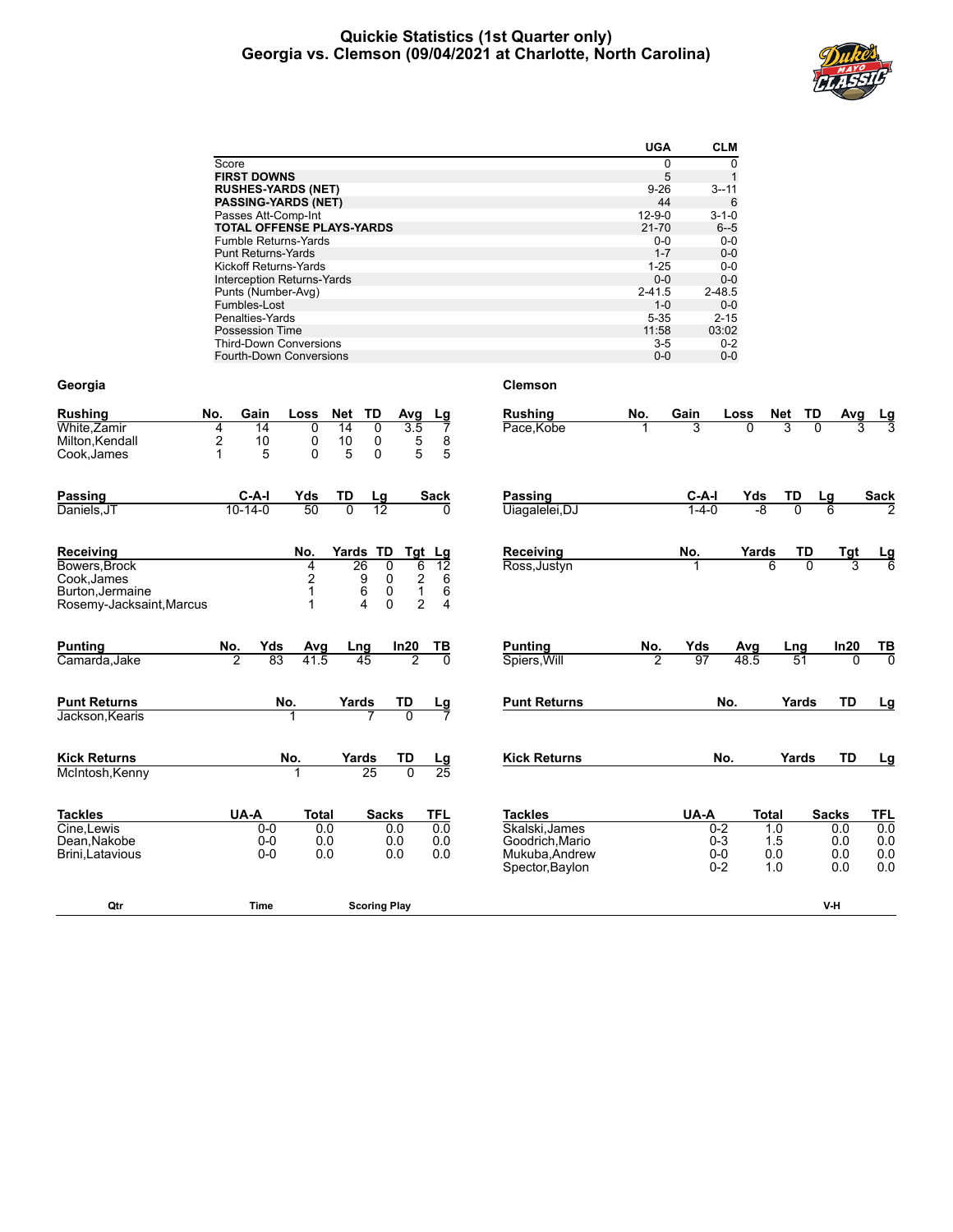#### **Play-by-Play Summary (2nd quarter) Georgia vs. Clemson (09/04/2021 at Charlotte, North Carolina)**



P

3-13 CLM27 Start of 2nd quarter, clock 15:00.

3-13 CLM27 Daniels,JT pass complete to Burton,Jermaine for 8 yards to the CLM19, End Of Play.

4-5 CLM19 Podlesny,Jack field goal attempt from 36 yards NO GOOD, clock 14:19. [14:19]

*Drive Summary: 12 plays, 44 yards, 05:38*

#### **Clemson drive start at 14:19.**

|          |       | ClemsUn unve stan at 14.13.                                                                                         |   |
|----------|-------|---------------------------------------------------------------------------------------------------------------------|---|
| 1-10     |       | CLM20 Shipley, Will rush for 0 yards to the CLM20 (Tindall, Channing).                                              |   |
| $2 - 10$ | CLM20 | Uiagalelei, DJ pass complete to Ross, Justyn for 3 yards to the CLM23 (Anderson, Adam; Wyatt, Devonte).             |   |
| $3 - 7$  | CLM23 | Uiagalelei, DJ pass complete to Shipley, Will for 11 yards to the CLM34 (Jackson, Dan), out of bounds, 1ST<br>DOWN. | P |
| 1-10     | CLM34 | Uiagalelei, DJ rush for 2 yards gain to the CLM36 (Smith, Christopher), out of bounds.                              |   |
| $2 - 8$  | CLM36 | Uiagalelei. DJ pass complete to Ngata, Joseph for 15 yards to the UGA49 (Speed Ameer: Cine, Lewis), 1ST<br>DOWN.    | P |
| 1-10     |       | UGA49 Uiagalelei, DJ rush for 1 yard gain to the UGA48 (Tindall, Channing; Walthour, Tramel).                       |   |
| $2-9$    | UGA48 | Uiagalelei, DJ pass complete to Williams, E.J. for 0 yards to the UGA48 (Walker, Quay; Brini, Latavious).           |   |
| $3-9$    | UGA48 | Uiagalelei, DJ rush for 4 yards gain to the UGA44 (Anderson, Adam).                                                 |   |
| $3-9$    |       | UGA48 Timeout Clemson, clock 09:23. [09:23]                                                                         |   |
| 4-5      |       | UGA44 Spiers, Will punt 35 yards to the UGA09. [09:14]                                                              |   |
|          |       | Drive Summary: 8 plays, 36 yards, 05:05                                                                             |   |
|          |       |                                                                                                                     |   |

#### **Georgia drive start at 09:14.**

|  |  | 1-10 UGA9 Milton, Kendall rush for 8 yards gain to the UGA17 (Goodrich, Mario; Mukuba, Andrew). |  |
|--|--|-------------------------------------------------------------------------------------------------|--|
|  |  |                                                                                                 |  |

| 2-2 UGA17 Daniels, JT pass complete to Rosemy-Jacksaint, Marcus for 8 yards to the UGA25 (Goodrich, Mario), 1ST<br>DOWN. |  |
|--------------------------------------------------------------------------------------------------------------------------|--|
|--------------------------------------------------------------------------------------------------------------------------|--|

- 1-10 UGA25 Daniels,JT pass complete to FitzPatrick,John for 0 yards to the UGA25 (Charleston,Joseph).
- 2-10 UGA25 Daniels,JT pass complete to McConkey,Ladd for 8 yards to the UGA33 (Skalski,James).
- 3-2 UGA33 McIntosh,Kenny rush for 1 yard gain to the UGA34 (Bresee,Bryan).
- 4-1 UGA34 Camarda,Jake punt 51 yards to the CLM15 fair catch by Taylor,Will at CLM15. [06:28]

*Drive Summary: 5 plays, 25 yards, 02:46*

#### **Clemson drive start at 06:28.**

1-10 CLM15 Uiagalelei,DJ pass incomplete to Galloway,Braden.

- 2-10 CLM15 Pace,Kobe rush for 1 yard gain to the CLM16 (Walker,Travon; Carter,Jalen).
- 3-9 CLM16 Uiagalelei,DJ pass incomplete to Ross,Justyn.
- 4-9 CLM16 Spiers,Will punt 35 yards to the UGA49 muffed by Milton,Kendall at UGA49 recovered by CLM Maddox,Jack
- at UGA50, End Of Play. [05:32]

*Drive Summary: 3 plays, 1 yards, 00:56*

#### **Clemson drive start at 05:32.**

- 1-10 UGA50 Shipley,Will rush for 2 yards gain to the UGA48 (Walker,Travon).
- 2-8 UGA48 Uiagalelei,DJ pass complete to Ross,Justyn for 12 yards to the UGA36, End Of Play, 1ST DOWN. P
- 1-10 UGA36 Pace,Kobe rush for 2 yards gain to the UGA34 (Smith,Nolan).
- 2-8 UGA34 Uiagalelei,DJ pass complete to Galloway,Braden for 4 yards to the UGA30 (Brini,Latavious).
- **3-4 UGA30 Uiagalelei,DJ pass intercepted by Smith,Christopher at UGA26 Smith,Christopher return 74 yards to the CLM00 TOUCHDOWN, clock 02:58. [02:58]**
- **1-10 CLM3 Podlesny,Jack kick attempt good.**

#### **GEORGIA 7, CLEMSON 0**

*Drive Summary: 5 plays, 20 yards, 02:34*

Camarda,Jake kickoff 65 yards to the CLM00, Touchback.

#### **Clemson drive start at 02:58.**

- 1-10 CLM25 Uiagalelei,DJ pass incomplete to Galloway,Braden broken up by Cine,Lewis.
- 2-10 CLM25 Uiagalelei,DJ pass complete to Ngata,Joseph for 24 yards to the CLM49 (Cine,Lewis), 1ST DOWN. P
- 1-10 CLM49 Uiagalelei,DJ pass incomplete to Ladson Jr.,Frank.
- 2-10 CLM49 Uiagalelei,DJ pass complete to Pace,Kobe for 6 yards to the UGA45, End Of Play.

3-4 UGA45 Uiagalelei,DJ pass complete to Ngata,Joseph for 8 yards to the UGA37 (Speed,Ameer), 1ST DOWN. P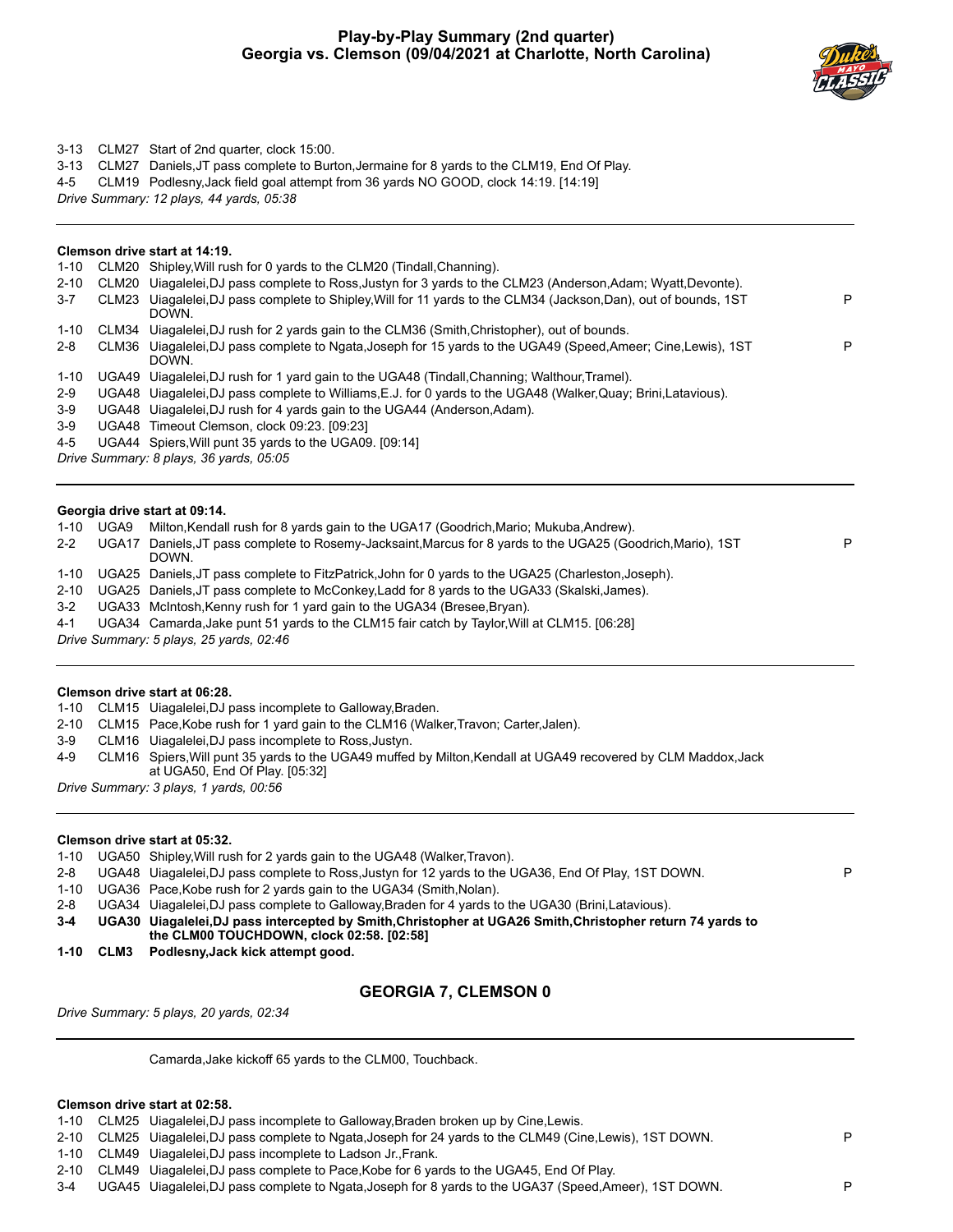- 1-10 UGA37 Uiagalelei,DJ pass incomplete to Ngata,Joseph.
- 2-10 UGA37 Uiagalelei,DJ pass incomplete to Ajou,Ajou QB hurried by Carter,Jalen.
- 3-10 UGA37 Uiagalelei,DJ pass incomplete to Ngata,Joseph.
- 4-10 UGA37 PENALTY CLM Delay Of Game 5 yards from UGA37 to UGA42. NO PLAY.
- 4-15 UGA42 Spiers,Will punt 42 yards to the UGA00, Touchback. [00:53]

*Drive Summary: 8 plays, 33 yards, 02:05*

#### **Georgia drive start at 00:53.**

1-10 UGA20 Cook,James rush for 4 yards gain to the UGA24 (Spector,Baylon; Orhorhoro,Ruke).

2-6 UGA24 Cook,James rush for 3 yards gain to the UGA27 (Orhorhoro,Ruke). [00:00]

3-3 UGA27 End of game, clock 00:00. [00:00]

*Drive Summary: 2 plays, 7 yards, 00:53*

## **FINAL SCORE - : GEORGIA 7, CLEMSON 0**

|                        | Time                                    | 1st Downs<br><b>Conversions</b> |  |  |                        |         |         |                   |           |
|------------------------|-----------------------------------------|---------------------------------|--|--|------------------------|---------|---------|-------------------|-----------|
| <b>Quarter Summary</b> |                                         |                                 |  |  | Score Poss R P X T 3rd | 4th     | Rushina | Passing           | Penalties |
| Georgia                | $04:20 \quad 0 \quad 1 \quad 0 \quad 1$ |                                 |  |  | በ-2                    | $0 - 0$ | 4-16    | $4 - 4 - 0 - 24$  | $0 - 0$   |
| Clemson                | $10:40 \quad 0 \quad 5 \quad 0 \quad 5$ |                                 |  |  | -2-6                   | 0-0     | 7-12    | $9 - 17 - 1 - 83$ | $1 - 5$   |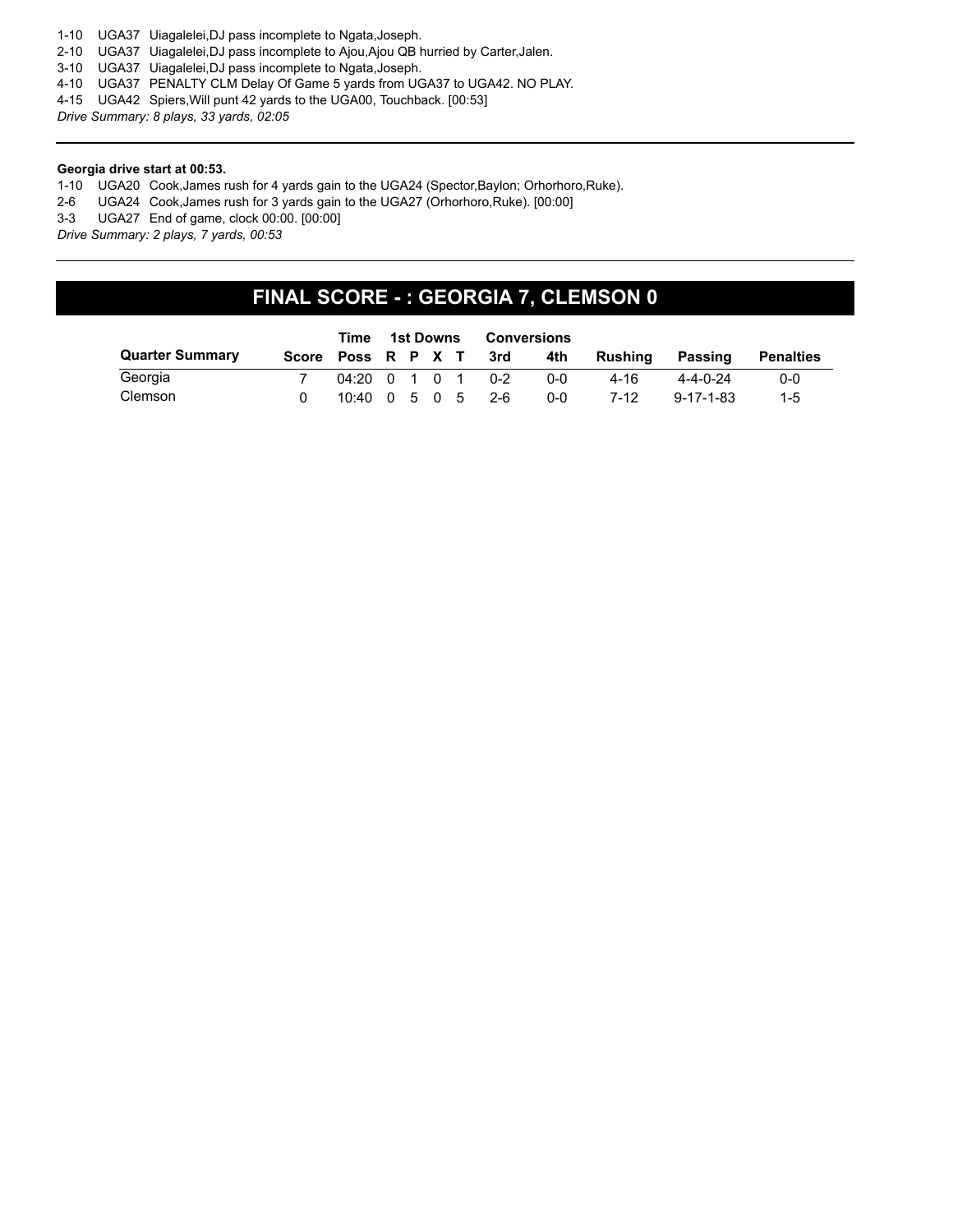#### **Quickie Statistics (Halftime Cumulative) Georgia vs. Clemson (09/04/2021 at Charlotte, North Carolina)**



|                          |                                                                                 | <b>UGA</b>            | <b>CLM</b>       |                         |                            |                  |
|--------------------------|---------------------------------------------------------------------------------|-----------------------|------------------|-------------------------|----------------------------|------------------|
|                          | Score                                                                           | $\overline{7}$        | $\mathbf 0$      |                         |                            |                  |
|                          | <b>FIRST DOWNS</b>                                                              | 6                     | 6                |                         |                            |                  |
|                          | <b>RUSHES-YARDS (NET)</b>                                                       | $13 - 42$             | $10-1$           |                         |                            |                  |
|                          | <b>PASSING-YARDS (NET)</b>                                                      | 68                    | 89               |                         |                            |                  |
|                          | Passes Att-Comp-Int                                                             | $16 - 13 - 0$         | $20 - 10 - 1$    |                         |                            |                  |
|                          | <b>TOTAL OFFENSE PLAYS-YARDS</b>                                                | 29-110                | 30-90            |                         |                            |                  |
|                          | Fumble Returns-Yards                                                            | $0-0$                 | $1 - 0$          |                         |                            |                  |
|                          | <b>Punt Returns-Yards</b>                                                       | $2 - 8$               | $0 - 0$<br>$0-0$ |                         |                            |                  |
|                          | Kickoff Returns-Yards                                                           | $1 - 25$<br>$1 - 74$  | $0-0$            |                         |                            |                  |
|                          | Interception Returns-Yards<br>Punts (Number-Avg)                                | $2 - 41.5$            | $2 - 48.5$       |                         |                            |                  |
|                          | Fumbles-Lost                                                                    | $2 - 1$               | $2 - 0$          |                         |                            |                  |
|                          | Penalties-Yards                                                                 | $5 - 35$              | $3 - 20$         |                         |                            |                  |
|                          | Possession Time                                                                 | 16:18                 | 13:42            |                         |                            |                  |
|                          | <b>Third-Down Conversions</b>                                                   | $3 - 7$               | $2 - 8$          |                         |                            |                  |
|                          | Fourth-Down Conversions                                                         | $0-0$                 | $0-0$            |                         |                            |                  |
|                          |                                                                                 |                       |                  |                         |                            |                  |
| Georgia                  |                                                                                 | <b>Clemson</b>        |                  |                         |                            |                  |
| <b>Rushing</b>           | Gain<br>No.<br>Loss<br>Net<br>TD<br><u>Avg</u><br>Lg                            | <b>Rushing</b><br>No. | Gain             | Loss<br><b>Net</b>      | TD<br>Lg                   | Avg              |
| White, Zamir             | $\overline{14}$<br>4<br>14<br>0<br>0<br>3.5                                     | Shipley, Will<br>2    | 2                | 2<br>0                  | $\overline{2}$<br>0        | 1                |
| Milton.Kendall           | 3<br>18<br>0<br>18<br>0<br>8<br>6                                               | 3<br>Pace.Kobe        | 6                | 0<br>$\frac{6}{7}$      | 3<br>0                     | 2                |
| Cook, James              | 3<br>12<br>0<br>5<br>12<br>0<br>4                                               | 3<br>Uiagalelei, DJ   | $\overline{7}$   | $\Omega$                | $\Omega$<br>$\overline{4}$ | 2.3              |
|                          |                                                                                 |                       |                  |                         |                            |                  |
| Passing                  | C-A-I<br>Yds<br>TD<br>Lg<br>Sack                                                | Passing               | C-A-I            | Yds<br>TD               | <u>Lg</u>                  | Sack             |
| Daniels.JT               | $14 - 18 - 0$<br>74<br>$\overline{0}$<br>$\overline{12}$<br>$\Omega$            | Uiagalelei, DJ        | $10 - 21 - 1$    | $\overline{75}$         | $\overline{24}$            |                  |
|                          |                                                                                 |                       |                  |                         |                            |                  |
| Receiving                | No.<br>Yds<br>TD<br>Tgt<br>Lg                                                   | Receiving             | No.              | Yds                     | TD<br>Tgt                  | <u>Lg</u>        |
| Bowers, Brock            | 26<br>$\overline{12}$<br>4<br>0<br>6                                            | Ngata, Joseph         | 3                | 47                      | 0<br>5                     | $\overline{24}$  |
| Cook, James              | $\begin{array}{c}\n2 \\ 2 \\ 2\n\end{array}$<br>$\frac{2}{2}$<br>9<br>0<br>6    | Ross, Justyn          | 3                | 21                      | 6<br>0                     | 12               |
| Burton, Jermaine         | 14<br>8<br>0                                                                    | Galloway, Braden      | 1                | 4                       | 3<br>$\mathbf{0}$          | $\overline{4}$   |
| Rosemy-Jacksaint, Marcus | 3<br>12<br>$\Omega$<br>8                                                        |                       |                  |                         |                            |                  |
| <b>Punting</b>           | No.<br>Yds                                                                      | Punting<br>No.        |                  |                         | In20                       |                  |
| Camarda, Jake            | In20<br><u>Avg</u><br>Lg<br>TВ<br>44.7<br>51<br>3<br>134<br>3<br>$\overline{0}$ | Spiers, Will<br>5     | Yds<br>209       | Avg<br>Lg<br>41.8<br>51 |                            | TВ               |
|                          |                                                                                 |                       |                  |                         |                            |                  |
| <b>Punt Returns</b>      | No.<br>TD<br>Yards<br>Lg                                                        | <b>Punt Returns</b>   | No.              | Yards                   | TD                         | Lg               |
| Jackson, Kearis          | $\overline{0}$<br>7<br>1                                                        |                       |                  |                         |                            |                  |
| Milton, Kendall          | $\mathbf{0}$<br>$\mathbf 1$<br>1<br>$\mathbf 1$                                 |                       |                  |                         |                            |                  |
|                          |                                                                                 |                       |                  |                         |                            |                  |
| <b>Kick Returns</b>      | No.<br>Yards<br>TD<br>Lg                                                        | <b>Kick Returns</b>   | No.              | Yards                   | TD                         | Lg               |
| McIntosh, Kenny          | $\overline{25}$<br>$\overline{25}$<br>0                                         |                       |                  |                         |                            |                  |
|                          |                                                                                 |                       |                  |                         |                            |                  |
| <b>Tackles</b>           | UA-A<br><b>Total</b><br>TFL<br><b>Sacks</b>                                     | <b>Tackles</b>        | UA-A             | Total                   | <b>Sacks</b>               | TFL,             |
| Cine, Lewis              | $0 - 1$<br>0.5<br>0.0<br>0.0                                                    | Skalski, James        | $0 - 2$          | 1.0                     | 0.0                        | $\overline{0.0}$ |
| Dean, Nakobe             | $0-0$<br>0.0<br>0.0<br>0.0                                                      | Goodrich, Mario       | $0 - 4$          | 2.0                     | 0.0                        | 0.0              |
| Anderson, Adam           | $0 - 1$<br>0.5<br>0.0<br>0.0<br>$0 - 1$<br>0.5<br>0.0<br>0.0                    | Mukuba.Andrew         | $0 - 1$          | 0.5<br>1.5              | 0.0<br>0.0                 | 0.0<br>0.0       |
| Brini, Latavious         |                                                                                 | Spector, Baylon       | $0 - 3$          |                         |                            |                  |
|                          |                                                                                 |                       |                  |                         |                            |                  |
| Qtr<br>Time              | <b>Scoring Play</b>                                                             |                       |                  |                         | V-H<br>$7-0$               |                  |
| 2nd<br>02:58             | UGA - Smith, Christopher 74 yd TD INT                                           |                       |                  |                         |                            |                  |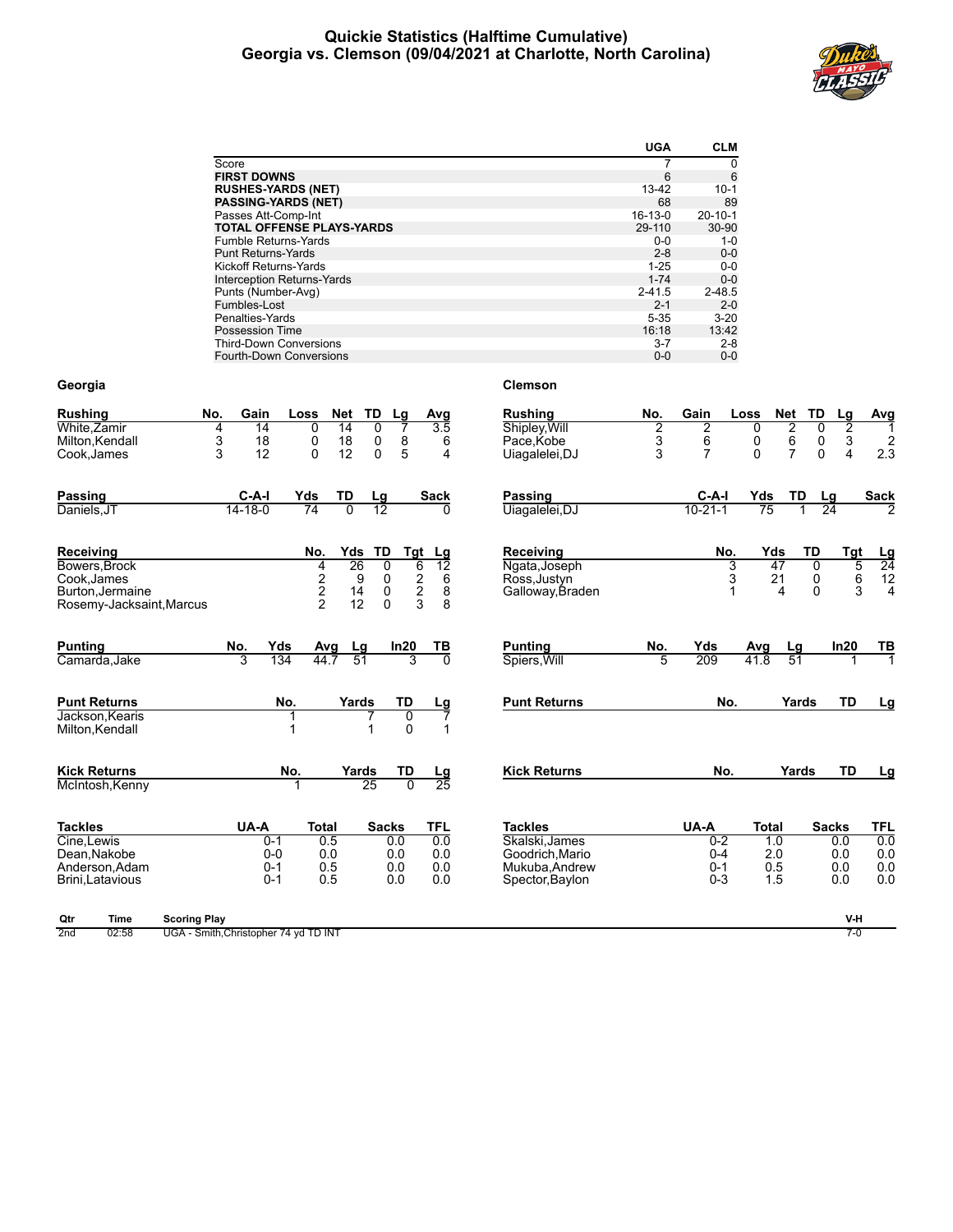#### **Quickie Statistics (2nd Quarter only) Georgia vs. Clemson (09/04/2021 at Charlotte, North Carolina)**



|                               |                                                             |                                  | <b>UGA</b><br><b>CLM</b>                     |                                      |                 |                 |
|-------------------------------|-------------------------------------------------------------|----------------------------------|----------------------------------------------|--------------------------------------|-----------------|-----------------|
|                               | Score                                                       |                                  | $\overline{7}$<br>$\mathbf 0$                |                                      |                 |                 |
|                               | <b>FIRST DOWNS</b>                                          |                                  | 5<br>$\mathbf{1}$                            |                                      |                 |                 |
|                               | <b>RUSHES-YARDS (NET)</b>                                   |                                  | $4 - 16$<br>$7 - 12$                         |                                      |                 |                 |
|                               | <b>PASSING-YARDS (NET)</b>                                  |                                  | 24<br>83                                     |                                      |                 |                 |
|                               | Passes Att-Comp-Int<br><b>TOTAL OFFENSE PLAYS-YARDS</b>     |                                  | $4 - 4 - 0$<br>$17-9-1$<br>$8 - 40$<br>24-95 |                                      |                 |                 |
|                               | Fumble Returns-Yards                                        |                                  | $0-0$<br>$1 - 0$                             |                                      |                 |                 |
|                               | <b>Punt Returns-Yards</b>                                   |                                  | $1 - 1$<br>$0-0$                             |                                      |                 |                 |
|                               | <b>Kickoff Returns-Yards</b>                                |                                  | $0-0$<br>$0-0$                               |                                      |                 |                 |
|                               | Interception Returns-Yards                                  |                                  | $1 - 74$<br>$0 - 0$                          |                                      |                 |                 |
|                               | Punts (Number-Avg)                                          |                                  | $1 - 51.0$<br>$3 - 37.3$                     |                                      |                 |                 |
|                               | Fumbles-Lost                                                |                                  | $1 - 1$<br>$2 - 0$                           |                                      |                 |                 |
|                               | Penalties-Yards                                             |                                  | $0 - 0$<br>$1 - 5$                           |                                      |                 |                 |
|                               | Possession Time                                             |                                  | 04:20<br>10:40                               |                                      |                 |                 |
|                               | <b>Third-Down Conversions</b>                               |                                  | $0 - 2$<br>$2 - 6$                           |                                      |                 |                 |
|                               | <b>Fourth-Down Conversions</b>                              |                                  | $0-0$<br>$0-0$                               |                                      |                 |                 |
| Georgia                       |                                                             | <b>Clemson</b>                   |                                              |                                      |                 |                 |
| <b>Rushing</b>                | No.<br>Gain<br>TD<br>Loss<br>Net<br>Lg<br>Avg               | <b>Rushing</b><br>No.            | Gain                                         | Loss<br>Net                          | TD<br>Avg       |                 |
| Milton, Kendall               | 8<br>8<br>1<br>0<br>8<br>0<br>8                             | Shipley, Will                    |                                              | 0                                    | $\mathbf{0}$    | <u>Lg</u>       |
| Cook, James                   | 2<br>$\overline{7}$<br>$\overline{7}$<br>3.5<br>0<br>0<br>4 | Pace, Kobe                       | $\frac{2}{2}$<br>$\frac{2}{3}$               | $\frac{2}{3}$<br>0                   | 0<br>1.5        | $\frac{2}{2}$   |
|                               |                                                             | Uiagalelei, DJ                   | $\overline{7}$<br>3                          | 0                                    | $\Omega$<br>2.3 |                 |
|                               |                                                             |                                  |                                              |                                      |                 |                 |
| Passing                       | $C-A-I$<br>Yds<br>TD<br>Lg<br>Sack                          | Passing                          | C-A-I                                        | Yds<br>TD                            | Lg              | Sack            |
| Daniels, JT                   | $4 - 4 - 0$<br>$\overline{24}$<br>8<br>$\Omega$<br>0        | Uiagalelei, DJ                   | $9 - 17 - 1$                                 | $\overline{83}$<br>1                 | 24              |                 |
|                               |                                                             |                                  |                                              |                                      |                 |                 |
| Receiving                     | No.<br>Yards TD<br>Tgt Lg                                   | Receiving                        | No.                                          | Yards                                | TD<br>Tgt       | <u>Lg</u>       |
| Burton.Jermaine               | 8<br>$\Omega$<br>1<br>1<br>8                                | Ngata, Joseph                    | 3                                            | 47                                   | $\Omega$<br>5   | $\overline{24}$ |
| Rosemy-Jacksaint, Marcus      | 8<br>1<br>8<br>$\Omega$<br>1                                | Ross, Justyn                     | $\overline{\mathbf{c}}$                      | 15                                   | 3<br>0          | 12              |
|                               |                                                             | Galloway, Braden                 | 1                                            | 4                                    | 3<br>$\Omega$   | $\overline{4}$  |
| <b>Punting</b>                | No.<br>Yds<br>Avg<br>Lng<br>In20<br>ΤВ                      | <b>Punting</b><br>No.            | Yds                                          | Avg<br>Lng                           | In20            | TВ              |
| Camarda, Jake                 | 51.0<br>51<br>51<br>$\overline{0}$                          | Spiers, Will                     | 3<br>112                                     | $\overline{37.3}$<br>$\overline{42}$ |                 |                 |
|                               |                                                             |                                  |                                              |                                      |                 |                 |
| <b>Punt Returns</b>           | No.<br>Yards<br>TD<br>Lg                                    | <b>Punt Returns</b>              | No.                                          | Yards                                | TD              | Lg              |
| Milton, Kendall               |                                                             |                                  |                                              |                                      |                 |                 |
|                               |                                                             |                                  |                                              |                                      |                 |                 |
| <b>Kick Returns</b>           | No.<br>TD<br>Yards<br>Lg                                    | <b>Kick Returns</b>              | No.                                          | Yards                                | TD              | Lg              |
|                               |                                                             |                                  |                                              |                                      |                 |                 |
| <b>Tackles</b>                | UA-A<br>TFL<br>Total<br>Sacks<br>0.0                        | <b>Tackles</b>                   | UA-A                                         | <b>Total</b>                         | <b>Sacks</b>    | TFL             |
| Cine, Lewis<br>Anderson, Adam | 0.5<br>$0 - 1$<br>0.0<br>0.5<br>0.0<br>$0 - 1$<br>0.0       | Skalski, James<br>Goodrich.Mario | $0-0$<br>$0 - 1$                             | 0.0<br>0.5                           | 0.0<br>0.0      | 0.0<br>0.0      |
| Brini, Latavious              | 0.0<br>$0 - 1$<br>0.5<br>0.0                                | Mukuba.Andrew                    | $0 - 1$                                      | 0.5                                  | 0.0             | 0.0             |
|                               |                                                             | Spector, Baylon                  | $0 - 1$                                      | 0.5                                  | 0.0             | 0.0             |
|                               |                                                             |                                  |                                              |                                      |                 |                 |
| <b>Time</b><br>Qtr            | <b>Scoring Play</b>                                         |                                  |                                              |                                      | V-H             |                 |
| 2nd<br>02:58                  | UGA - Smith, Christopher 74 yd TD INT                       |                                  |                                              |                                      | $7-0$           |                 |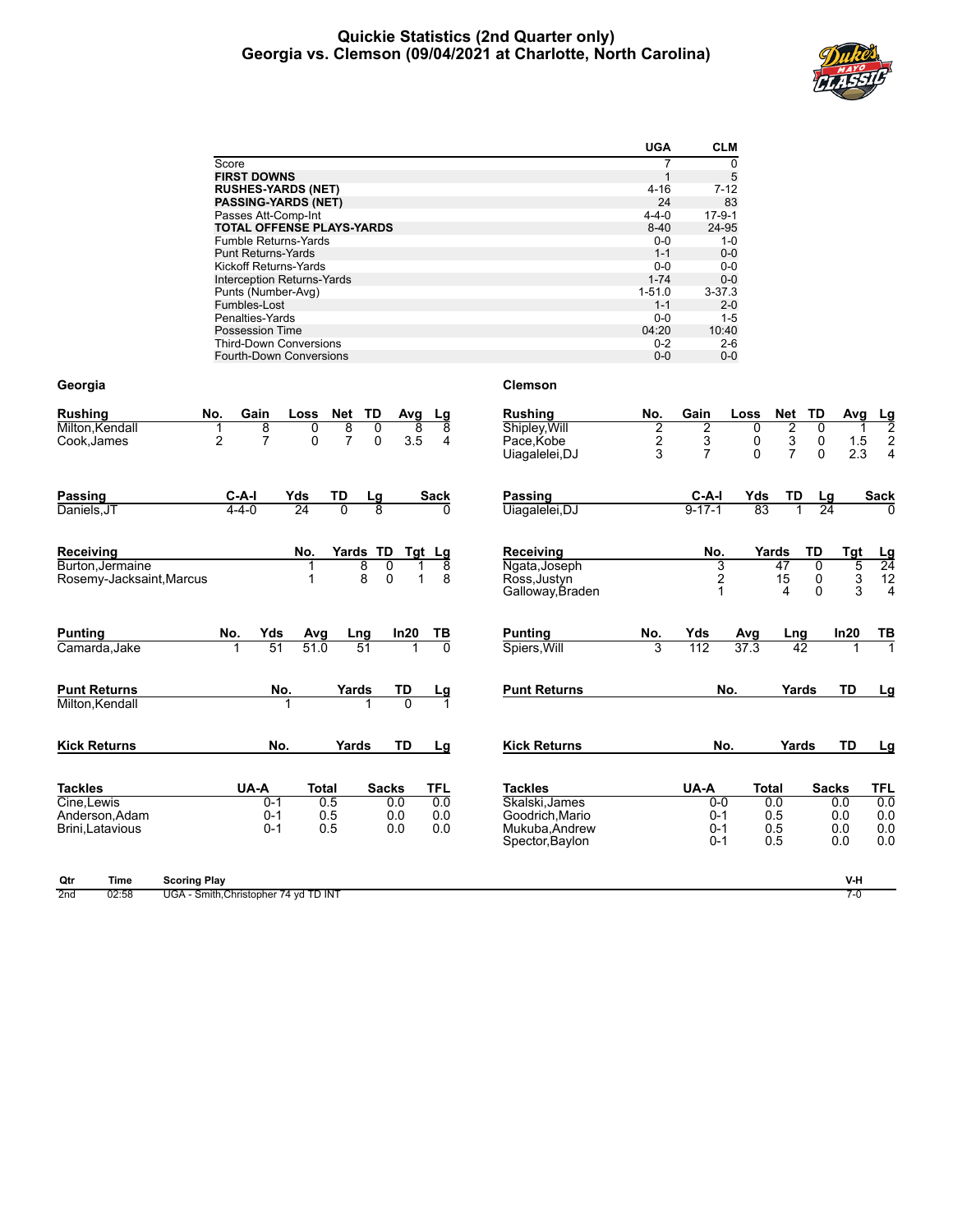

P

- 1-10 UGA35 CLM will receive; UGA will defend West end-zone.
- 1-10 UGA35 Start of 3rd quarter, clock 15:00.

Camarda,Jake kickoff 65 yards to the CLM00, Touchback.

#### **Clemson drive start at 15:00.**

| $1 - 10$ |       | CLM25 Pace, Kobe rush for 1 yard gain to the CLM26 (Davis, Jordan; Wyatt, Devonte).                                                             |    |
|----------|-------|-------------------------------------------------------------------------------------------------------------------------------------------------|----|
| $2-9$    |       | CLM26 Uiagalelei, DJ pass incomplete to Ross, Justyn.                                                                                           |    |
| $3-9$    | CLM26 | Uiagalelei, DJ pass incomplete to Ross, Justyn PENALTY UGA Pass Interference (Dean, Nakobe) 10 yards<br>from CLM26 to CLM36, 1ST DOWN. NO PLAY. | E. |
| 1-10     |       | CLM36 Shipley, Will rush for 3 yards gain to the CLM39 (Dean, Nakobe; Wyatt, Devonte).                                                          |    |
| $2 - 7$  | CLM39 | Uiagalelei, DJ pass incomplete.                                                                                                                 |    |
| $3 - 7$  |       | CLM39 Uiagalelei, DJ pass complete to Ngata, Joseph for 11 yards to the CLM50 (Ringo, Kelee), 1ST DOWN.                                         | P  |
| $1 - 10$ |       | CLM50 Uiagalelei, DJ pass complete to Ross, Justyn for 5 yards to the UGA45 (Cine, Lewis; Norton, Bill).                                        |    |
| $2 - 5$  |       | UGA45 Ujagalelei, DJ rush for 2 yards loss to the UGA47 (Davis, Jordan).                                                                        |    |
| $3 - 7$  |       | UGA47 Uiagalelei, DJ sacked for loss of 8 yards to the CLM45 (Dean, Nakobe).                                                                    |    |
| $4 - 15$ |       | CLM45 Spiers, Will punt 43 yards to the UGA12 fair catch by Jackson, Kearis at UGA12. [11:24]                                                   |    |
|          |       | Drive Summary: 8 plays, 20 yards, 03:36                                                                                                         |    |
|          |       |                                                                                                                                                 |    |
|          |       |                                                                                                                                                 |    |

**Georgia drive start at 11:24.**

|  |  |  | 1-10 UGA12 Daniels, JT pass incomplete to Mitchell, Adonai broken up by Booth Jr., Andrew. |
|--|--|--|--------------------------------------------------------------------------------------------|

|  | 2-10 UGA12 Daniels, JT pass complete to White, Zamir for 13 yards to the UGA25 (Bresee, Bryan; Murphy, Myles), 1ST<br>DOWN. |
|--|-----------------------------------------------------------------------------------------------------------------------------|
|  |                                                                                                                             |

1-10 UGA25 Daniels,JT pass complete to Bowers,Brock for 4 yards to the UGA29 (Goodrich,Mario; Spector,Baylon).

- 2-6 UGA29 Milton,Kendall rush for 2 yards loss to the UGA27 (Bresee,Bryan; Orhorhoro,Ruke).
- 3-8 UGA27 Daniels,JT pass intercepted by Spector,Baylon at UGA36 QB hurried by Thomas,Xavier Spector,Baylon return 3 yards to the UGA33 (Robinson,Justin). [09:39]

*Drive Summary: 5 plays, 15 yards, 01:45*

#### **Clemson drive start at 09:39.**

1-10 UGA33 Shipley,Will rush for 2 yards gain to the UGA31 (Smith,Nolan; Kendrick,Derion).

- 2-8 UGA31 Uiagalelei,DJ sacked for loss of 8 yards to the UGA39 (Carter,Jalen).
- 3-16 UGA39 Uiagalelei,DJ sacked for loss of 3 yards to the UGA42 (Anderson,Adam).

4-19 UGA42 Spiers,Will punt 28 yards to the UGA14 fair catch by Jackson,Kearis at UGA14. [07:29]

*Drive Summary: 3 plays, -9 yards, 02:10*

#### **Georgia drive start at 07:29.**

|          |       | 1-10 UGA14 White.Zamir rush for 22 yards gain to the UGA36 (Charleston, Joseph), 1ST DOWN.                                                          | P |
|----------|-------|-----------------------------------------------------------------------------------------------------------------------------------------------------|---|
| $1 - 10$ | UGA36 | Daniels, JT pass complete to Johnson, Jaylen for 21 yards to the CLM43 (Simpson, Trenton;<br>Zanders, Lannden), 1ST DOWN.                           | P |
| 1-10     | CLM43 | Daniels, JT pass complete to Cook, James for 1 yard to the CLM42 (Booth Jr., Andrew).                                                               |   |
| $2-9$    |       | CLM42 Johnson, Jaylen rush for 6 yards gain to the CLM36 (Spector, Baylon).                                                                         |   |
| $3-3$    | CLM36 | Milton, Kendall rush for 7 yards gain to the CLM29 (Zanders, Lannden) PENALTY UGA Holding<br>(Robinson, Justin) 10 yards from CLM29 to CLM39.       |   |
| $3-6$    | CLM39 | Daniels, JT pass complete to McIntosh, Kenny for 9 yards to the CLM30 (Greene, Malcolm; Murphy, Myles),<br>1ST DOWN.                                | P |
| 1-10     | CLM30 | McIntosh, Kenny rush for 7 yards gain to the CLM23 (Skalski, James: Mukuba, Andrew).                                                                |   |
| $2 - 3$  | CLM23 | Daniels, JT pass incomplete to Mitchell, Adonai PENALTY CLM Pass Interference (Jones, Sheridan) 15 yards<br>from CLM23 to CLM08, 1ST DOWN, NO PLAY. | Е |
| 1-8      | CLM8  | Daniels, JT pass incomplete to Burton, Jermaine broken up by Thomas, Xavier.                                                                        |   |
| $2 - 8$  | CLM8  | Daniels, JT pass complete to Burton, Jermaine for 3 yards to the CLM05 (Goodrich, Mario).                                                           |   |
| $3 - 5$  | CLM5  | Daniels, JT pass incomplete to Bowers, Brock broken up by Mukuba, Andrew.                                                                           |   |
| $4 - 5$  | CI M5 | Podlesny Jack field goal attempt from 22 vards GOOD, clock 02:38, [02:38]                                                                           |   |

**4-5 CLM5 Podlesny,Jack field goal attempt from 22 yards GOOD, clock 02:38. [02:38]**

### **GEORGIA 10, CLEMSON 0**

*Drive Summary: 11 plays, 81 yards, 04:51*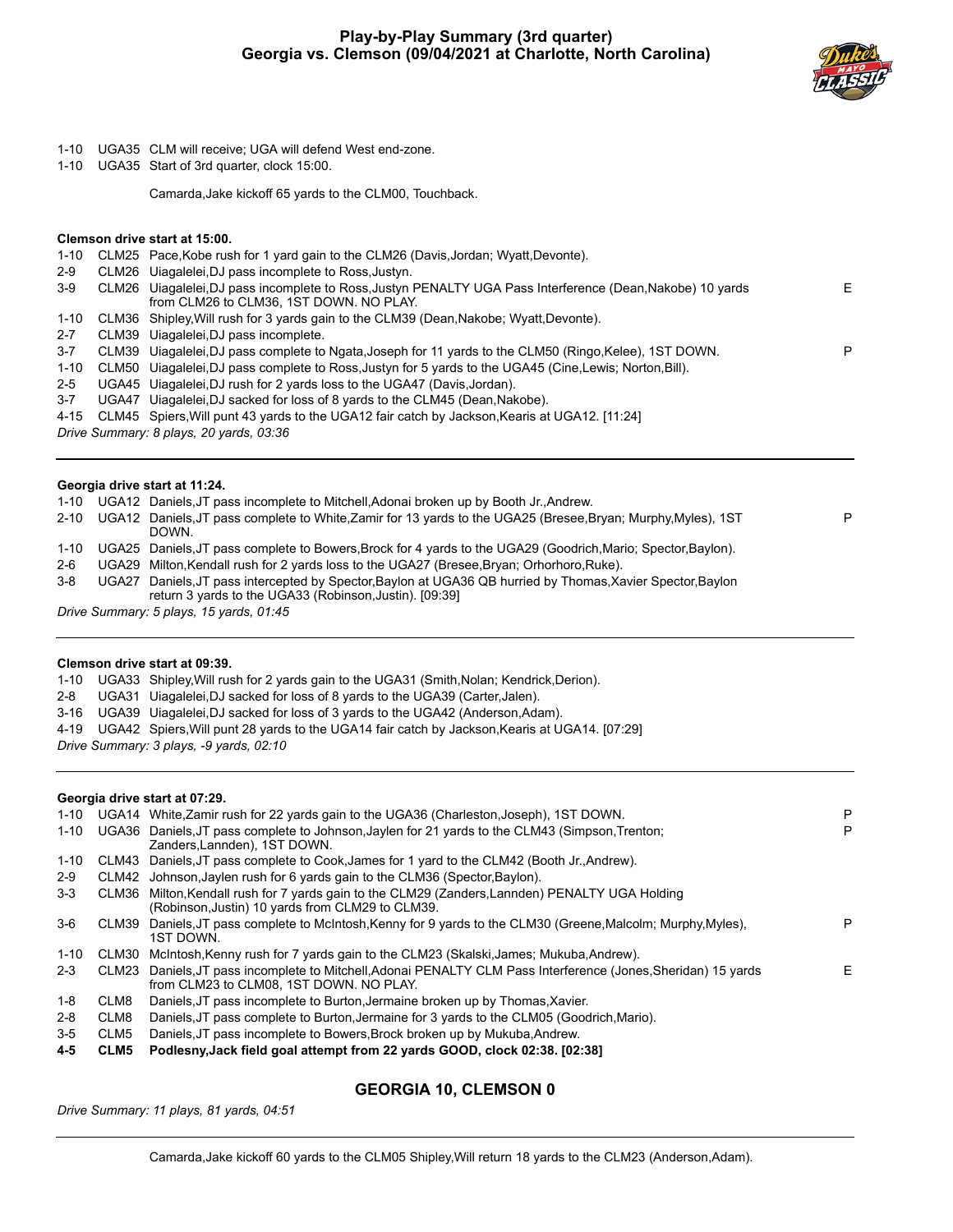#### **Clemson drive start at 02:33.**

1-10 CLM23 Uiagalelei,DJ pass complete to Galloway,Braden for 6 yards to the CLM29 (Smith,Christopher; Brini,Latavious).

- 2-4 CLM29 Uiagalelei,DJ pass complete to Ross,Justyn for 3 yards to the CLM32, End Of Play PENALTY CLM Chop Block (Bockhorst,Matt) 14 yards from CLM29 to CLM15. NO PLAY.
- 2-18 CLM15 Uiagalelei,DJ rush for 4 yards gain to the CLM19 (Cine,Lewis; Dean,Nakobe).
- 3-14 CLM19 Uiagalelei,DJ sacked for loss of 9 yards to the CLM10 (Walker,Travon).
- 4-23 CLM10 Spiers,Will punt 51 yards to the UGA39 Jackson,Kearis return 6 yards to the UGA45 (Skalski,James)
- PENALTY UGA Illegal Block in Back (Burton,Jermaine) 10 yards from UGA45 to UGA35. [00:10]

4-23 CLM10 UGA ball on UGA35.

*Drive Summary: 3 plays, -13 yards, 02:23*

#### **Georgia drive start at 00:10.**

1-10 UGA35 Daniels,JT pass complete to Bowers,Brock for 13 yards to the UGA48 (Mukuba,Andrew), 1ST DOWN. [00:00]

P

## **FINAL SCORE - : GEORGIA 10, CLEMSON 0**

|                        | Time              | <b>Conversions</b><br>1st Downs |  |  |                        |     |          |                  |                  |
|------------------------|-------------------|---------------------------------|--|--|------------------------|-----|----------|------------------|------------------|
| <b>Quarter Summary</b> |                   |                                 |  |  | Score Poss R P X T 3rd | 4th | Rushina  | Passing          | <b>Penalties</b> |
| Georgia                | 06:46 1 4 1 6 1-3 |                                 |  |  |                        | 0-0 | $5-40$   | 7-11-1-64        | $3 - 30$         |
| Clemson                | 08:14 0 1 1 2     |                                 |  |  | $1 - 4$                | ი-ი | $9 - 20$ | $3 - 5 - 0 - 22$ | $2 - 29$         |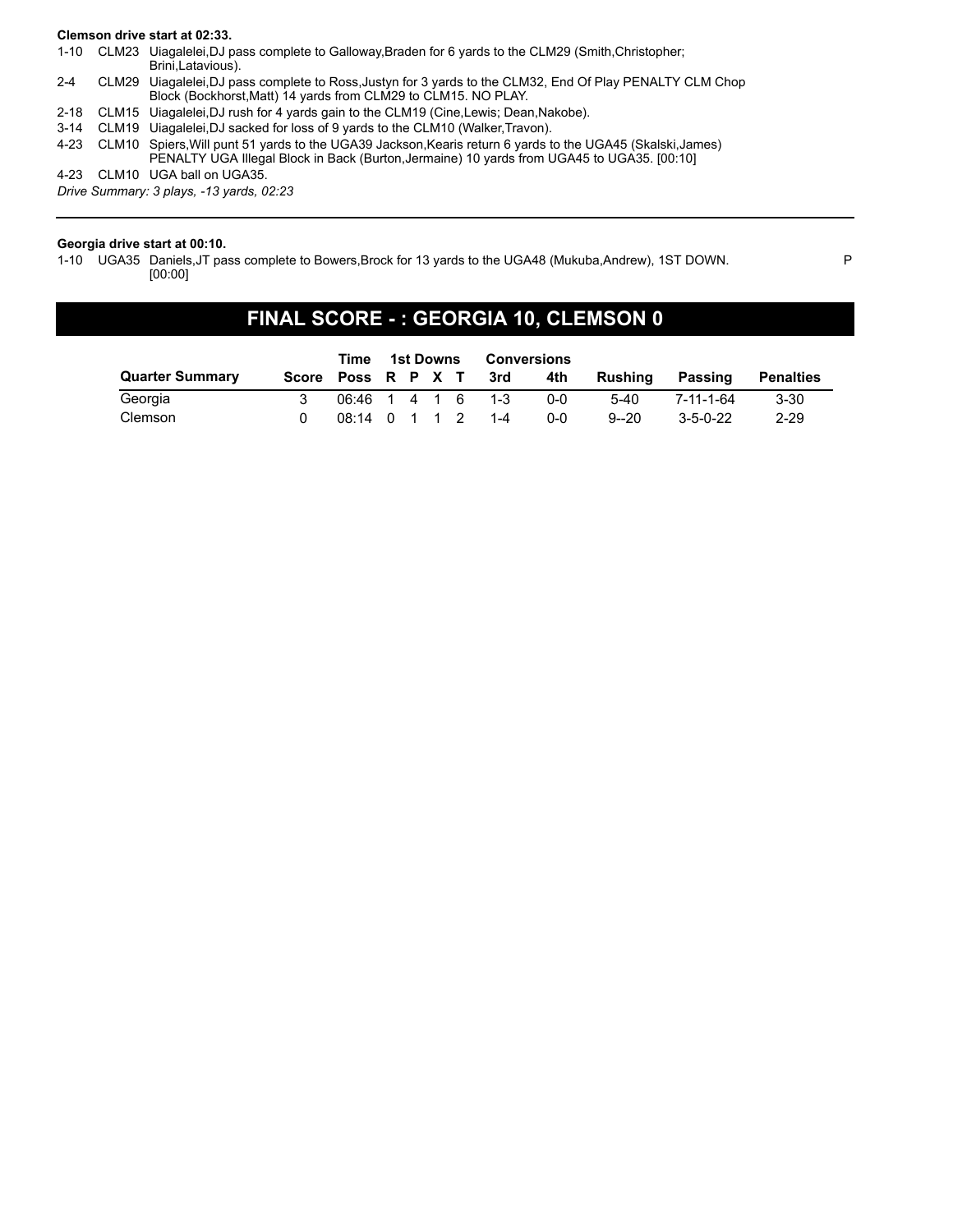#### **Quickie Statistics (3rd Quarter Cumulative) Georgia vs. Clemson (09/04/2021 at Charlotte, North Carolina)**



| 10<br>$\mathbf 0$<br>Score<br><b>FIRST DOWNS</b><br>12<br>8<br><b>RUSHES-YARDS (NET)</b><br>18-82<br>$19 - 19$<br><b>PASSING-YARDS (NET)</b><br>132<br>111<br>Passes Att-Comp-Int<br>$27 - 20 - 1$<br>$25 - 13 - 1$<br>TOTAL OFFENSE PLAYS-YARDS<br>45-214<br>44-92<br>Fumble Returns-Yards<br>$0-0$<br>$1 - 0$<br>$3 - 14$<br>$0-0$<br><b>Punt Returns-Yards</b><br>Kickoff Returns-Yards<br>$1 - 25$<br>$1 - 18$<br>$1 - 74$<br>Interception Returns-Yards<br>$1 - 3$<br>$2 - 41.5$<br>Punts (Number-Avg)<br>$2 - 48.5$<br>Fumbles-Lost<br>$2 - 1$<br>$2 - 0$<br>Penalties-Yards<br>$8 - 65$<br>$5 - 49$<br>23:4<br>Possession Time<br>21:56<br><b>Third-Down Conversions</b><br>$4 - 10$<br>$3 - 12$<br>$0-0$<br>Fourth-Down Conversions<br>$0-0$<br><b>Clemson</b><br>TD<br>No.<br>Gain<br>Net TD<br>No.<br>Gain<br>Net<br>Loss<br>Lg<br>Rushing<br>Loss<br>Lg<br>Avg<br>Avg<br>White, Zamir<br>5<br>0<br>$\overline{36}$<br>$\overline{22}$<br>Shipley, Will<br>0<br>3<br>$\overline{1.8}$<br>36<br>0<br>4<br>7.2<br>7<br>5<br>25<br>$-2$<br>23<br>8<br>7<br>0<br>7<br>$\sqrt{3}$<br>Milton, Kendall<br>0<br>4.6<br>Pace, Kobe<br>4<br>0<br>1.8<br>0<br>5<br>5<br>$-2$<br>9<br>1.8<br>3<br>12<br>12<br>0<br>11<br>$\mathbf{0}$<br>4<br>Cook, James<br>4<br>Uiagalelei, DJ<br>6<br>6<br>1<br>6<br>0<br>0<br>6<br>Johnson,Jaylen<br>TD<br>Passing<br>C-A-I<br>Yds<br>TD<br>Passing<br>C-A-I<br>Yds<br><b>Sack</b><br>Lg<br>Sack<br>Lg<br>$\overline{21}$<br>$\overline{24}$<br>138<br>$\overline{0}$<br>$\overline{72}$<br>$21 - 30 - 1$<br>$14 - 28 - 1$<br>Daniels, JT<br>Uiagalelei, DJ<br>U<br>Yds TD<br>Tgt<br>Receiving<br>TD<br>No.<br>No.<br>Yds<br>Tgt<br>Lg<br>$\frac{\text{Lg}}{24}$<br>43<br>Ngata, Joseph<br>58<br>0<br>6<br>0<br>9<br>13<br>6<br>4<br>3<br>5<br>$\begin{array}{c} 12 \\ 6 \end{array}$<br>10<br>3<br>29<br>6<br>Ross, Justyn<br>0<br>10<br>0<br>3<br>$\overline{2}$<br>8<br>10<br>17<br>0<br>$\Omega$<br>4<br>4<br>Galloway, Braden<br>Burton, Jermaine<br>$\overline{2}$<br>12<br>3<br>8<br>0<br>Rosemy-Jacksaint, Marcus<br><b>Punting</b><br><b>Punting</b><br>Yds<br>In20<br>No.<br>Yds<br>$\frac{\ln 20}{3}$<br>TВ<br>No.<br>Avg<br>Lg<br>Avg<br><u>Lg</u><br>$\frac{TB}{1}$<br>134<br>44.7<br>51<br>331<br>51<br>8<br>41.4<br>Camarda, Jake<br>Spiers, Will<br><b>Punt Returns</b><br>TD<br><b>Punt Returns</b><br>No.<br>Yards<br>TD<br>No.<br>Yards<br><u>Lg</u><br><u>Lg</u><br>Jackson, Kearis<br>2<br>$\overline{13}$<br>0<br>7<br>1<br>0<br>1<br>1<br><b>Kick Returns</b><br><b>Kick Returns</b><br>No.<br>Yards<br>TD<br>No.<br>Yards<br>TD<br><u>Lg</u><br>$\frac{\text{Lg}}{18}$<br>$\overline{25}$<br>$\mathbf{0}$<br>McIntosh, Kenny<br>25<br>Shipley, Will<br>18<br>$\Omega$<br>1<br>1<br>UA-A<br>UA-A<br><b>Tackles</b><br><b>Total</b><br><b>Sacks</b><br><b>TFL</b><br><b>Tackles</b><br><b>Total</b><br><b>Sacks</b><br>TFL<br>Cine, Lewis<br>$0-3$<br>1.5<br>0.0<br>0.0<br>Skalski, James<br>$0 - 3$<br>1.5<br>0.0<br>0.0<br>$0 - 2$<br>0.0<br>Dean, Nakobe<br>1.0<br>0.0<br>Goodrich, Mario<br>$0-5$<br>2.5<br>0.0<br>0.0<br>$0.0\,$<br>$0 - 1$<br>0.5<br>0.0<br>$0 - 2$<br>Anderson, Adam<br>0.0<br>Mukuba, Andrew<br>1.0<br>0.0<br>$0 - 2$<br>0.0<br>2.0<br>0.0<br>Brini, Latavious<br>1.0<br>0.0<br>Spector, Baylon<br>$0 - 4$<br>0.0<br>Time<br><b>Scoring Play</b><br>V-H<br>Qtr<br>UGA - Smith, Christopher 74 yd TD INT<br>2nd<br>02:58<br>$7-0$<br>02:38<br>UGA - Podlesny, Jack 22 yd FG 11-81 04:51<br>$10-0$<br>3rd |                 | <b>UGA</b> | <b>CLM</b> |  |  |
|-----------------------------------------------------------------------------------------------------------------------------------------------------------------------------------------------------------------------------------------------------------------------------------------------------------------------------------------------------------------------------------------------------------------------------------------------------------------------------------------------------------------------------------------------------------------------------------------------------------------------------------------------------------------------------------------------------------------------------------------------------------------------------------------------------------------------------------------------------------------------------------------------------------------------------------------------------------------------------------------------------------------------------------------------------------------------------------------------------------------------------------------------------------------------------------------------------------------------------------------------------------------------------------------------------------------------------------------------------------------------------------------------------------------------------------------------------------------------------------------------------------------------------------------------------------------------------------------------------------------------------------------------------------------------------------------------------------------------------------------------------------------------------------------------------------------------------------------------------------------------------------------------------------------------------------------------------------------------------------------------------------------------------------------------------------------------------------------------------------------------------------------------------------------------------------------------------------------------------------------------------------------------------------------------------------------------------------------------------------------------------------------------------------------------------------------------------------------------------------------------------------------------------------------------------------------------------------------------------------------------------------------------------------------------------------------------------------------------------------------------------------------------------------------------------------------------------------------------------------------------------------------------------------------------------------------------------------------------------------------------------------------------------------------------------------------------------------------------------------------------------------------------------------------------------------------------------------------------------------------------------------------------------------------------------------------------------------------------------------------------------------------------------------------------------------------------------------------------------------------|-----------------|------------|------------|--|--|
|                                                                                                                                                                                                                                                                                                                                                                                                                                                                                                                                                                                                                                                                                                                                                                                                                                                                                                                                                                                                                                                                                                                                                                                                                                                                                                                                                                                                                                                                                                                                                                                                                                                                                                                                                                                                                                                                                                                                                                                                                                                                                                                                                                                                                                                                                                                                                                                                                                                                                                                                                                                                                                                                                                                                                                                                                                                                                                                                                                                                                                                                                                                                                                                                                                                                                                                                                                                                                                                                                         |                 |            |            |  |  |
|                                                                                                                                                                                                                                                                                                                                                                                                                                                                                                                                                                                                                                                                                                                                                                                                                                                                                                                                                                                                                                                                                                                                                                                                                                                                                                                                                                                                                                                                                                                                                                                                                                                                                                                                                                                                                                                                                                                                                                                                                                                                                                                                                                                                                                                                                                                                                                                                                                                                                                                                                                                                                                                                                                                                                                                                                                                                                                                                                                                                                                                                                                                                                                                                                                                                                                                                                                                                                                                                                         |                 |            |            |  |  |
|                                                                                                                                                                                                                                                                                                                                                                                                                                                                                                                                                                                                                                                                                                                                                                                                                                                                                                                                                                                                                                                                                                                                                                                                                                                                                                                                                                                                                                                                                                                                                                                                                                                                                                                                                                                                                                                                                                                                                                                                                                                                                                                                                                                                                                                                                                                                                                                                                                                                                                                                                                                                                                                                                                                                                                                                                                                                                                                                                                                                                                                                                                                                                                                                                                                                                                                                                                                                                                                                                         |                 |            |            |  |  |
|                                                                                                                                                                                                                                                                                                                                                                                                                                                                                                                                                                                                                                                                                                                                                                                                                                                                                                                                                                                                                                                                                                                                                                                                                                                                                                                                                                                                                                                                                                                                                                                                                                                                                                                                                                                                                                                                                                                                                                                                                                                                                                                                                                                                                                                                                                                                                                                                                                                                                                                                                                                                                                                                                                                                                                                                                                                                                                                                                                                                                                                                                                                                                                                                                                                                                                                                                                                                                                                                                         |                 |            |            |  |  |
|                                                                                                                                                                                                                                                                                                                                                                                                                                                                                                                                                                                                                                                                                                                                                                                                                                                                                                                                                                                                                                                                                                                                                                                                                                                                                                                                                                                                                                                                                                                                                                                                                                                                                                                                                                                                                                                                                                                                                                                                                                                                                                                                                                                                                                                                                                                                                                                                                                                                                                                                                                                                                                                                                                                                                                                                                                                                                                                                                                                                                                                                                                                                                                                                                                                                                                                                                                                                                                                                                         |                 |            |            |  |  |
|                                                                                                                                                                                                                                                                                                                                                                                                                                                                                                                                                                                                                                                                                                                                                                                                                                                                                                                                                                                                                                                                                                                                                                                                                                                                                                                                                                                                                                                                                                                                                                                                                                                                                                                                                                                                                                                                                                                                                                                                                                                                                                                                                                                                                                                                                                                                                                                                                                                                                                                                                                                                                                                                                                                                                                                                                                                                                                                                                                                                                                                                                                                                                                                                                                                                                                                                                                                                                                                                                         |                 |            |            |  |  |
|                                                                                                                                                                                                                                                                                                                                                                                                                                                                                                                                                                                                                                                                                                                                                                                                                                                                                                                                                                                                                                                                                                                                                                                                                                                                                                                                                                                                                                                                                                                                                                                                                                                                                                                                                                                                                                                                                                                                                                                                                                                                                                                                                                                                                                                                                                                                                                                                                                                                                                                                                                                                                                                                                                                                                                                                                                                                                                                                                                                                                                                                                                                                                                                                                                                                                                                                                                                                                                                                                         |                 |            |            |  |  |
|                                                                                                                                                                                                                                                                                                                                                                                                                                                                                                                                                                                                                                                                                                                                                                                                                                                                                                                                                                                                                                                                                                                                                                                                                                                                                                                                                                                                                                                                                                                                                                                                                                                                                                                                                                                                                                                                                                                                                                                                                                                                                                                                                                                                                                                                                                                                                                                                                                                                                                                                                                                                                                                                                                                                                                                                                                                                                                                                                                                                                                                                                                                                                                                                                                                                                                                                                                                                                                                                                         |                 |            |            |  |  |
|                                                                                                                                                                                                                                                                                                                                                                                                                                                                                                                                                                                                                                                                                                                                                                                                                                                                                                                                                                                                                                                                                                                                                                                                                                                                                                                                                                                                                                                                                                                                                                                                                                                                                                                                                                                                                                                                                                                                                                                                                                                                                                                                                                                                                                                                                                                                                                                                                                                                                                                                                                                                                                                                                                                                                                                                                                                                                                                                                                                                                                                                                                                                                                                                                                                                                                                                                                                                                                                                                         |                 |            |            |  |  |
|                                                                                                                                                                                                                                                                                                                                                                                                                                                                                                                                                                                                                                                                                                                                                                                                                                                                                                                                                                                                                                                                                                                                                                                                                                                                                                                                                                                                                                                                                                                                                                                                                                                                                                                                                                                                                                                                                                                                                                                                                                                                                                                                                                                                                                                                                                                                                                                                                                                                                                                                                                                                                                                                                                                                                                                                                                                                                                                                                                                                                                                                                                                                                                                                                                                                                                                                                                                                                                                                                         |                 |            |            |  |  |
|                                                                                                                                                                                                                                                                                                                                                                                                                                                                                                                                                                                                                                                                                                                                                                                                                                                                                                                                                                                                                                                                                                                                                                                                                                                                                                                                                                                                                                                                                                                                                                                                                                                                                                                                                                                                                                                                                                                                                                                                                                                                                                                                                                                                                                                                                                                                                                                                                                                                                                                                                                                                                                                                                                                                                                                                                                                                                                                                                                                                                                                                                                                                                                                                                                                                                                                                                                                                                                                                                         |                 |            |            |  |  |
|                                                                                                                                                                                                                                                                                                                                                                                                                                                                                                                                                                                                                                                                                                                                                                                                                                                                                                                                                                                                                                                                                                                                                                                                                                                                                                                                                                                                                                                                                                                                                                                                                                                                                                                                                                                                                                                                                                                                                                                                                                                                                                                                                                                                                                                                                                                                                                                                                                                                                                                                                                                                                                                                                                                                                                                                                                                                                                                                                                                                                                                                                                                                                                                                                                                                                                                                                                                                                                                                                         |                 |            |            |  |  |
|                                                                                                                                                                                                                                                                                                                                                                                                                                                                                                                                                                                                                                                                                                                                                                                                                                                                                                                                                                                                                                                                                                                                                                                                                                                                                                                                                                                                                                                                                                                                                                                                                                                                                                                                                                                                                                                                                                                                                                                                                                                                                                                                                                                                                                                                                                                                                                                                                                                                                                                                                                                                                                                                                                                                                                                                                                                                                                                                                                                                                                                                                                                                                                                                                                                                                                                                                                                                                                                                                         |                 |            |            |  |  |
|                                                                                                                                                                                                                                                                                                                                                                                                                                                                                                                                                                                                                                                                                                                                                                                                                                                                                                                                                                                                                                                                                                                                                                                                                                                                                                                                                                                                                                                                                                                                                                                                                                                                                                                                                                                                                                                                                                                                                                                                                                                                                                                                                                                                                                                                                                                                                                                                                                                                                                                                                                                                                                                                                                                                                                                                                                                                                                                                                                                                                                                                                                                                                                                                                                                                                                                                                                                                                                                                                         |                 |            |            |  |  |
|                                                                                                                                                                                                                                                                                                                                                                                                                                                                                                                                                                                                                                                                                                                                                                                                                                                                                                                                                                                                                                                                                                                                                                                                                                                                                                                                                                                                                                                                                                                                                                                                                                                                                                                                                                                                                                                                                                                                                                                                                                                                                                                                                                                                                                                                                                                                                                                                                                                                                                                                                                                                                                                                                                                                                                                                                                                                                                                                                                                                                                                                                                                                                                                                                                                                                                                                                                                                                                                                                         |                 |            |            |  |  |
|                                                                                                                                                                                                                                                                                                                                                                                                                                                                                                                                                                                                                                                                                                                                                                                                                                                                                                                                                                                                                                                                                                                                                                                                                                                                                                                                                                                                                                                                                                                                                                                                                                                                                                                                                                                                                                                                                                                                                                                                                                                                                                                                                                                                                                                                                                                                                                                                                                                                                                                                                                                                                                                                                                                                                                                                                                                                                                                                                                                                                                                                                                                                                                                                                                                                                                                                                                                                                                                                                         | Georgia         |            |            |  |  |
|                                                                                                                                                                                                                                                                                                                                                                                                                                                                                                                                                                                                                                                                                                                                                                                                                                                                                                                                                                                                                                                                                                                                                                                                                                                                                                                                                                                                                                                                                                                                                                                                                                                                                                                                                                                                                                                                                                                                                                                                                                                                                                                                                                                                                                                                                                                                                                                                                                                                                                                                                                                                                                                                                                                                                                                                                                                                                                                                                                                                                                                                                                                                                                                                                                                                                                                                                                                                                                                                                         | <b>Rushing</b>  |            |            |  |  |
|                                                                                                                                                                                                                                                                                                                                                                                                                                                                                                                                                                                                                                                                                                                                                                                                                                                                                                                                                                                                                                                                                                                                                                                                                                                                                                                                                                                                                                                                                                                                                                                                                                                                                                                                                                                                                                                                                                                                                                                                                                                                                                                                                                                                                                                                                                                                                                                                                                                                                                                                                                                                                                                                                                                                                                                                                                                                                                                                                                                                                                                                                                                                                                                                                                                                                                                                                                                                                                                                                         |                 |            |            |  |  |
|                                                                                                                                                                                                                                                                                                                                                                                                                                                                                                                                                                                                                                                                                                                                                                                                                                                                                                                                                                                                                                                                                                                                                                                                                                                                                                                                                                                                                                                                                                                                                                                                                                                                                                                                                                                                                                                                                                                                                                                                                                                                                                                                                                                                                                                                                                                                                                                                                                                                                                                                                                                                                                                                                                                                                                                                                                                                                                                                                                                                                                                                                                                                                                                                                                                                                                                                                                                                                                                                                         |                 |            |            |  |  |
|                                                                                                                                                                                                                                                                                                                                                                                                                                                                                                                                                                                                                                                                                                                                                                                                                                                                                                                                                                                                                                                                                                                                                                                                                                                                                                                                                                                                                                                                                                                                                                                                                                                                                                                                                                                                                                                                                                                                                                                                                                                                                                                                                                                                                                                                                                                                                                                                                                                                                                                                                                                                                                                                                                                                                                                                                                                                                                                                                                                                                                                                                                                                                                                                                                                                                                                                                                                                                                                                                         |                 |            |            |  |  |
|                                                                                                                                                                                                                                                                                                                                                                                                                                                                                                                                                                                                                                                                                                                                                                                                                                                                                                                                                                                                                                                                                                                                                                                                                                                                                                                                                                                                                                                                                                                                                                                                                                                                                                                                                                                                                                                                                                                                                                                                                                                                                                                                                                                                                                                                                                                                                                                                                                                                                                                                                                                                                                                                                                                                                                                                                                                                                                                                                                                                                                                                                                                                                                                                                                                                                                                                                                                                                                                                                         |                 |            |            |  |  |
|                                                                                                                                                                                                                                                                                                                                                                                                                                                                                                                                                                                                                                                                                                                                                                                                                                                                                                                                                                                                                                                                                                                                                                                                                                                                                                                                                                                                                                                                                                                                                                                                                                                                                                                                                                                                                                                                                                                                                                                                                                                                                                                                                                                                                                                                                                                                                                                                                                                                                                                                                                                                                                                                                                                                                                                                                                                                                                                                                                                                                                                                                                                                                                                                                                                                                                                                                                                                                                                                                         |                 |            |            |  |  |
|                                                                                                                                                                                                                                                                                                                                                                                                                                                                                                                                                                                                                                                                                                                                                                                                                                                                                                                                                                                                                                                                                                                                                                                                                                                                                                                                                                                                                                                                                                                                                                                                                                                                                                                                                                                                                                                                                                                                                                                                                                                                                                                                                                                                                                                                                                                                                                                                                                                                                                                                                                                                                                                                                                                                                                                                                                                                                                                                                                                                                                                                                                                                                                                                                                                                                                                                                                                                                                                                                         |                 |            |            |  |  |
|                                                                                                                                                                                                                                                                                                                                                                                                                                                                                                                                                                                                                                                                                                                                                                                                                                                                                                                                                                                                                                                                                                                                                                                                                                                                                                                                                                                                                                                                                                                                                                                                                                                                                                                                                                                                                                                                                                                                                                                                                                                                                                                                                                                                                                                                                                                                                                                                                                                                                                                                                                                                                                                                                                                                                                                                                                                                                                                                                                                                                                                                                                                                                                                                                                                                                                                                                                                                                                                                                         |                 |            |            |  |  |
|                                                                                                                                                                                                                                                                                                                                                                                                                                                                                                                                                                                                                                                                                                                                                                                                                                                                                                                                                                                                                                                                                                                                                                                                                                                                                                                                                                                                                                                                                                                                                                                                                                                                                                                                                                                                                                                                                                                                                                                                                                                                                                                                                                                                                                                                                                                                                                                                                                                                                                                                                                                                                                                                                                                                                                                                                                                                                                                                                                                                                                                                                                                                                                                                                                                                                                                                                                                                                                                                                         | Receiving       |            |            |  |  |
|                                                                                                                                                                                                                                                                                                                                                                                                                                                                                                                                                                                                                                                                                                                                                                                                                                                                                                                                                                                                                                                                                                                                                                                                                                                                                                                                                                                                                                                                                                                                                                                                                                                                                                                                                                                                                                                                                                                                                                                                                                                                                                                                                                                                                                                                                                                                                                                                                                                                                                                                                                                                                                                                                                                                                                                                                                                                                                                                                                                                                                                                                                                                                                                                                                                                                                                                                                                                                                                                                         | Bowers.Brock    |            |            |  |  |
|                                                                                                                                                                                                                                                                                                                                                                                                                                                                                                                                                                                                                                                                                                                                                                                                                                                                                                                                                                                                                                                                                                                                                                                                                                                                                                                                                                                                                                                                                                                                                                                                                                                                                                                                                                                                                                                                                                                                                                                                                                                                                                                                                                                                                                                                                                                                                                                                                                                                                                                                                                                                                                                                                                                                                                                                                                                                                                                                                                                                                                                                                                                                                                                                                                                                                                                                                                                                                                                                                         | Cook, James     |            |            |  |  |
|                                                                                                                                                                                                                                                                                                                                                                                                                                                                                                                                                                                                                                                                                                                                                                                                                                                                                                                                                                                                                                                                                                                                                                                                                                                                                                                                                                                                                                                                                                                                                                                                                                                                                                                                                                                                                                                                                                                                                                                                                                                                                                                                                                                                                                                                                                                                                                                                                                                                                                                                                                                                                                                                                                                                                                                                                                                                                                                                                                                                                                                                                                                                                                                                                                                                                                                                                                                                                                                                                         |                 |            |            |  |  |
|                                                                                                                                                                                                                                                                                                                                                                                                                                                                                                                                                                                                                                                                                                                                                                                                                                                                                                                                                                                                                                                                                                                                                                                                                                                                                                                                                                                                                                                                                                                                                                                                                                                                                                                                                                                                                                                                                                                                                                                                                                                                                                                                                                                                                                                                                                                                                                                                                                                                                                                                                                                                                                                                                                                                                                                                                                                                                                                                                                                                                                                                                                                                                                                                                                                                                                                                                                                                                                                                                         |                 |            |            |  |  |
|                                                                                                                                                                                                                                                                                                                                                                                                                                                                                                                                                                                                                                                                                                                                                                                                                                                                                                                                                                                                                                                                                                                                                                                                                                                                                                                                                                                                                                                                                                                                                                                                                                                                                                                                                                                                                                                                                                                                                                                                                                                                                                                                                                                                                                                                                                                                                                                                                                                                                                                                                                                                                                                                                                                                                                                                                                                                                                                                                                                                                                                                                                                                                                                                                                                                                                                                                                                                                                                                                         |                 |            |            |  |  |
|                                                                                                                                                                                                                                                                                                                                                                                                                                                                                                                                                                                                                                                                                                                                                                                                                                                                                                                                                                                                                                                                                                                                                                                                                                                                                                                                                                                                                                                                                                                                                                                                                                                                                                                                                                                                                                                                                                                                                                                                                                                                                                                                                                                                                                                                                                                                                                                                                                                                                                                                                                                                                                                                                                                                                                                                                                                                                                                                                                                                                                                                                                                                                                                                                                                                                                                                                                                                                                                                                         |                 |            |            |  |  |
|                                                                                                                                                                                                                                                                                                                                                                                                                                                                                                                                                                                                                                                                                                                                                                                                                                                                                                                                                                                                                                                                                                                                                                                                                                                                                                                                                                                                                                                                                                                                                                                                                                                                                                                                                                                                                                                                                                                                                                                                                                                                                                                                                                                                                                                                                                                                                                                                                                                                                                                                                                                                                                                                                                                                                                                                                                                                                                                                                                                                                                                                                                                                                                                                                                                                                                                                                                                                                                                                                         |                 |            |            |  |  |
|                                                                                                                                                                                                                                                                                                                                                                                                                                                                                                                                                                                                                                                                                                                                                                                                                                                                                                                                                                                                                                                                                                                                                                                                                                                                                                                                                                                                                                                                                                                                                                                                                                                                                                                                                                                                                                                                                                                                                                                                                                                                                                                                                                                                                                                                                                                                                                                                                                                                                                                                                                                                                                                                                                                                                                                                                                                                                                                                                                                                                                                                                                                                                                                                                                                                                                                                                                                                                                                                                         |                 |            |            |  |  |
|                                                                                                                                                                                                                                                                                                                                                                                                                                                                                                                                                                                                                                                                                                                                                                                                                                                                                                                                                                                                                                                                                                                                                                                                                                                                                                                                                                                                                                                                                                                                                                                                                                                                                                                                                                                                                                                                                                                                                                                                                                                                                                                                                                                                                                                                                                                                                                                                                                                                                                                                                                                                                                                                                                                                                                                                                                                                                                                                                                                                                                                                                                                                                                                                                                                                                                                                                                                                                                                                                         |                 |            |            |  |  |
|                                                                                                                                                                                                                                                                                                                                                                                                                                                                                                                                                                                                                                                                                                                                                                                                                                                                                                                                                                                                                                                                                                                                                                                                                                                                                                                                                                                                                                                                                                                                                                                                                                                                                                                                                                                                                                                                                                                                                                                                                                                                                                                                                                                                                                                                                                                                                                                                                                                                                                                                                                                                                                                                                                                                                                                                                                                                                                                                                                                                                                                                                                                                                                                                                                                                                                                                                                                                                                                                                         | Milton, Kendall |            |            |  |  |
|                                                                                                                                                                                                                                                                                                                                                                                                                                                                                                                                                                                                                                                                                                                                                                                                                                                                                                                                                                                                                                                                                                                                                                                                                                                                                                                                                                                                                                                                                                                                                                                                                                                                                                                                                                                                                                                                                                                                                                                                                                                                                                                                                                                                                                                                                                                                                                                                                                                                                                                                                                                                                                                                                                                                                                                                                                                                                                                                                                                                                                                                                                                                                                                                                                                                                                                                                                                                                                                                                         |                 |            |            |  |  |
|                                                                                                                                                                                                                                                                                                                                                                                                                                                                                                                                                                                                                                                                                                                                                                                                                                                                                                                                                                                                                                                                                                                                                                                                                                                                                                                                                                                                                                                                                                                                                                                                                                                                                                                                                                                                                                                                                                                                                                                                                                                                                                                                                                                                                                                                                                                                                                                                                                                                                                                                                                                                                                                                                                                                                                                                                                                                                                                                                                                                                                                                                                                                                                                                                                                                                                                                                                                                                                                                                         |                 |            |            |  |  |
|                                                                                                                                                                                                                                                                                                                                                                                                                                                                                                                                                                                                                                                                                                                                                                                                                                                                                                                                                                                                                                                                                                                                                                                                                                                                                                                                                                                                                                                                                                                                                                                                                                                                                                                                                                                                                                                                                                                                                                                                                                                                                                                                                                                                                                                                                                                                                                                                                                                                                                                                                                                                                                                                                                                                                                                                                                                                                                                                                                                                                                                                                                                                                                                                                                                                                                                                                                                                                                                                                         |                 |            |            |  |  |
|                                                                                                                                                                                                                                                                                                                                                                                                                                                                                                                                                                                                                                                                                                                                                                                                                                                                                                                                                                                                                                                                                                                                                                                                                                                                                                                                                                                                                                                                                                                                                                                                                                                                                                                                                                                                                                                                                                                                                                                                                                                                                                                                                                                                                                                                                                                                                                                                                                                                                                                                                                                                                                                                                                                                                                                                                                                                                                                                                                                                                                                                                                                                                                                                                                                                                                                                                                                                                                                                                         |                 |            |            |  |  |
|                                                                                                                                                                                                                                                                                                                                                                                                                                                                                                                                                                                                                                                                                                                                                                                                                                                                                                                                                                                                                                                                                                                                                                                                                                                                                                                                                                                                                                                                                                                                                                                                                                                                                                                                                                                                                                                                                                                                                                                                                                                                                                                                                                                                                                                                                                                                                                                                                                                                                                                                                                                                                                                                                                                                                                                                                                                                                                                                                                                                                                                                                                                                                                                                                                                                                                                                                                                                                                                                                         |                 |            |            |  |  |
|                                                                                                                                                                                                                                                                                                                                                                                                                                                                                                                                                                                                                                                                                                                                                                                                                                                                                                                                                                                                                                                                                                                                                                                                                                                                                                                                                                                                                                                                                                                                                                                                                                                                                                                                                                                                                                                                                                                                                                                                                                                                                                                                                                                                                                                                                                                                                                                                                                                                                                                                                                                                                                                                                                                                                                                                                                                                                                                                                                                                                                                                                                                                                                                                                                                                                                                                                                                                                                                                                         |                 |            |            |  |  |
|                                                                                                                                                                                                                                                                                                                                                                                                                                                                                                                                                                                                                                                                                                                                                                                                                                                                                                                                                                                                                                                                                                                                                                                                                                                                                                                                                                                                                                                                                                                                                                                                                                                                                                                                                                                                                                                                                                                                                                                                                                                                                                                                                                                                                                                                                                                                                                                                                                                                                                                                                                                                                                                                                                                                                                                                                                                                                                                                                                                                                                                                                                                                                                                                                                                                                                                                                                                                                                                                                         |                 |            |            |  |  |
|                                                                                                                                                                                                                                                                                                                                                                                                                                                                                                                                                                                                                                                                                                                                                                                                                                                                                                                                                                                                                                                                                                                                                                                                                                                                                                                                                                                                                                                                                                                                                                                                                                                                                                                                                                                                                                                                                                                                                                                                                                                                                                                                                                                                                                                                                                                                                                                                                                                                                                                                                                                                                                                                                                                                                                                                                                                                                                                                                                                                                                                                                                                                                                                                                                                                                                                                                                                                                                                                                         |                 |            |            |  |  |
|                                                                                                                                                                                                                                                                                                                                                                                                                                                                                                                                                                                                                                                                                                                                                                                                                                                                                                                                                                                                                                                                                                                                                                                                                                                                                                                                                                                                                                                                                                                                                                                                                                                                                                                                                                                                                                                                                                                                                                                                                                                                                                                                                                                                                                                                                                                                                                                                                                                                                                                                                                                                                                                                                                                                                                                                                                                                                                                                                                                                                                                                                                                                                                                                                                                                                                                                                                                                                                                                                         |                 |            |            |  |  |
|                                                                                                                                                                                                                                                                                                                                                                                                                                                                                                                                                                                                                                                                                                                                                                                                                                                                                                                                                                                                                                                                                                                                                                                                                                                                                                                                                                                                                                                                                                                                                                                                                                                                                                                                                                                                                                                                                                                                                                                                                                                                                                                                                                                                                                                                                                                                                                                                                                                                                                                                                                                                                                                                                                                                                                                                                                                                                                                                                                                                                                                                                                                                                                                                                                                                                                                                                                                                                                                                                         |                 |            |            |  |  |
|                                                                                                                                                                                                                                                                                                                                                                                                                                                                                                                                                                                                                                                                                                                                                                                                                                                                                                                                                                                                                                                                                                                                                                                                                                                                                                                                                                                                                                                                                                                                                                                                                                                                                                                                                                                                                                                                                                                                                                                                                                                                                                                                                                                                                                                                                                                                                                                                                                                                                                                                                                                                                                                                                                                                                                                                                                                                                                                                                                                                                                                                                                                                                                                                                                                                                                                                                                                                                                                                                         |                 |            |            |  |  |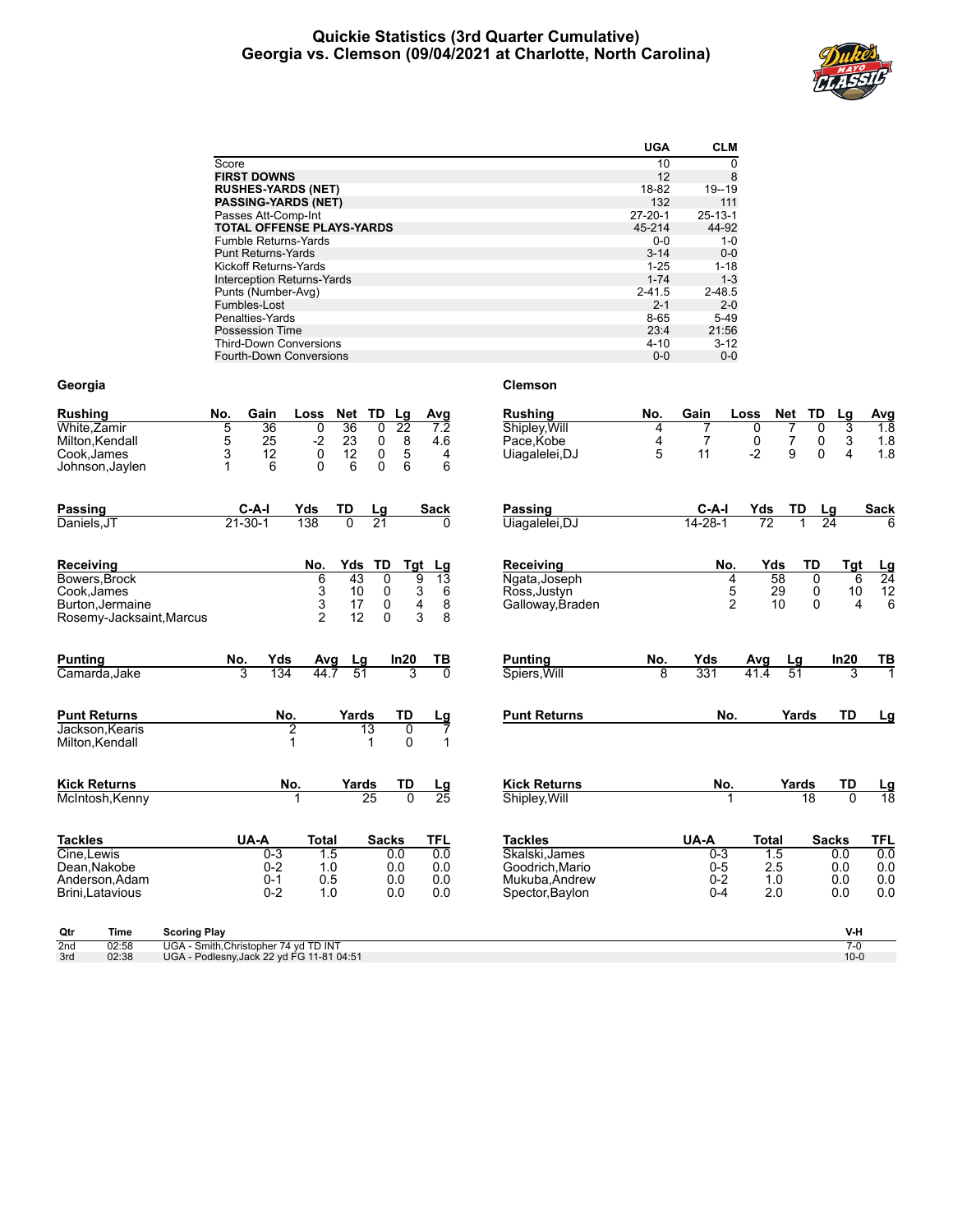#### **Quickie Statistics (3rd Quarter only) Georgia vs. Clemson (09/04/2021 at Charlotte, North Carolina)**



|                                    |                                                                                         | <b>UGA</b>                       | <b>CLM</b>              |                        |                   |                  |
|------------------------------------|-----------------------------------------------------------------------------------------|----------------------------------|-------------------------|------------------------|-------------------|------------------|
|                                    | Score                                                                                   | 3                                | $\mathbf{0}$            |                        |                   |                  |
|                                    | <b>FIRST DOWNS</b>                                                                      | 6                                | $\overline{2}$          |                        |                   |                  |
|                                    | <b>RUSHES-YARDS (NET)</b>                                                               | $5 - 40$                         | $9 - 20$                |                        |                   |                  |
|                                    | <b>PASSING-YARDS (NET)</b>                                                              | 64                               | 22                      |                        |                   |                  |
|                                    | Passes Att-Comp-Int<br><b>TOTAL OFFENSE PLAYS-YARDS</b>                                 | $11 - 7 - 1$<br>16-104           | $5 - 3 - 0$<br>$14 - 2$ |                        |                   |                  |
|                                    | Fumble Returns-Yards                                                                    | $0-0$                            | $0-0$                   |                        |                   |                  |
|                                    | <b>Punt Returns-Yards</b>                                                               | $1 - 6$                          | $0-0$                   |                        |                   |                  |
|                                    | Kickoff Returns-Yards                                                                   | $0-0$                            | $1 - 18$                |                        |                   |                  |
|                                    | Interception Returns-Yards                                                              | $0 - 0$                          | $1 - 3$                 |                        |                   |                  |
|                                    | Punts (Number-Avg)                                                                      | $0-0$                            | $3-40.7$                |                        |                   |                  |
|                                    | Fumbles-Lost                                                                            | $0 - 0$                          | $0-0$                   |                        |                   |                  |
|                                    | Penalties-Yards                                                                         | $3 - 30$                         | $2 - 29$                |                        |                   |                  |
|                                    | <b>Possession Time</b>                                                                  | 06:46                            | 08:14                   |                        |                   |                  |
|                                    | <b>Third-Down Conversions</b><br><b>Fourth-Down Conversions</b>                         | $1 - 3$<br>$0-0$                 | $1 - 4$<br>$0-0$        |                        |                   |                  |
| Georgia                            |                                                                                         | <b>Clemson</b>                   |                         |                        |                   |                  |
| Rushing                            | No.<br>Gain<br>Loss<br>Net<br>TD<br>Avg<br>Lg                                           | <b>Rushing</b><br>No.            | Gain                    | Loss<br>Net<br>TD      | Avg               |                  |
| White,Zamir                        | $\overline{22}$<br>$\overline{22}$<br>$\overline{22}$<br>$\overline{22}$<br>0<br>0<br>1 | Shipley, Will<br>$\overline{2}$  | 5                       | 5<br>0                 | 2.5<br>0          | $\frac{Lg}{3}$   |
| Milton, Kendall                    | 2<br>$-2$<br>5<br>0<br>2.5<br>$\overline{7}$<br>7                                       | $\mathbf{1}$<br>Pace, Kobe       | 1                       | 0<br>$\mathbf{1}$      | 0<br>1            | $\mathbf{1}$     |
| Johnson,Jaylen                     | $\mathbf{1}$<br>6<br>0<br>6<br>0<br>6<br>6                                              | $\overline{c}$<br>Uiagalelei, DJ | 4                       | $-2$<br>$\overline{2}$ | 0<br>1            | 4                |
| Passing                            | C-A-I<br>Yds<br>TD<br>Sack<br>Lg                                                        | Passing                          | C-A-I                   | Yds<br>TD              | Lg                | Sack             |
| Daniels,JT                         | $7 - 12 - 1$<br>$\overline{21}$<br>64                                                   | Uiagalelei, DJ                   | $4 - 7 - 0$             | -3                     | 11                |                  |
|                                    |                                                                                         |                                  |                         |                        |                   |                  |
| Receiving                          | TD<br>Tgt<br>No.<br>Yards<br>Lg                                                         | Receiving                        | No.                     | Yards<br>TD            | Tgt               | Lg               |
| Bowers, Brock                      | 2<br>17<br>0<br>3<br>13                                                                 | Ngata, Joseph                    | 1                       | 11                     | 0<br>1            | 11               |
| Cook,James                         | $\mathbf{1}$<br>0<br>1<br>1<br>1                                                        | Ross, Justyn                     | $\overline{2}$          | 8                      | $\mathbf 0$<br>4  | 5                |
| Burton, Jermaine                   | 3<br>$\mathbf 0$<br>$\overline{2}$<br>3<br>1                                            | Galloway, Braden                 | 1                       | 6                      | 0<br>$\mathbf{1}$ | 6                |
| Punting                            | No.<br>Yds<br>In20<br>ТВ<br>Avg<br>Lng                                                  | Punting<br>No.                   | Yds                     | Avg<br>Lng             | In20              | TВ               |
|                                    |                                                                                         | Spiers, Will<br>3                | 122                     | 40.7<br>51             | 2                 | $\overline{0}$   |
| <b>Punt Returns</b>                | No.<br>Yards<br>TD                                                                      | <b>Punt Returns</b>              | No.                     | Yards                  | TD                | <u>Lg</u>        |
| Jackson, Kearis                    | $\frac{\mathsf{L}\mathsf{g}}{6}$<br>6<br>0<br>1                                         |                                  |                         |                        |                   |                  |
| <b>Kick Returns</b>                | No.<br>Yards<br>TD<br>Lg                                                                | <b>Kick Returns</b>              | No.                     | Yards                  | TD                |                  |
|                                    |                                                                                         | Shipley, Will                    |                         | 18                     | $\Omega$          | $\frac{Lg}{18}$  |
|                                    |                                                                                         |                                  |                         |                        |                   |                  |
| Tackles                            | UA-A<br>Total<br><b>Sacks</b><br>TFL                                                    | <b>Tackles</b>                   | UA-A                    | Total                  | <b>Sacks</b>      | TFL              |
| Cine, Lewis                        | $0 - 2$<br>1.0<br>0.0<br>0.0                                                            | Skalski.James                    | $0 - 1$                 | 0.5                    | 0.0               | $\overline{0.0}$ |
| Dean, Nakobe                       | $0 - 2$<br>1.0<br>0.0<br>0.0                                                            | Goodrich.Mario                   | $0 - 1$                 | 0.5                    | 0.0               | 0.0              |
| Anderson, Adam<br>Brini, Latavious | $0-0$<br>0.0<br>0.0<br>0.0<br>$0 - 1$<br>0.5<br>0.0<br>0.0                              | Mukuba.Andrew<br>Spector, Baylon | $0 - 1$<br>$0 - 1$      | 0.5<br>0.5             | 0.0<br>0.0        | 0.0<br>0.0       |
|                                    |                                                                                         |                                  |                         |                        |                   |                  |
| Qtr<br>Time                        | <b>Scoring Play</b>                                                                     |                                  |                         |                        | V-H               |                  |
| 3rd<br>02:38                       | UGA - Podlesny, Jack 22 yd FG 11-81 04:51                                               |                                  |                         |                        | $10-0$            |                  |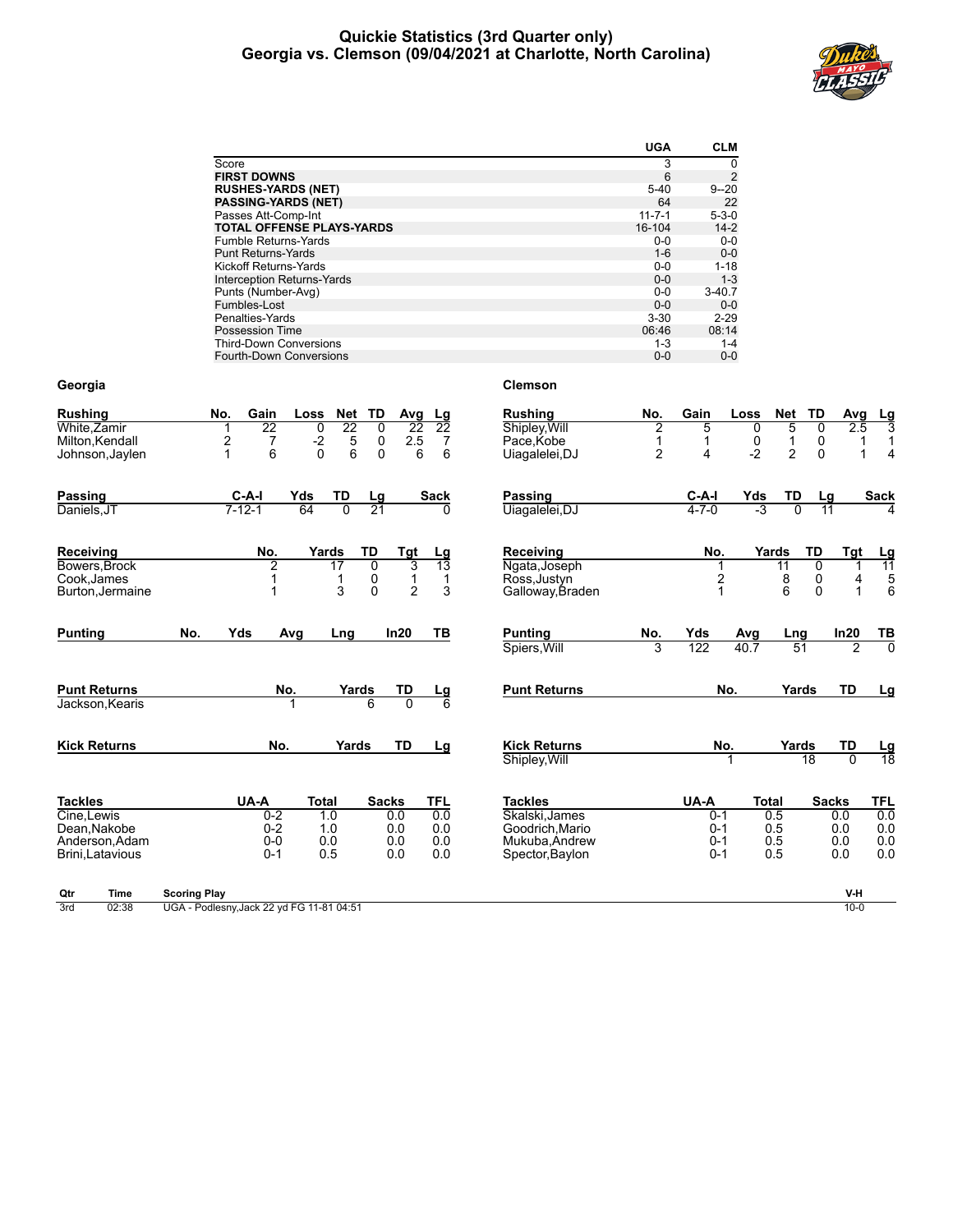#### **Play-by-Play Summary (4th quarter) Georgia vs. Clemson (09/04/2021 at Charlotte, North Carolina)**



- 1-10 UGA48 Start of 4th quarter, clock 15:00.
- 1-10 UGA48 White,Zamir rush for 2 yards gain to the UGA50 (Bresee,Bryan).
- 2-8 UGA50 White,Zamir rush for 4 yards gain to the CLM46 (Spector,Baylon; Booth Jr.,Andrew).
- 3-4 CLM46 Daniels,JT sacked for loss of 8 yards to the UGA46 (Murphy,Myles).
- 4-12 UGA46 Camarda,Jake punt 41 yards to the CLM13 fair catch by Taylor,Will at CLM13. [12:56]

*Drive Summary: 4 plays, 11 yards, 02:14*

#### **Clemson drive start at 12:56.**

|               |                  | Clemson drive start at 12:56.                                                                                                                              |   |
|---------------|------------------|------------------------------------------------------------------------------------------------------------------------------------------------------------|---|
| 1-10          |                  | CLM13 Uiagalelei, DJ rush for 6 yards gain to the CLM19 (Dean, Nakobe).                                                                                    |   |
| 2-4           |                  | CLM19 Uiagalelei, DJ pass complete to Allen, Davis for 0 yards to the CLM19 (Tindall, Channing).                                                           |   |
| 3-4           |                  | CLM19 PENALTY CLM False Start (McFadden, Jordan) 5 yards from CLM19 to CLM14. NO PLAY.                                                                     |   |
| 3-9           | CLM14            | Uiagalelei, DJ pass complete to Ngata, Joseph for 44 yards to the UGA42 (Kendrick, Derion), out of bounds,<br>1ST DOWN.                                    | P |
| 1-10          |                  | UGA42 Dixon, Lyn-J rush for 10 yards gain to the UGA32 (Smith, Christopher), out of bounds, 1ST DOWN.                                                      | P |
| 1-10          |                  | UGA32 Uiagalelei, DJ pass complete to Allen, Davis for 8 yards to the UGA24, End Of Play.                                                                  |   |
| 2-2           |                  | UGA24 Uiagalelei, DJ pass complete to Ladson Jr., Frank for 4 yards to the UGA20 (Kendrick, Derion; Cine, Lewis),<br><b>1ST DOWN</b>                       | P |
| 1-10          |                  | UGA20 Uiagalelei, DJ pass incomplete to Ladson Jr., Frank PENALTY UGA Pass Interference (Ringo, Kelee) 15 yards<br>from UGA20 to UGA05, 1ST DOWN, NO PLAY. | Е |
| $1-5$         | UGA <sub>5</sub> | Uiagalelei, DJ pass incomplete to Ladson Jr., Frank.                                                                                                       |   |
| 2-5           | UGA <sub>5</sub> | Uiagalelei, DJ pass incomplete to Ladson Jr., Frank broken up by Brini, Latavious.                                                                         |   |
| $\sim$ $\sim$ | $\cdots$         |                                                                                                                                                            |   |

- 3-5 UGA5 Uiagalelei,DJ pass incomplete to Ladson Jr.,Frank.
- **4-5 UGA5 Potter,B.T. field goal attempt from 22 yards GOOD, clock 09:08. [09:08]**

#### **GEORGIA 10, CLEMSON 3**

*Drive Summary: 10 plays, 82 yards, 03:48*

Potter,B.T. kickoff 65 yards to the UGA00, Touchback.

#### **Georgia drive start at 09:08.**

- 1-10 UGA25 Daniels,JT pass incomplete to Mitchell,Adonai.
- 2-10 UGA25 Daniels,JT pass complete to Smith,Arian for 6 yards to the UGA31 (Skalski,James).
- 3-4 UGA31 Daniels,JT pass complete to Cook,James for 3 yards loss to the UGA28 (Booth Jr.,Andrew).
- 4-7 UGA28 Camarda,Jake punt 49 yards to the CLM23 Taylor,Will return 8 yards to the CLM31 (Mote,William) PENALTY
- CLM Running Into The Kicker (Carter,Barrett) 5 yards from UGA28 to UGA33. NO PLAY. [07:43]
- 4-2 UGA33 Camarda,Jake punt 42 yards to the CLM25 fair catch by Taylor,Will at CLM25. [07:36]

*Drive Summary: 3 plays, 8 yards, 01:32*

#### **Clemson drive start at 07:36.**

|         |                                         | 1-10 CLM25 Uiagalelei, DJ pass incomplete to Ladson Jr., Frank, 1ST DOWN, PENALTY UGA Pass Interference<br>(Speed, Ameer) 14 yards from CLM25 to CLM39, 1ST DOWN, NO PLAY. | O |  |  |  |  |
|---------|-----------------------------------------|----------------------------------------------------------------------------------------------------------------------------------------------------------------------------|---|--|--|--|--|
|         |                                         | 1-10 CLM39 Uiagalelei, DJ pass incomplete to Dixon, Lyn-J.                                                                                                                 |   |  |  |  |  |
| 2-10    |                                         | CLM39 Uiagalelei, DJ pass complete to Ngata, Joseph for 8 yards to the CLM47 (Anderson, Adam; Cine, Lewis).                                                                |   |  |  |  |  |
| $3 - 2$ |                                         | CLM47 Uiagalelei, DJ pass complete to Galloway, Braden for 3 yards to the CLM50 (Cine, Lewis), 1ST DOWN.                                                                   | P |  |  |  |  |
| 1-10    |                                         | CLM50 Uiagalelei, DJ sacked for loss of 4 yards to the CLM46 (Davis, Jordan).                                                                                              |   |  |  |  |  |
| 2-14    |                                         | CLM46 Uiagalelei, DJ rush for 9 yards gain to the UGA45 (Walker, Travon; Cine, Lewis).                                                                                     |   |  |  |  |  |
| $3-5$   |                                         | UGA45 Uiagalelei, DJ pass incomplete to Galloway, Braden broken up by Cine, Lewis.                                                                                         |   |  |  |  |  |
| 4-5     |                                         | UGA45 Uiagalelei, DJ pass incomplete to Williams, E.J. QB hurried by Brinson, Warren. [04:49]                                                                              |   |  |  |  |  |
|         | Drive Summary: 7 plays, 30 yards, 02:47 |                                                                                                                                                                            |   |  |  |  |  |
|         |                                         |                                                                                                                                                                            |   |  |  |  |  |
|         |                                         |                                                                                                                                                                            |   |  |  |  |  |

#### **Georgia drive start at 04:49.**

| 1-10 UGA45 White, Zamir rush for 4 yards gain to the UGA49 (Skalski, James). |  |  |
|------------------------------------------------------------------------------|--|--|
|------------------------------------------------------------------------------|--|--|

- 2-6 UGA49 White,Zamir rush for 5 yards gain to the CLM46 (Skalski,James; Mukuba,Andrew).
- 3-1 CLM46 Cook,James rush for 2 yards gain to the CLM44 (Simpson,Trenton), 1ST DOWN. P 3-1 CLM46 Timeout Clemson, clock 03:15. [03:15]
- 1-10 CLM44 Milton,Kendall rush for 4 yards gain to the CLM40 (Bresee,Bryan).
- 2-6 CLM40 Cook,James rush for 5 yards gain to the CLM35 (Mukuba,Andrew; Skalski,James).
- 2-6 CLM40 Timeout Clemson, clock 02:24. [02:24]
- 3-1 CLM35 White,Zamir rush for 10 yards gain to the CLM25 (Goodrich,Mario), 1ST DOWN. P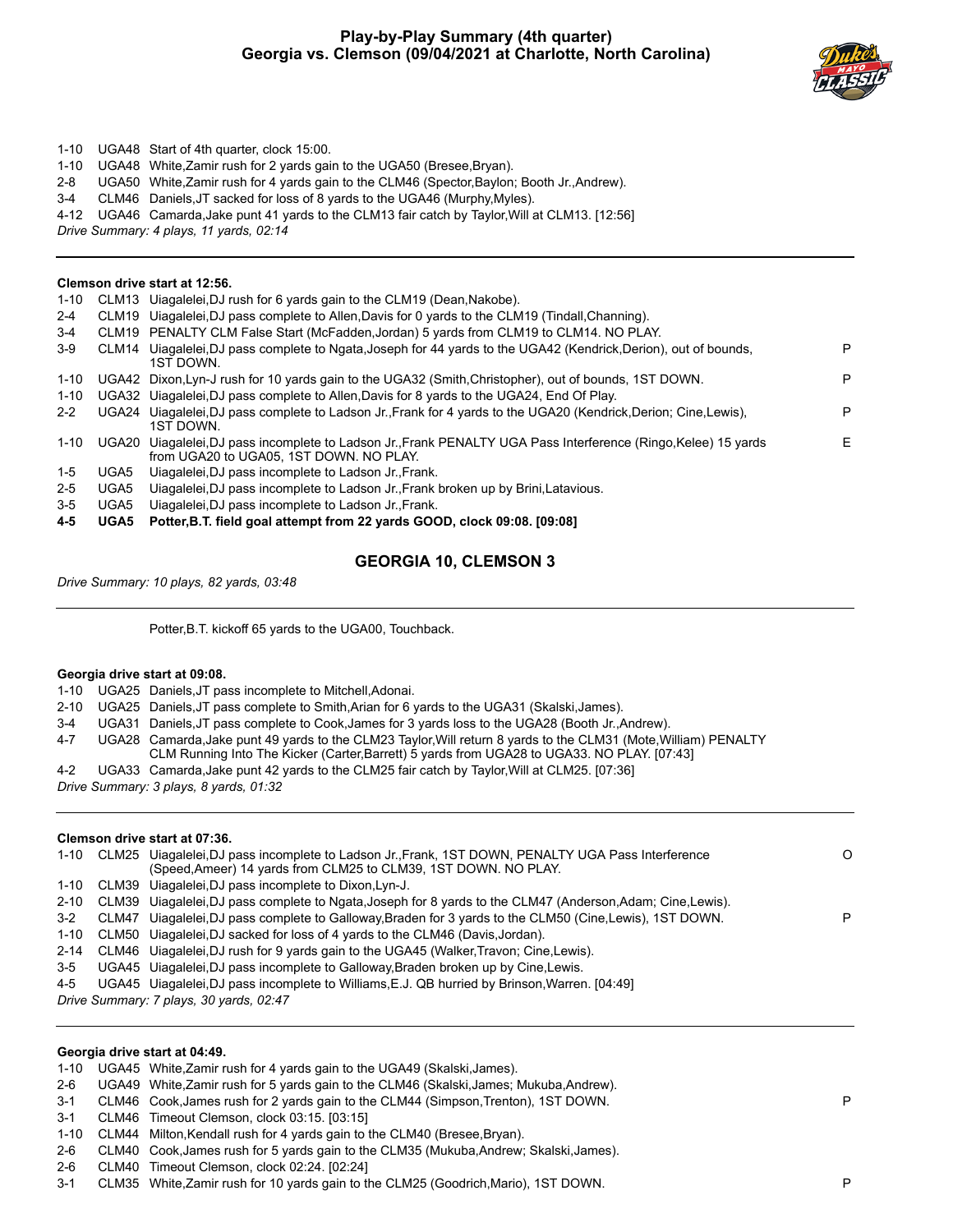3-1 CLM35 Timeout Georgia, clock 01:44. [01:44]

1-10 CLM25 White,Zamir rush for 2 yards gain to the CLM23 (Skalski,James; Foster,Justin).

1-10 CLM25 Timeout Clemson, clock 01:38. [01:38]

2-8 CLM23 White,Zamir rush for 5 yards gain to the CLM18 (Mukuba,Andrew; Spector,Baylon).

- 2-8 CLM23 Timeout Georgia, clock 00:51. [00:51]
- 3-3 CLM18 White,Zamir rush for 6 yards gain to the CLM12 (Mukuba,Andrew), 1ST DOWN. P
- 1-10 CLM12 Kneel down by Daniels,JT at CLM14 for loss of 2 yards. [00:00]
- 2-12 CLM14 End of game, clock 00:00. [00:00]

*Drive Summary: 10 plays, 41 yards, 04:49*

## **FINAL SCORE - : GEORGIA 10, CLEMSON 3**

|                        | Time              | 1st Downs |  |  | <b>Conversions</b>     |       |           |                 |                  |
|------------------------|-------------------|-----------|--|--|------------------------|-------|-----------|-----------------|------------------|
| <b>Quarter Summary</b> |                   |           |  |  | Score Poss R P X T 3rd | 4th – | Rushina   | Passing         | <b>Penalties</b> |
| Georgia                |                   |           |  |  | 08:25 3 0 0 3 3-5      | ი-ი   | $13 - 39$ | $2 - 3 - 0 - 3$ | $2 - 29$         |
| Clemson                | 06:35 1 3 2 6 2-4 |           |  |  |                        | . በ-1 | $4 - 21$  | 6-12-0-67       | $2 - 10$         |